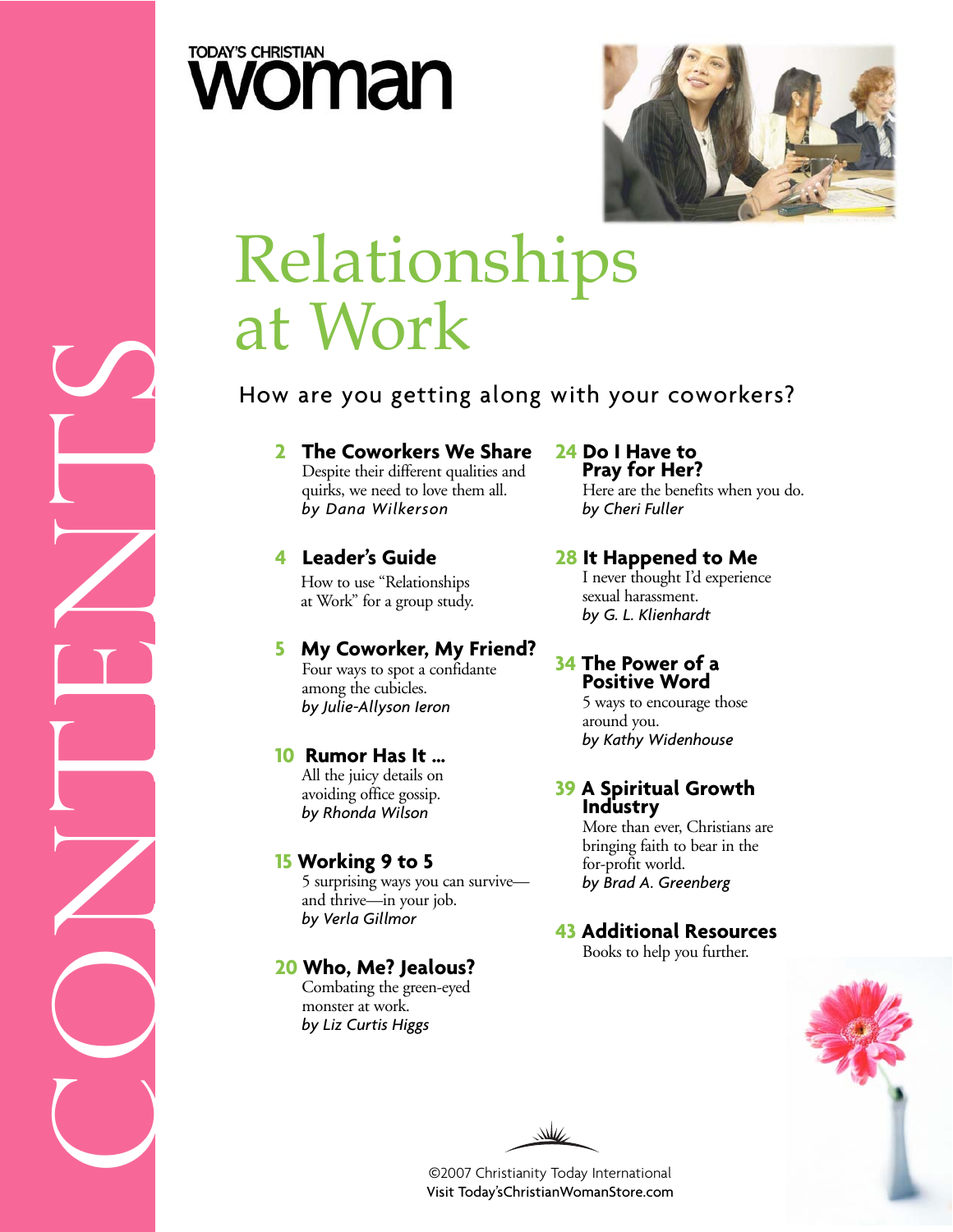### INTRODUCTION



### The Coworkers We Share

### Despite their different qualities and quirks, we need to love them all.

I don't know you, but I'll bet we've had some of the same coworkers. Let me describe some of them for you.

Ladder-Climbing Lucinda leaves eyes rolling in her wake as she schmoozes the boss, yet she always seems to get that coveted promotion.

Angry Angie is perpetually mad at somebody, something, or everything. She thrives on conflict.

Gossipy Geraldine tells you everything you never wanted to know about everybody. You've even heard her telling someone a story about you that *you* didn't even know!

Backstabbing Brenda quickly becomes your best friend, but it isn't long before she betrays you.

Lazy Lucy works fewer hours than you and doesn't work nearly as hard, but somehow she gets paid a lot more than you do.

Atheist Annie doesn't believe in God, and she doesn't hesitate to tell you about it every chance she gets. In her opinion, anyone with a brain can see that religion is a crutch for weak people.

Sound familiar? If you have ever had a job, you know these people, and I'm sure you could add to the list. Just thinking about some of them makes your stomach clench. However, Jesus tells us the second greatest commandment is to "love your neighbor as yourself" (Matthew 22:39). And I think we would all agree that the definition of "neighbor" includes our coworkers.



©2007 Christianity Today International [Visit Today'sChristianWomanStore.com](http://todayschristianwomanstore.com)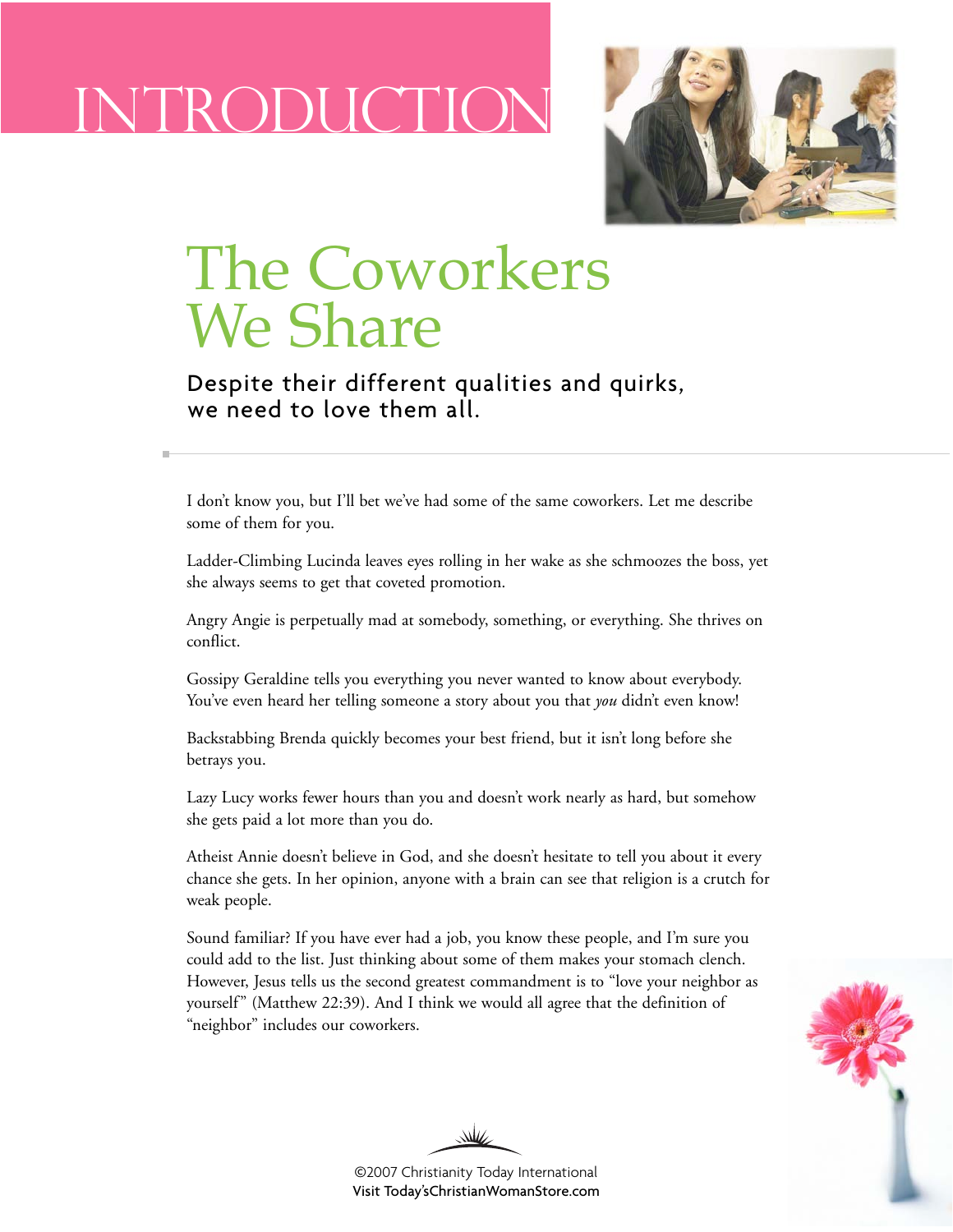In the following collection of articles, you'll learn about how to apply Jesus' command to your coworkers. It is my prayer that these resources will inspire and equip you to create God-honoring relationships with your coworkers, regardless of their varied personalities and quirks. And think about it—that's just how God loves you and me.

Blessings,

*Dana Wilkerson Contributing Editor, Women's and Family Issues Christianity Today International*

 $\underline{\mathcal{W}}$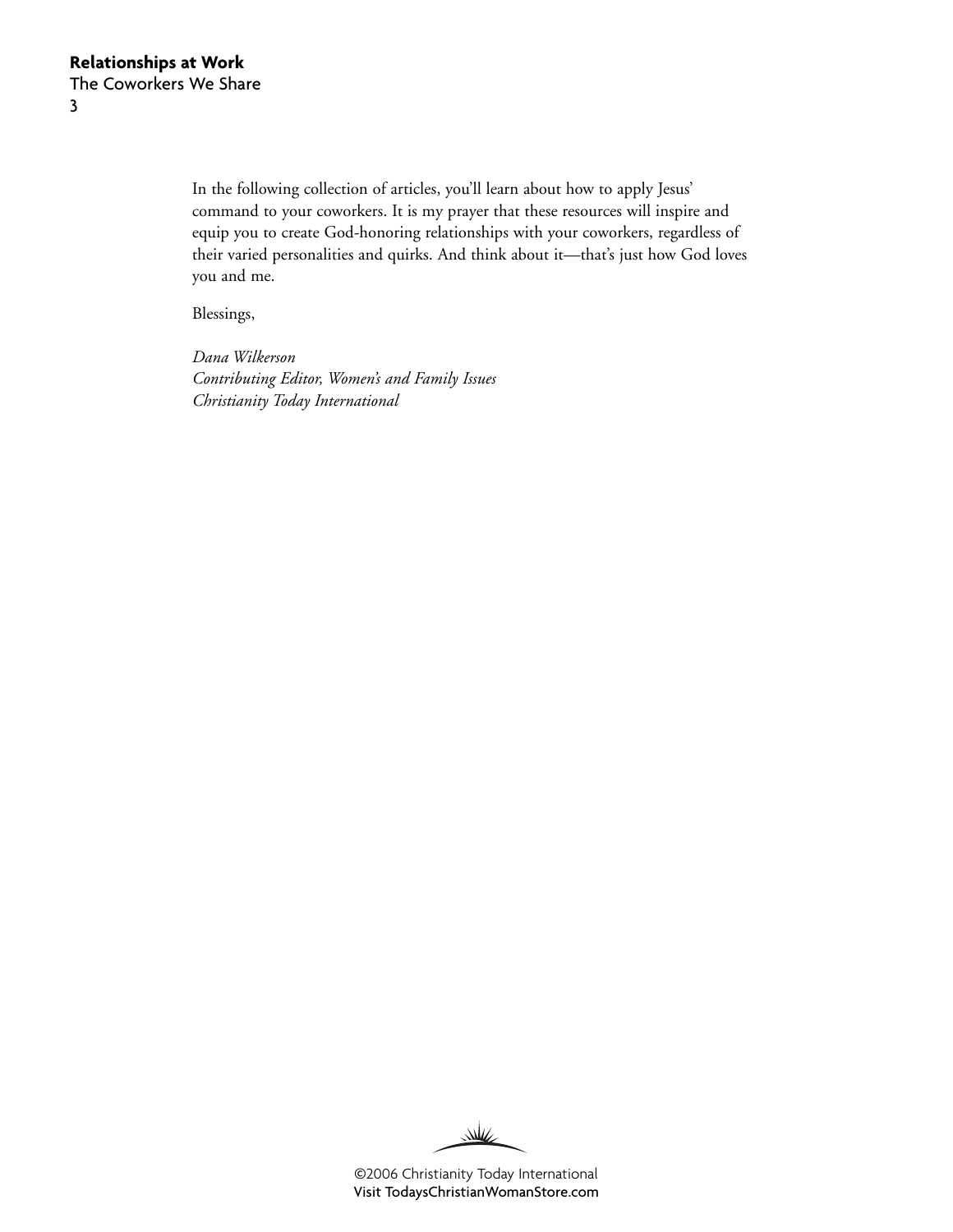### LEE



### How to use "Relationships at Work" for a group study.

"Relationships at Work" can be used for individual or group study, but if you intend to lead a group study on this, some simple suggestions follow:

- **1** Make enough copies for everyone in the group to have her own guide.
- **2** Depending on the time you have dedicated to the study, you might consider distributing the guides before your group meets so everyone has a chance to read the material. Some articles are quite long and could take a while to get through.
- **3** Alternatively, you might consider reading the articles together as a group—out loud—and plan on meeting multiple times.
- **4** Make sure your group agrees to complete confidentiality. This is essential to getting women to open up.
- **5** When working through the "Thought Provokers" be willing to make yourself vulnerable. It's important for women to know that others share their experience. Make honesty and openness a priority in your group.
- **6** End the session in prayer.



₩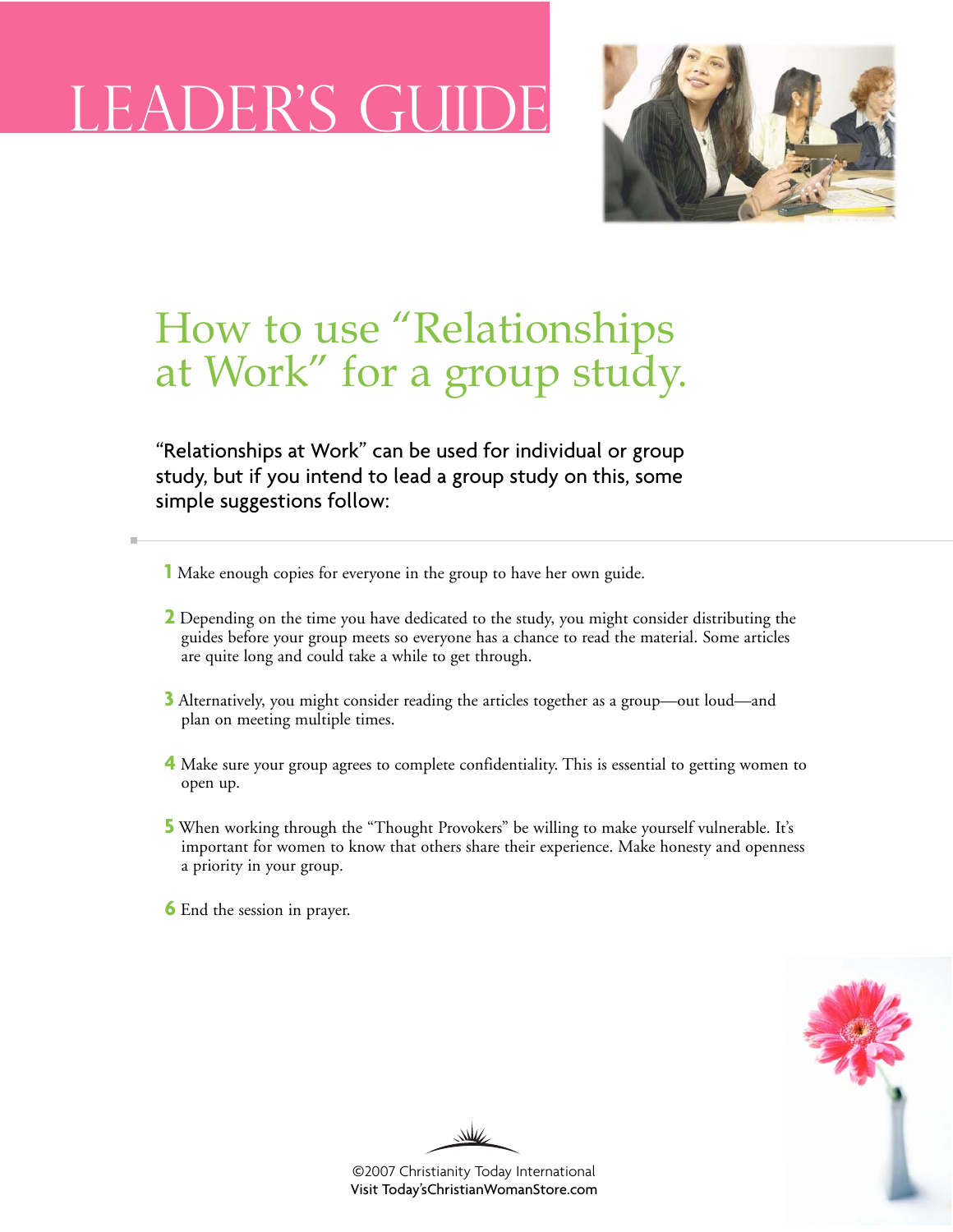# F EAT U RE S



# My Coworker, My Friend?

### Four ways to spot a confidante among the cubicles.

*by Julie-Allyson Ieron*

With trepidation, I boarded the commuter train that would take me to my first real job—as a public relations writer/spokesperson for a Fortune 500 company. Surprisingly, I wasn't overly concerned about hitting it off with my boss or thriving in a new work environment. What bothered me most was the profound sense of loneliness that seemed to loom overhead. My nearest confidantes were hundreds of miles away, and I knew none of my new colleagues. How would I survive an alien terrain without friends?

An hour later, my supervisor paraded me around the building to meet my coworkers. It was then I met Debbie, a sharp young woman a few years older than I was. She looked up from her work station and smiled as our boss introduced us.

Debbie and I became fast friends. We lunched together; in fact, Debbie's the one who introduced me to the trendy pre-Evian drink of club soda with a twist of lime. During our lunches, Debbie explained the unspoken corporate public-relations office rules: Wear skirts and blazers if you want to get ahead; steer clear of the boss when a media circus is brewing; treat administrative assistants, reporters, and cameramen with respect; and always recheck your facts. Most of all, Debbie and I made each other laugh when the stress meter in our office hit critical. Our friendship made two demanding jobs more livable.

Over the years I've chosen some good workplace friends such as Debbie—and some not-so-good ones (whose names I'd rather forget). Likely you have, too. As women who may spend half (or more) of our waking hours at an office or volunteering in some capacity, it's natural for us to be on the lookout for fellow workers with whom to share the journey. But who's that woman in the cubicle, classroom, or seat next to us? How can we tell whether she's someone we can trust to become a true friend?



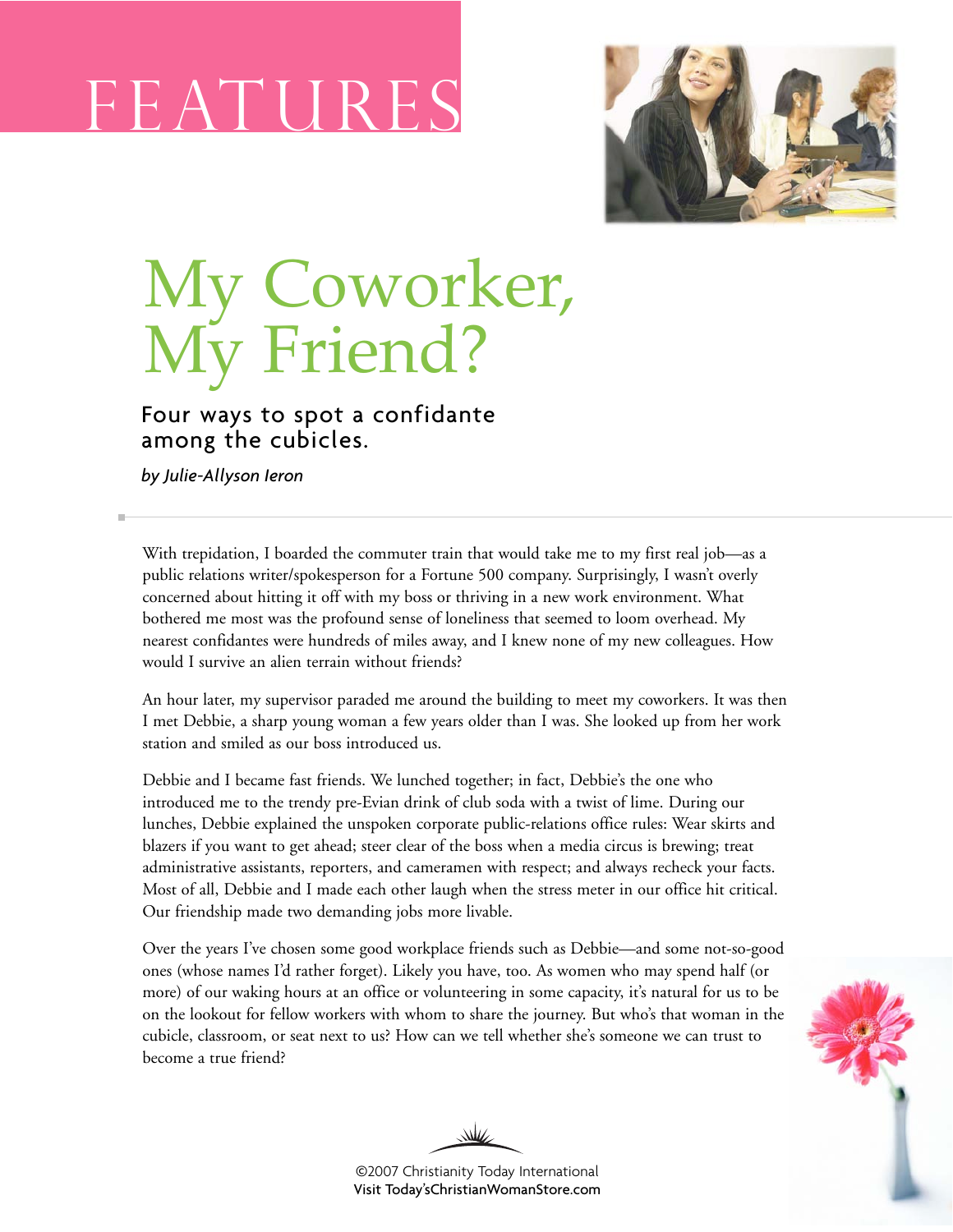As I do with most decisions in life, I've sought what the Bible says about finding and being a friend. After identifying several relevant verses, I've learned to ask myself four key questions when choosing career friends.

**One: Is she willing to speak and accept the truth?** Maybe I'm more trusting than most, but I didn't realize the importance of asking this question until I'd endured a painful experience. For many months I'd trusted a fellow worker implicitly—only to overhear her one afternoon bragging that she'd lied to a superior just to get him off her back. While she hadn't yet lied to me, I soon learned she'd lied *about* me. In discovering her propensity to alter the truth in her favor, I realized I'd been misguided in trusting her. Our friendship crumbled on its shifty foundations.

But it isn't just an outright lie that disqualifies a potential friend. It's her complete handling of the truth. Will she tell me when she thinks I'm on the wrong path, or will she tell me only what she thinks I want to hear? How will she accept me if I tell her something she doesn't want to hear? Not everyone wants to hear the truth. Yet, the Bible calls us to be truthful in our relationships while tempering our honesty with love (Ephesians 4:15) and grace (John 1:14). It's a friend's responsibility to wrap the truth in a kind and loving package.

I lost a client not long ago because I chose to be honest with him about inherent problems I observed at the outset of a project. I soon discovered he didn't want to be bothered by facing the truth. This left me feeling devalued—certainly not a good foundation for a friendship

Lin, a colleague and client for more than a decade, is just the opposite. Lin counts on me to do a monthly project for her that requires a several-hour commitment and an ability to turn it around in 24 hours or less. Last year, when I was writing my fourth book and overseeing a construction project at home, I went through a sixmonth period when I couldn't clear my schedule when Lin needed me to. I told her (and meant it) that she could replace me, that I couldn't promise to do what I knew I couldn't deliver. Even though Lin had to scramble to find a backup for me, she continued to be nothing but understanding and supportive. When I finished my book and moved into my new home office, she asked me to resume my work with her. Not only a loyal client, Lin proved herself a worthy friend.

**Two: Is she able to keep a private matter private?** Side by side with truth-telling is the fact that friendship grows through the intimate sharing of joys and sorrows that aren't for the whole world to know. In the Old Testament, wise King Solomon said, "A gossip separates close friends" (Proverbs 16:28). Or, to put it in modern terms, you can't share confidences with someone who'll turn around and broadcast (or worse, embellish) what you've shared over the office airwaves.

WW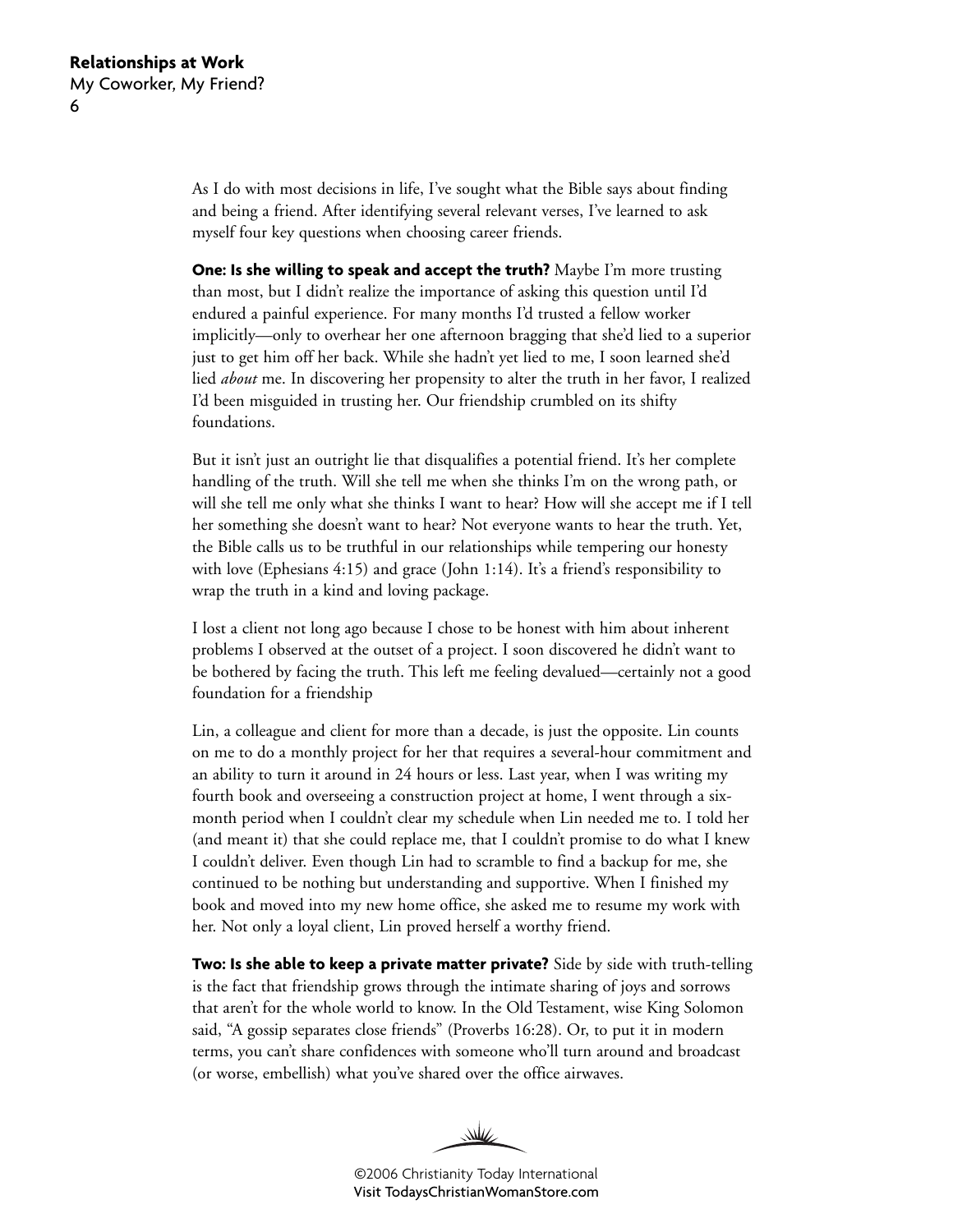Heeding this advice, I've learned to use a degree of restraint when I share my struggles with a new workplace friend. I'll try her out on something small and see whether it makes its way back to me via the office grapevine. This lengthens the time it takes to cement a friendship, but it's a small price to pay not to be burned.

And when I say "burned," I mean *burned*. I once knew a woman who went through a messy divorce. One morning, she went into her office early only to find a colleague (purportedly a friend) shuffling through her private papers. It turned out the colleague was being paid by her ex-husband to spy for him.

Breaking a confidence is huge—even in less blatant circumstances. What a coworker tells me in private, I keep in private. And I expect the same courtesy from her.

**Three: Is she secure enough to act without jealousy?** This may be the trickiest qualification to fill. It's hard to find anyone who doesn't carry with her a personal agenda of one kind or another. Perhaps that agenda is to make herself look better by taking someone else down a rung or two. Perhaps her *modus operandi* is to find someone moving up in the organization and cozy up to her. Either way, someone whose agenda is self-serving isn't the most trustworthy friend. Conversely, someone who holds our best interests at heart is a friend to be valued above all others.

Two women worked as entry-level staffers in a department I managed several years ago. They were young, bright-eyed, and enthusiastic; I enjoyed the energy their friendship generated. I knew these women had ambitions that exceeded their current roles, but I didn't want to lose either one as a key employee. I had two choices: I could be selfish and keep them hidden in my department, or I could give them exposure to others in the company who might promote them.

I chose the latter. To start, I invited them into meetings where they would be exposed to those in the company who were doing jobs they envisioned for themselves. When the opportunity arose to send them to advanced training, I recommended the company pick up the bill. Within months, both were promoted to positions they'd dreamed of reaching. Good for me? In the short run, I missed their contributions. But in the long run, it felt good to realize I'd played a part in helping two deserving women advance in their careers.

**Four: Is she likely to challenge me toward excellence?** I had a friend once who complained all the time. We worked side-by-side, and frankly our jobs warranted every grievance she voiced. It didn't take long until I picked up on her habit—and even achieved new lows in grousing. I still can recall the day when we met in the ladies room and traded frustrations. Unknown to us, our boss lurked around the corner eavesdropping on our complaint session. When she'd heard enough, she burst out from her hiding place and berated us. Doubtless, we deserved it.

W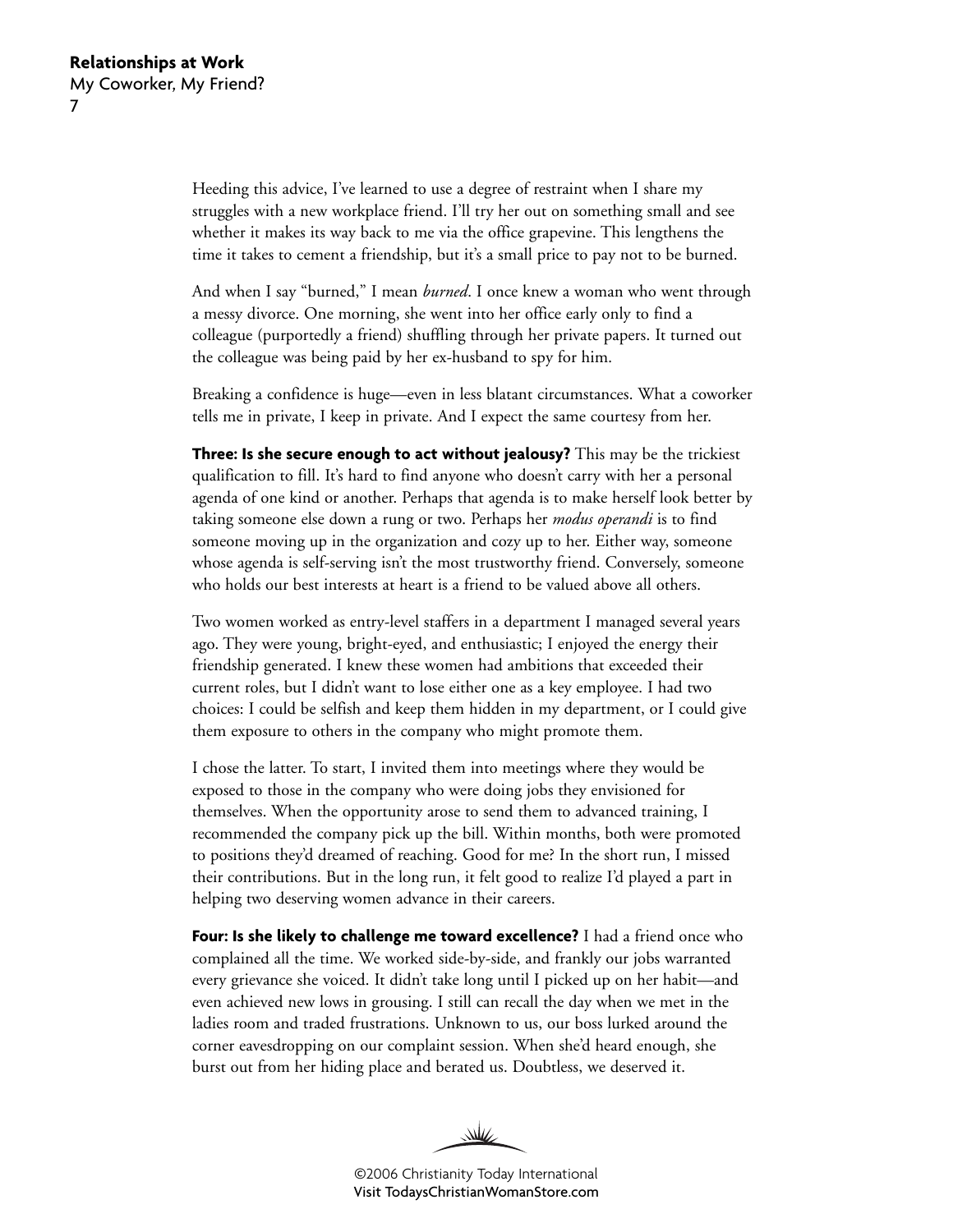I'm not dense, though. That day, I started backing away from my friendship with this coworker because her negative influence on me wasn't something I wanted to prolong.

If it's true a friend can tear us down, it's also true the right friend can build us up. Friends sharpen, strengthen, and enhance our lives. I've always liked the Bible verses that say, "Two are better than one, because they have a good return for their work: If one falls down, his friend can help him up. But pity the man who falls and has no one to help him up!" (Ecclesiastes 4:9, 10).

Holly Miller has proved this principle to me for the last 17 years. We met during my senior year of college when I stepped into the writing class she taught. Holly still laughs when she tells the story of the cocky student (me) who wouldn't accept a B on an assignment the first week of class. I guess Holly saw I wanted to be challenged toward excellence because she never let up on me during the semester I was in her class—she *still* hasn't let up on me! We eventually went from maintaining a professor/student relationship to fostering a professional friendship.

When I've been discouraged, I've always been able to zap an e-mail to Holly and receive an encouraging word in return. Likewise, the other day I heard from another student who benefited from Holly's teaching. I forwarded his e-mail to Holly, and she replied to me that the encouragement reached her on a day when she needed a pick-me-up.

I'm a better writer because of Holly's contribution in my life. I'm a more successful business person because of Debbie's input. And I hope I'm a better friend to others because of the truthfulness and unselfishness of countless women who've worked in the cubicles next to mine.

*Julie-Allyson Ieron, a writer, consultant, and author of several books, including* **[Staying](http://www.christianbook.com/Christian/Books/product?item_no=52058&netp_id=279887&event=ESRCN&item_code=WW) [True in a World of Lies](http://www.christianbook.com/Christian/Books/product?item_no=52058&netp_id=279887&event=ESRCN&item_code=WW)** *(Christian Publications, Inc.), lives in the Chicago area. This article first appeared in the* **[May/June 2003](http://www.christianitytoday.com/tcw/2003/mayjun/5.52.html)** *issue of* TODAY'S CHRISTIAN WOMAN *magazine.*

₩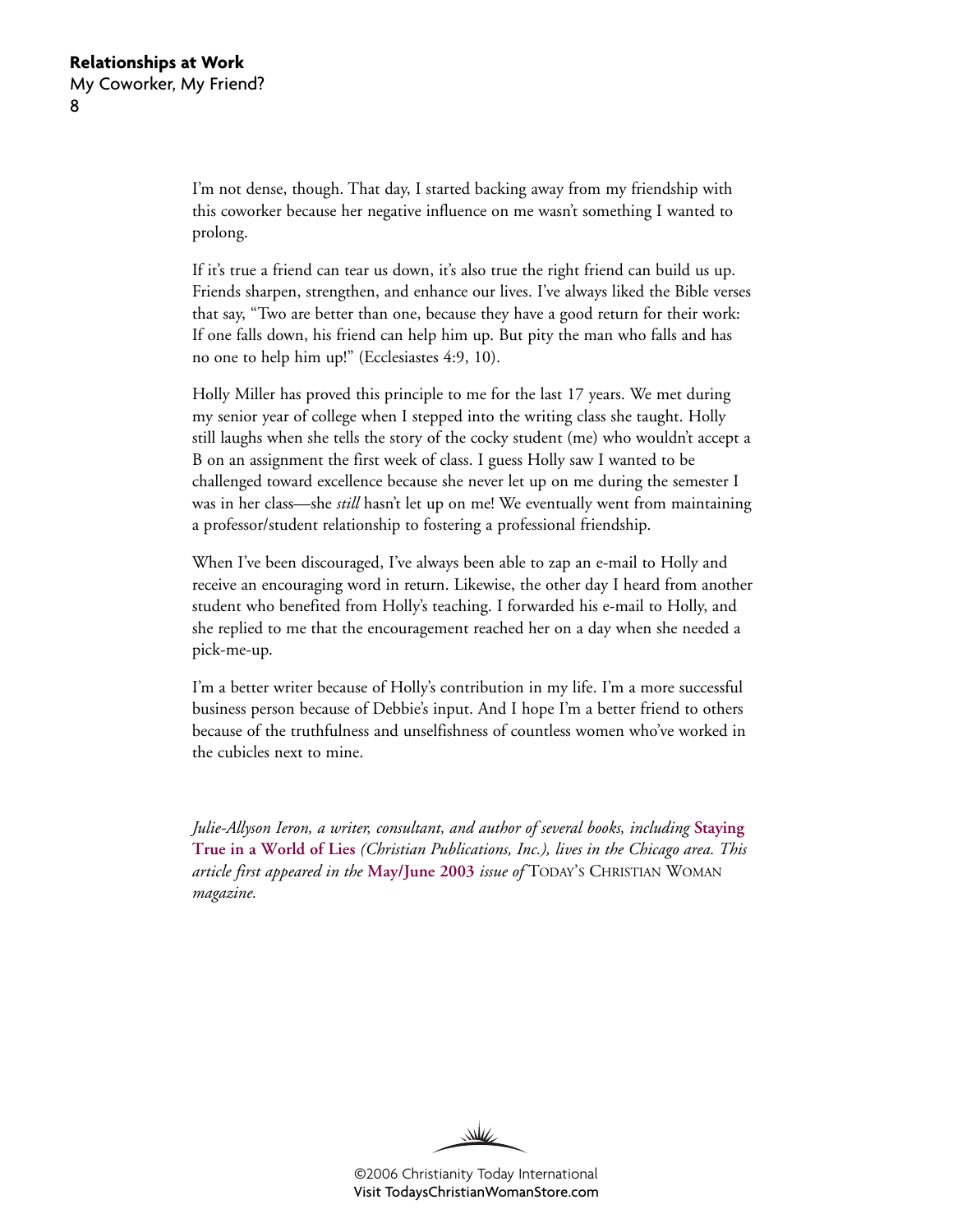#### **Thought Provokers**

- *How do you spot new friends at work?*
- *In what ways did this article affect you? What will you change about the way you choose friends at work as a result of reading this article?*
- *How can you use the advice in this article to become a better friend to others at work?*

W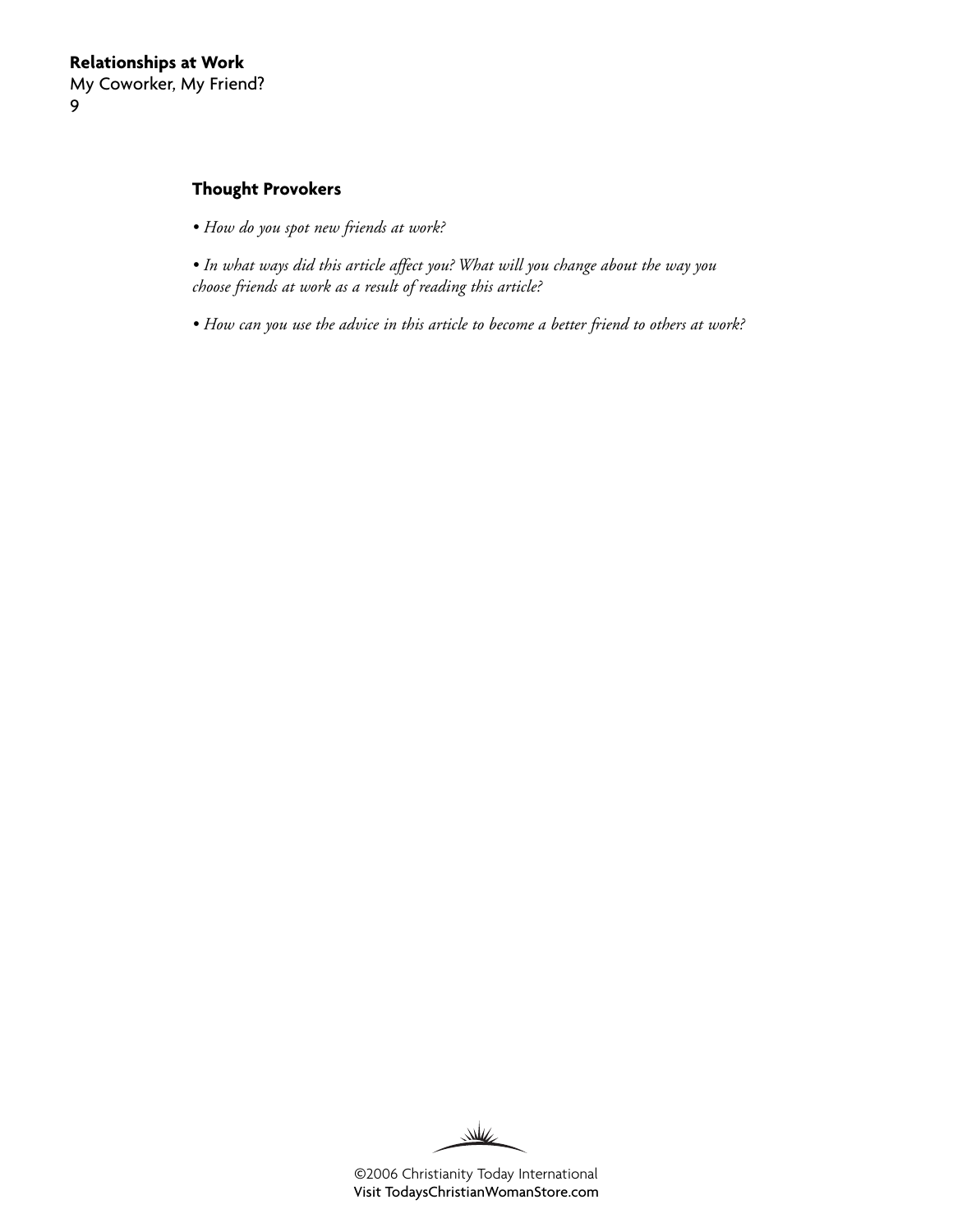# FEATURE



# Rumor Has It …

### All the juicy details on avoiding office gossip.

*by Rhonda Wilson*

Not long ago, a coworker crept into my office and quietly closed my door. Judging by the look on her face, I knew she was about to give me the latest scoop on something big. She began to divulge some unsavory details about a person whom I'd always thought was happily married. But apparently this colleague had been involved in multiple covert affairs.

I was shocked by this revelation—and should have ended the conversation then and there. But unfortunately, I didn't. My eyes grew big as saucers as my coworker began naming names. But what was so titillating in the moment has left me full of regret. Now I'm faced with some very negative information about a person I once admired. And I don't even know if the accusations are true!

Gossip—that chatty talk about other people's intimate matters—is a favorite pastime around many office lunch tables and water coolers. If asked point-blank, most of us would say gossip is a bad habit, yet our culture treats it lightly. Everyday we can access websites, watch television shows, or read tabloids to get the latest scandal scoop on celebrities and politicians. Some websites even send you an e-mail alert on late-breaking gossip. In our voyeuristic world of reality TV, being privy to intimate details of a person's life is socially acceptable.

But while we may innocently "dish," "get the goods," or hear "the dirt" on someone, God doesn't take gossip lightly. He says our tongues are set on fire by hell (James 3:6). He commands us not to keep corrupt talk from our lips in Proverbs 4:24. And God doesn't want us listening to gossip, either. Hearing gossip is about as bad as spreading it, since you can't erase the negative words you've heard about a person. Proverbs 26:22 says, "The words of a gossip are like choice morsels; they go down to a man's inmost parts."



©2007 Christianity Today International [Visit Today'sChristianWomanStore.com](http://todayschristianwomanstore.com)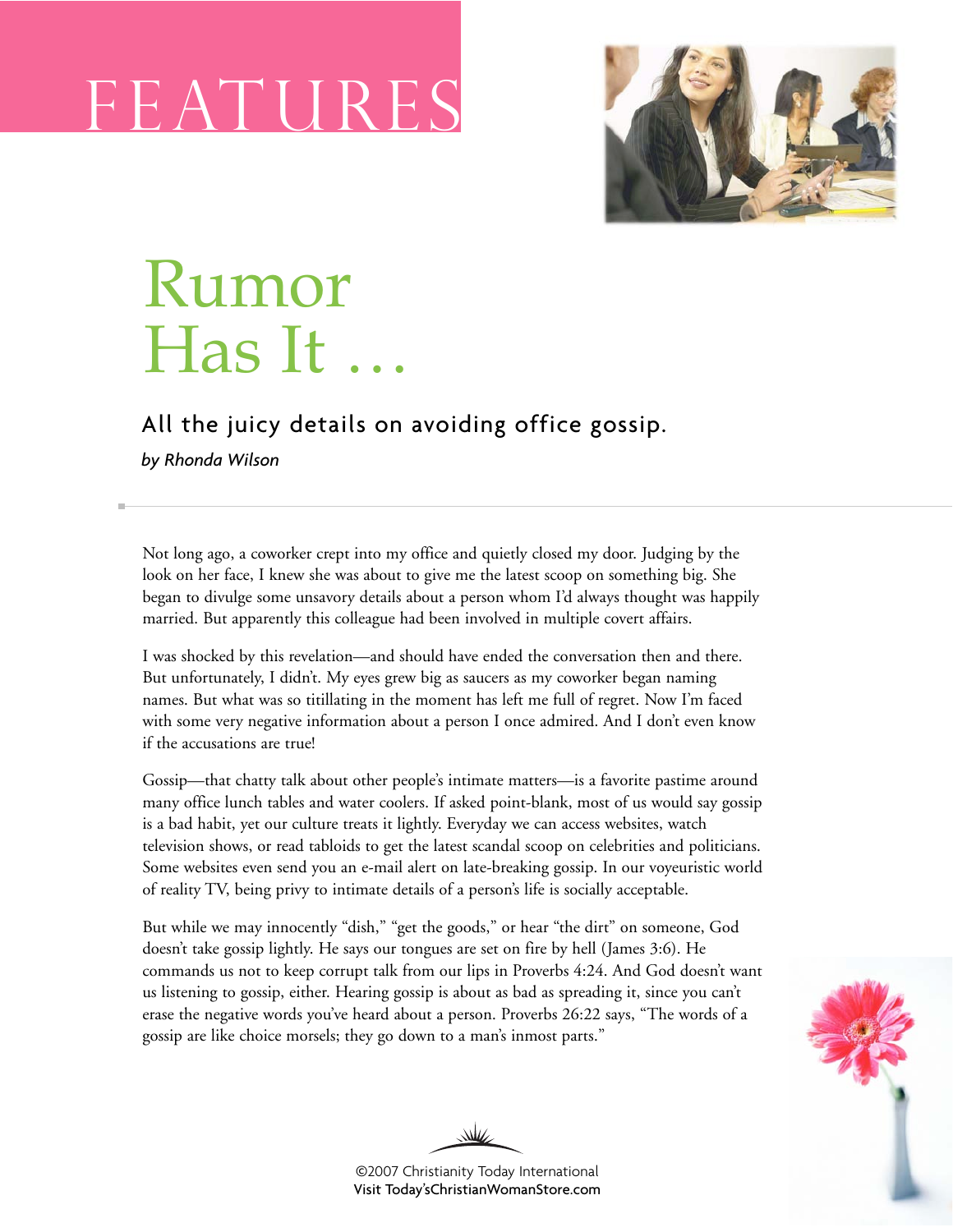#### **Gossip Just Plain Hurts**

Simply put, gossip hurts people. When my dearest friend and coworker went through a divorce, many of our colleagues came to me for information. It was the "juiciest" story to rock my office in a long time. Married only six months, my friend's husband moved to another country, came back for a day to file for divorce, and then left again. Discussing her hurt and raw emotions with others seemed unthinkable. Furthermore, I ran the risk of circulating rumors. Human resources specialist Cassie Dibiase, owner of Resources and Results Consulting in Houston, Texas, points out, "Think back to the playground, when someone spread untrue tales around the schoolyard. They were hurtful, unproductive, and damaged friendships. Playground rules still apply. The only difference is professional reputations are taken more seriously, and the stakes are higher."

Cassie adds that workplace gossip is probably the single most destructive behavior in which anyone in the marketplace can engage. Consider these key points:

- Workplace gossips are viewed as untrustworthy and are less likely to receive promotions or key assignments.
- Important lines of communication between employees and supervisors often are disrupted because of a lack of trust created by gossip.
- What might appear to be simple gossip often can result in a full-blown investigation, causing irreparable damage to an individual's reputation, and to the gossiper's reputation as well.

It's obvious that not only is God displeased when we gossip, but so is our employer. So how do you avoid the office rumor mill?

#### **Define Gossip**

There's a good rule of thumb to help you determine whether you're gossiping: Ask yourself how you'd feel if the person you're discussing suddenly happened upon your conversation. Would you be embarrassed? Chances are, as a Christian, you *know* when you're gossiping. You get that unsettled feeling from the Holy Spirit that tells you what you're discussing isn't quite appropriate.

To discern what is and isn't acceptable to discuss, use Philippians 4:8 as a guide: "Finally, brothers, whatever is true, whatever is noble, whatever is right, whatever is pure, whatever is lovely, whatever is admirable—if anything is excellent or praiseworthy—think about such things." While the apostle Paul's talking about our thought life here, Philippians 4:8 is a good way to measure our conversations, too.

W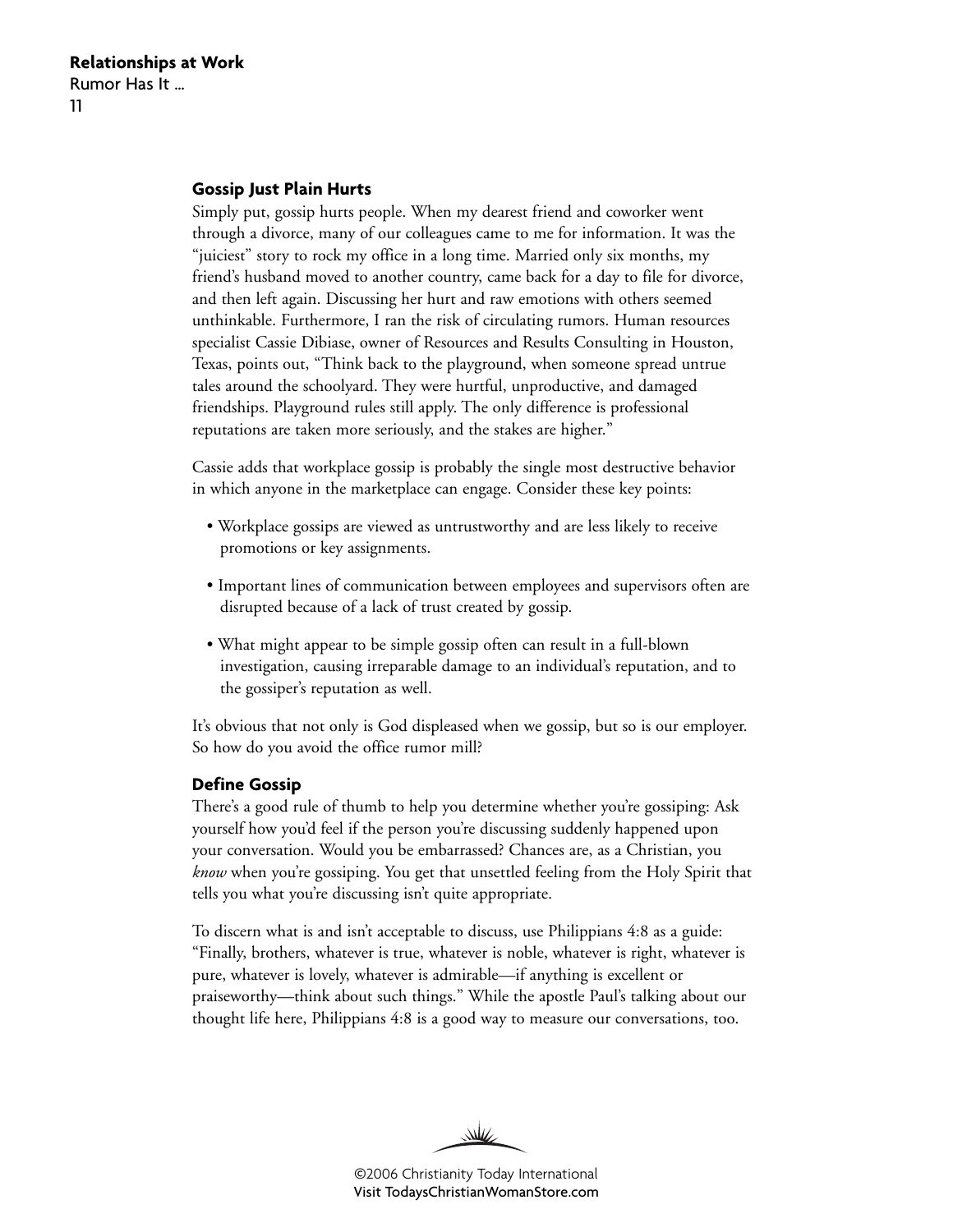#### **Restrain Loose Talk**

Surrounding yourself with like-minded Christian friends helps keeps gossip in check. For example, Sarah and her friend Stacy are close confidantes. As Christians, they worried about crossing the line of gossip in their daily conversations. This became of particular concern when they both became involved in a ministry to moms and a not-so-congenial member of the group became a frequent topic of their discussions. It seemed ironic that they found themselves participating in unproductive talk about this person when all three of them were involved in ministry. So Sarah and Stacy came up with a few guidelines to follow in their conversations:

- They allowed no excuses for gossiping about a person's unlovable characteristics, because God loves us all, quirks and annoying habits included.
- They granted permission to call each other on it when one of them crossed the line into gossiping.

Sarah and Stacy also asked themselves four questions based on the Rotary International's Four Way Test: Is what we're saying the truth? Is it fair to all concerned? Will it build better relationships? Is the talk beneficial?

When their speech began to tread into gossip territory, one gently reminded the other they needed to steer their conversation toward a more edifying topic.

#### **Switch Conversational Tracks**

While maintaining ties with fellow believers helps keep our tongue in check, we don't always share office space with other Christians. How do you keep gossip under control when you're with people who aren't necessarily focused on guarding their talk? While my first impulse is to try to stay away from situations that put me in the midst of gossip, I'm reminded that Jesus broke bread with nonbelievers, including gossipers.

When gossip begins around you, try to cut it off with a gentle remark to sway the conversation. Or better still, turn to your gossiping coworker and ask her about what's happening in *her* life. It's been said a gossip is one who talks to you about others, a bore is one who talks to you about herself, and a brilliant conversationalist is one who talks to you about you. Getting her to talk about herself is an almost guaranteed way to change the conversation.

#### **Tame That Tongue**

No matter how hard we try to avoid gossip, we'll still catch ourselves slipping every now and then. As Sarah puts it, "Gossiping is something we always have to keep in check with the Lord." The best way to do that is through committing your heart,

WW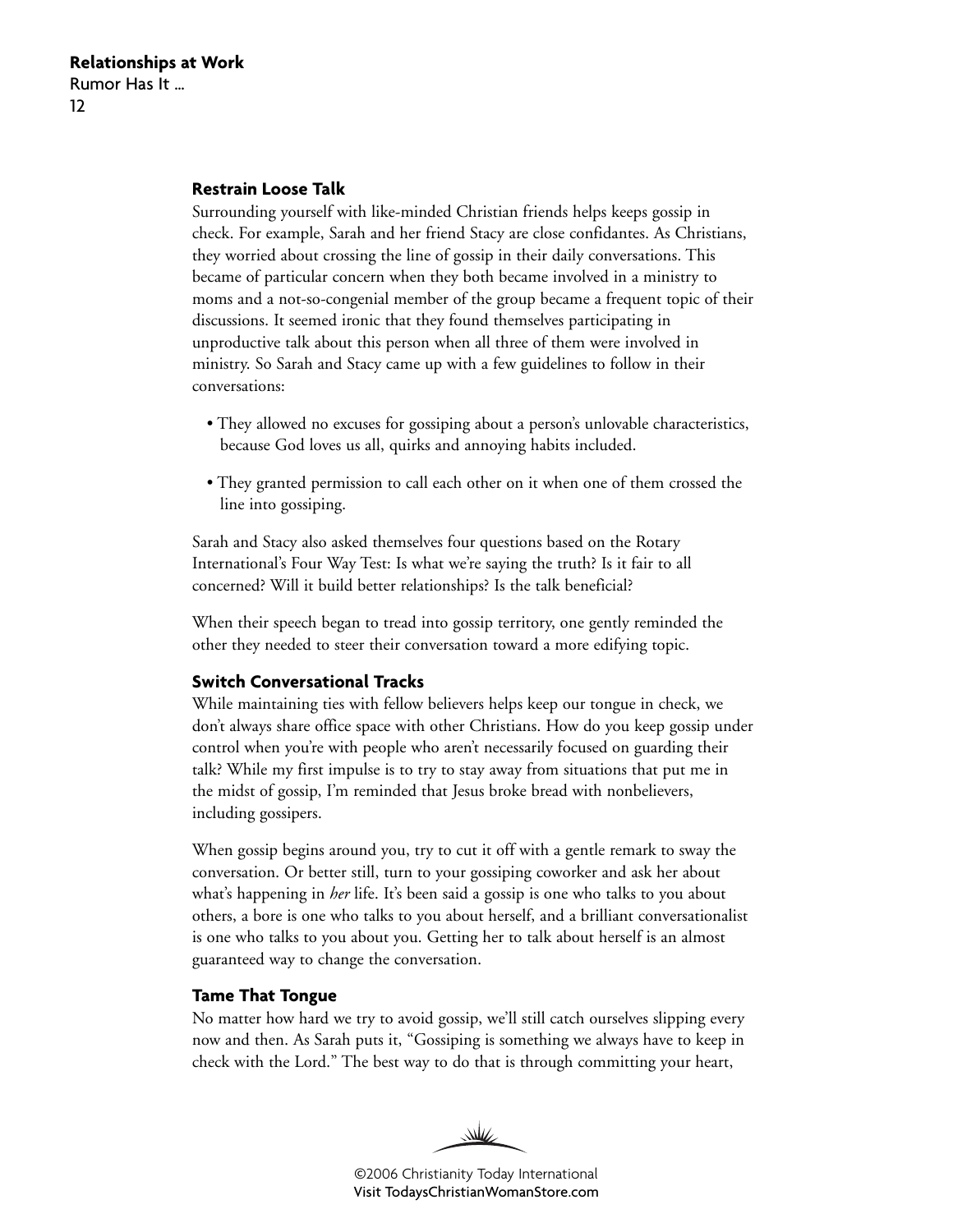mind, and tongue to God daily. As Beth Moore writes in *When Godly People Do Ungodly Things*, "Prayer keeps the mouth open before God on the matter, rather than open before others … We have no business gossiping about members of the Body of Christ [or nonbelievers for that matter]. If we would turn the time we spent discussing the other's life into prayer time instead, no telling what would happen to the glory of God."

Why not pray a simple prayer in faith and release control of your speech into God's hands? Confess when you've failed, then ask Him for the ability to say only wholesome things that benefit your listeners, that build others up according to their needs (Ephesians 4:29). Ask God for the strength to take not only every thought but also every word captive to make them obedient to Christ (2 Corinthians 10:5). Surrender your thoughts and words for Him to use for *His* glory, not yours.

My perspective on gossip's devastating power changed drastically in junior high when I started an ugly rumor about a girl whom I found kissing the boy I liked. By day's end, the gossip had reached every corner of my middle school, and my victim was in tears at the news that everyone knew she'd been "making out" with this boy. She was so upset that she hyperventilated, had to go the school nurse's office, and then was sent home for the day. When my mom found what I had done, she asked me if this was how a Christian behaved. "No," I answered feebly.

I'm an adult in the workplace now; I understand adult problems. So I continue to try my best—with the Holy Spirit's help—to avoid ever again participating in something so damaging.

The truth is, gossip isn't any different now than how it was when we were in junior high. Only now the stakes, as Cassie Dibiase points out, are so much higher. Careers, marriages, children, church unity, testimonies, and other important areas that could be irreparably damaged by loose talk are on the line.

As I try to focus on what's good to discuss, I remember to put it to the test of Philippians 4:8. And what if there's nothing good to say? Then in the words of our mothers' age-old advice, "If you can't find anything good to say, then say nothing at all!"

*Rhonda Wilson is a freelance writer who lives with her family in Texas. This article first appeared in the* **[November/December 2005](http://www.christianitytoday.com/tcw/2005/novdec/5.66.html)** *issue of* TODAY'S CHRISTIAN WOMAN *magazine.*

W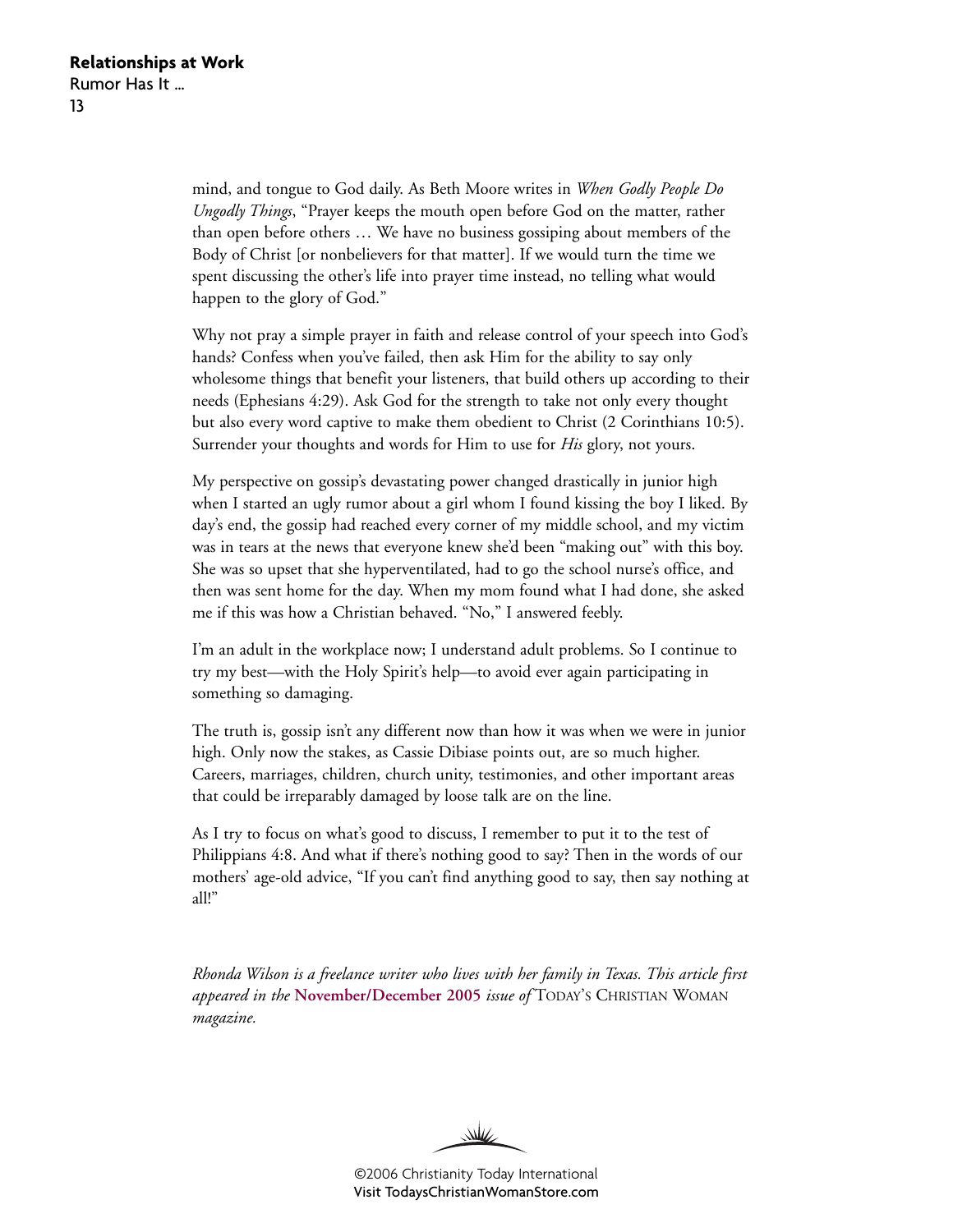#### **Thought Provokers**

- *How has gossip affected a relationship you have had at work?*
- *How do you try to avoid listening to or spreading gossip?*
- *What is the most important thing you learned from reading this article?*

W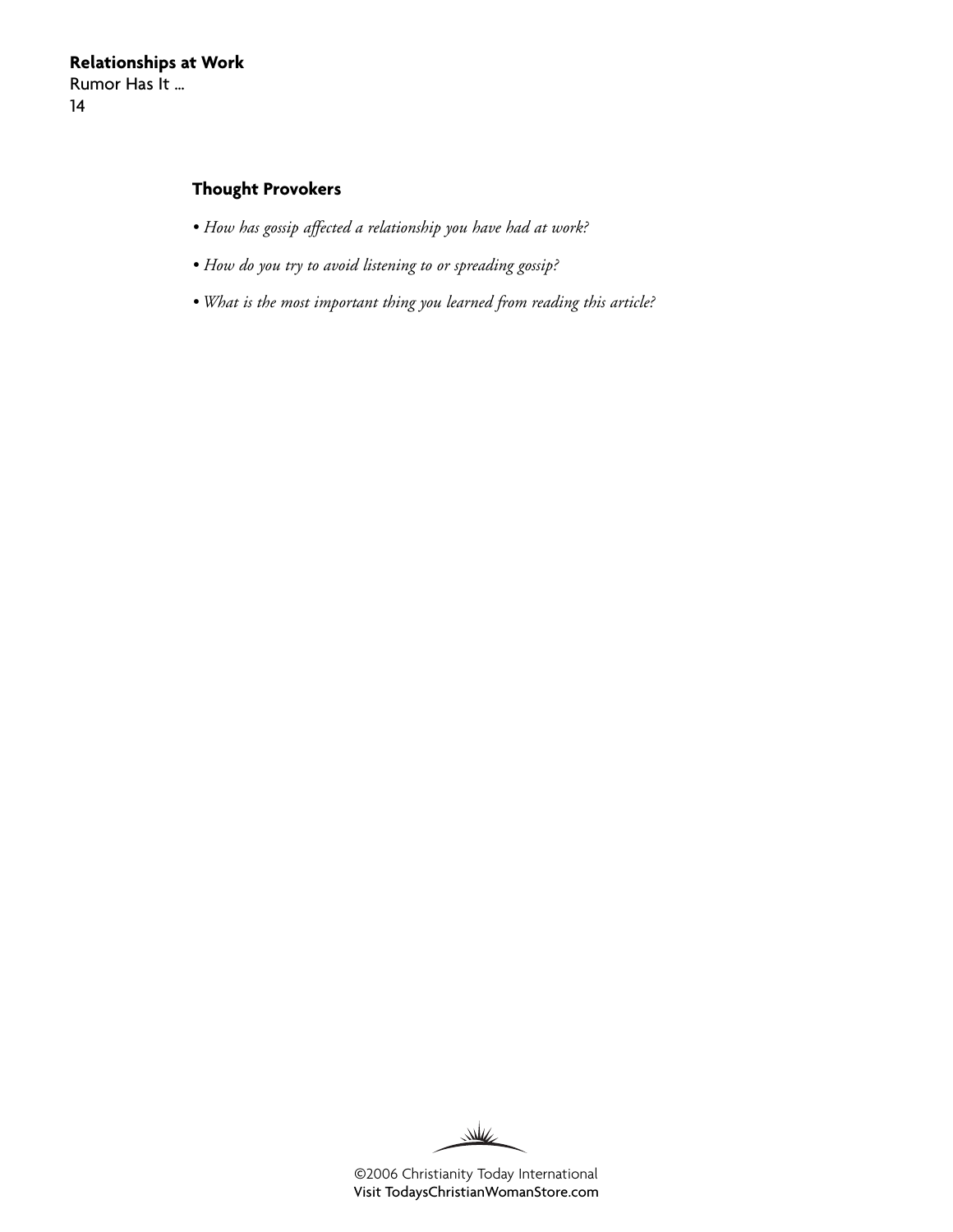# FEAT U



## Working 9 to 5

### 5 surprising ways you can survive and thrive—in your job.

*by Verla Gillmor*

During my early years as a journalist, I was given the opportunity to work as a general assignment reporter for NBC's radio station in Chicago. The job catapulted me into broadcasting's big leagues, and I was determined to work hard, think smart, and wow everybody with my excellent reporting skills.

One of my first assignments was a "breaking" news story of a pleasure boat sinking in a storm on Lake Michigan. Several passengers drowned. The Coast Guard dramatically rescued the rest. I raced to the scene where a Coast Guard cutter was bringing survivors ashore, interviewed anyone who would talk to me, then hurried back to the station to get the story on the air as quickly as possible.

My editor, a crusty fellow with more than 20 years at NBC, had a reputation for making the lives of on-air staffers as miserable as possible—especially the women. Humiliation and intimidation were his weapons of choice.

As I scrambled to finish my report for the fast-approaching newscast, he seized on the fact I'd failed—in my rush to file the story—to get the Coast Guard spokesman's first name. It was a careless error on my part, but not one that merited what happened next.

The editor stood in the middle of the newsroom in front of about a dozen people and began to shout insults at me in the ugliest display of meanness I'd ever experienced. I stood facing him like a deer caught in the headlights and silently prayed, *Dear God, don't let me cry*. Finally, he turned and stalked out of the newsroom.



W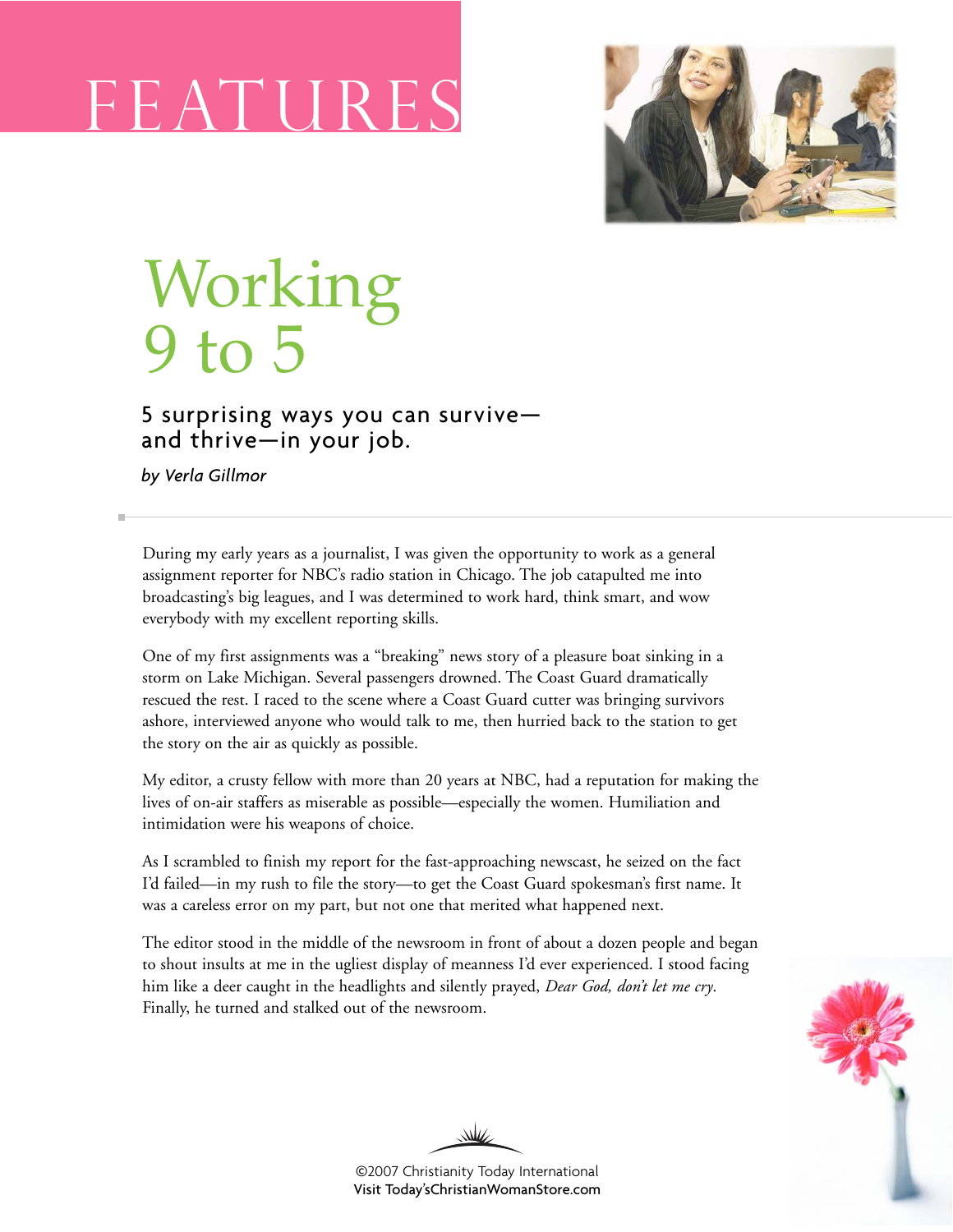I was so stunned, I started to shake. As I walked into a side office to privately regain my composure, I thought, with deep resignation, *This is just part of the job. Guess I'll have to pray and "hang in there" until this passes.*

Now, with the hindsight of 35 years in the marketplace, I've learned no one has a "perfect" job. But I've also discovered—the hard way—that there *are* alternate ways to handle the inevitable workplace conflicts or stresses we all encounter. The surprising news is that the five problem-solving tips below don't depend on anyone's cooperation but your own!

#### **1) Identify the Real Problem: Is It You?**

Much as I hate to admit it, some job stress is self-inflicted. My first memory of this was a situation that began quite innocently.

I clipped out a business-related magazine article to give to my boss. I'd run across the article the night before while thumbing through a magazine for relaxation. He was delighted and urged me to continue to pass along anything I thought might be useful. His praise felt so good, I started scanning magazines I never would have read, searching for more articles. They were such a hit, he decided the practice should be formalized into a daily briefing book distributed to senior staff.

What started as a casual gesture became a major project on top of my regular duties. No one offered to help, and I didn't ask for any. I relished the affirmation and couldn't bear the thought of handing it off to someone else. That didn't stop me, however, from harboring anger and resentment over the added work.

It wasn't until much later that I realized the problem wasn't the workload. The problem was me—my need for affirmation, my penchant for people-pleasing, my reluctance to ask for help.

When you clarify exactly what the issue is behind your workplace stress, it can lessen your sense of victimization, even if the revelation isn't particularly welcome.

#### **SELF CHECK: What is the main source of my work-related stress? How am I contributing to the problem?**

#### **2) Take Charge of Your Attitude**

How many times have you sat in the employee lunchroom with coworkers when a person starts to complain about a change in the office hours, the vacation schedule, or the telephone rotation? Within five minutes, everyone sitting around the table feels obliged to chime in with their own litany of job gripes. Complaining is contagious. It's hard not to become a carrier.

W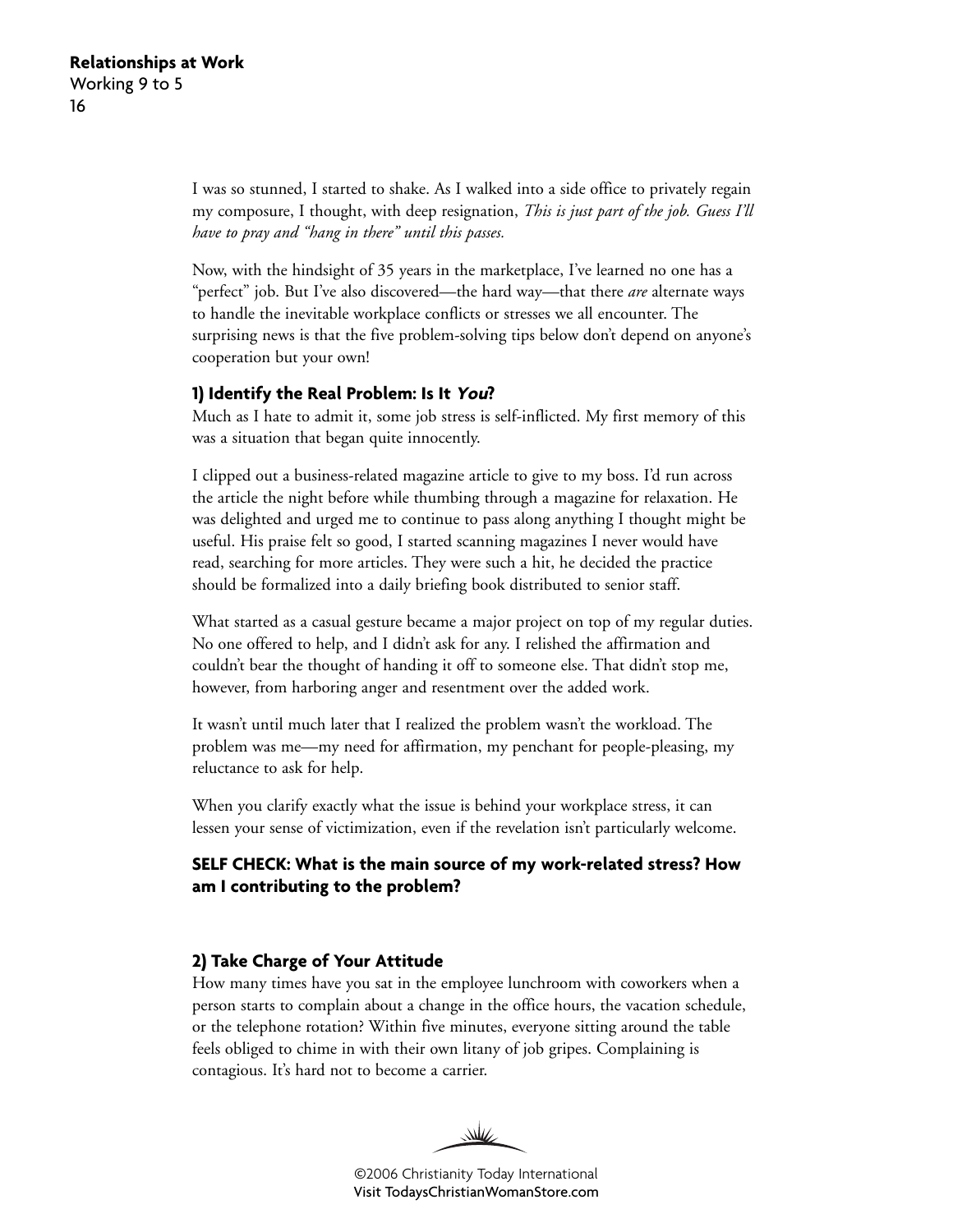Complaining gives the appearance of offering relief—a chance to vent. But rehashing a stressful situation in a setting that offers no opportunity for correcting the problem takes emotional energy and doesn't change the problem. In fact, it can make a problem seem worse than it is.

The Bible says, in essence, to save your breath. Jesus reminds us in Matthew 12:36 that someday we'll have to answer for every careless word we've ever spoken. So vow instead to be a carrier of the fruits of the Spirit: love, joy, peace, patience, kindness, goodness, faithfulness, gentleness, and self-control (Gal. 5:22-23). If you have a suggested solution, go to the person with the power to execute the solution, and make your case. Relish being part of the solution, not part of the problem.

#### **SELF CHECK: Who is the appropriate person with whom to discuss this? Is there another way I can look at this situation? What can I do to help eliminate this stress rather than rehash it?**

#### **3) Sort Out What Can and Can't Change**

If you're a person who loves clear instructions and an even flow of work, then working in an advertising agency or a sales office full of hard-charging free spirits is definitely migraine material. Since it's doubtful that your environment's going to change, any change must take place in you.

I was totally clueless about this concept of "job fit" until, as a young adult, I temped for three months in an office where the median age of the employees was 55 and the office mantra was, "We've always done it this way."

My boss held a brainstorming session to discuss ways to "fast track" a particular project. I'm a big-picture idea person and joyfully showered him with suggestions. He didn't like any of them. In fact, he thought I was a little too innovative for my own good.

I eventually learned he really didn't want to improve things or use this project as an opportunity to implement permanent change. That might expose the reality that his time-honored procedures had been ineffectual all along. Rather, he chose a temporary maneuver to get us through the project, after which things could return to "normal."

I had two choices—neither of which I liked. I could stay—and stuff down all the gifts and talents God wrote on my DNA so I wouldn't be seen as a troublemaker. Or I could leave and find a more compatible job.

 $\mathcal{W}$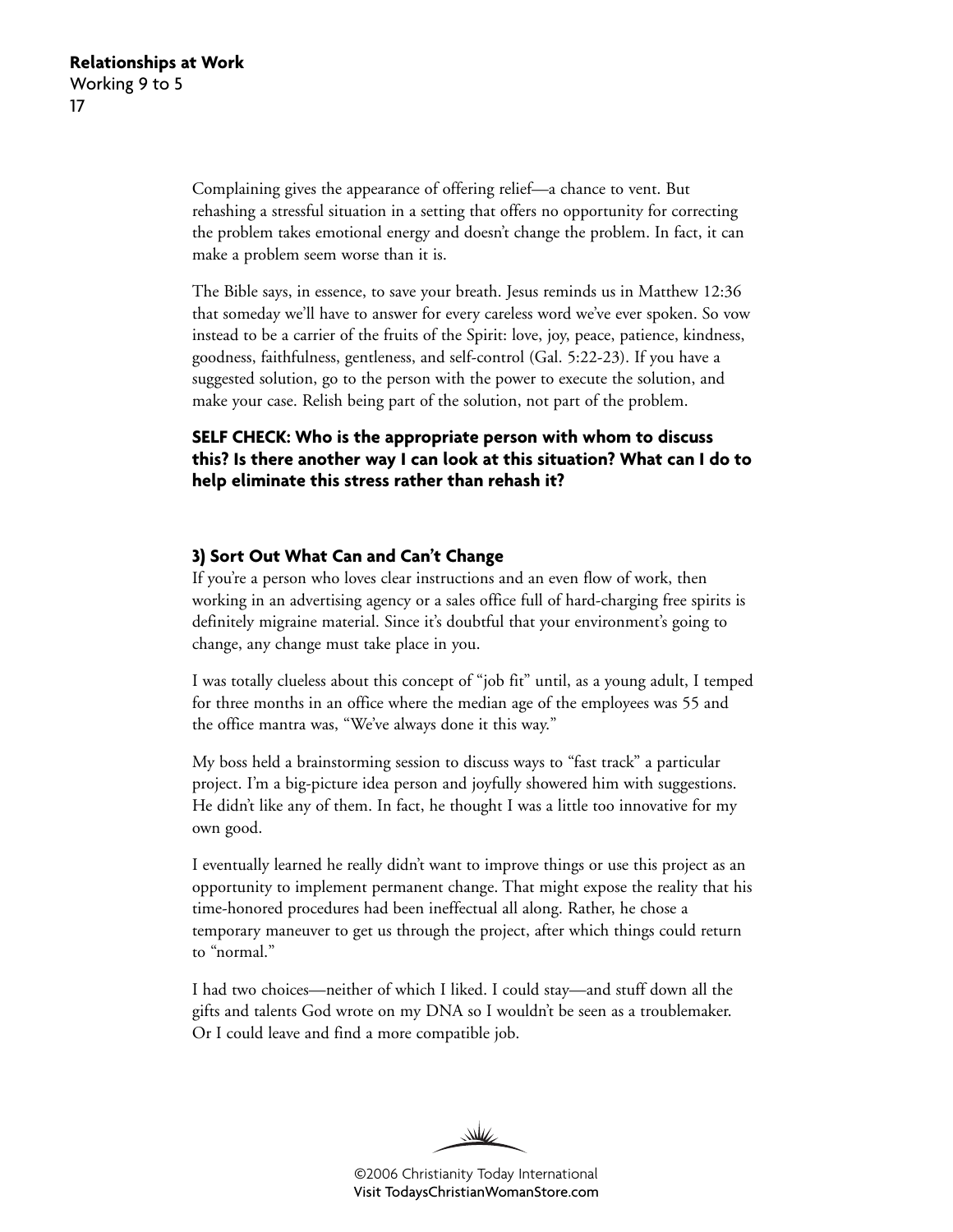We always have choices. The question is whether we *like* the choices we're given. I didn't want to leave; I wasn't the problem. The reality, however, was that *they* weren't going to change.

**SELF CHECK: What's within my power to change about my situation? If nothing changes, can I stay and still be true to myself, as God created me? If I should leave, what needs to happen for me to be prepared?**

#### **4) Detach from the Problem**

I once worked for a large corporation in a job that required me to prepare monthend reports with input from other people. Every month, despite clearly defined deadlines, the information came to me at the last minute. I always ended up staying late on Friday night to complete the report while everyone else was off enjoying their weekend. I was certain my colleagues' failure to meet the deadline was a form of thoughtlessness toward me and carelessness toward their job. It felt personal.

One day a coworker said to me in frustration, "You know, the reason this information is always late is because the cycle for capturing this data is totally out of sync with the deadline for the report. Is there any reason why the report can't be due the 5th of the month instead of the 1st? Then, meeting your deadline would be no problem."

It turned out my boss didn't care if it was the 5th or even the 10th of the month, as long as it came in on time every 30 days. I sheepishly abandoned my paranoia and feelings of rejection. It wasn't personal after all.

Is your reaction to a stressful situation disproportionate to the circumstances? Maybe it's a sign something else is going on. In this particular situation, I realized my job responsibilities had nearly doubled over the last 18 months. It wasn't just the monthly reports—it felt as though my whole job had run amok. I couldn't see the real problem until I was forced to step back and look at the situation as a detached observer.

**SELF CHECK: If I stepped outside myself and observed this situation, would I see it differently? What mental "prompts" can I give myself to stop taking problems too personally?**

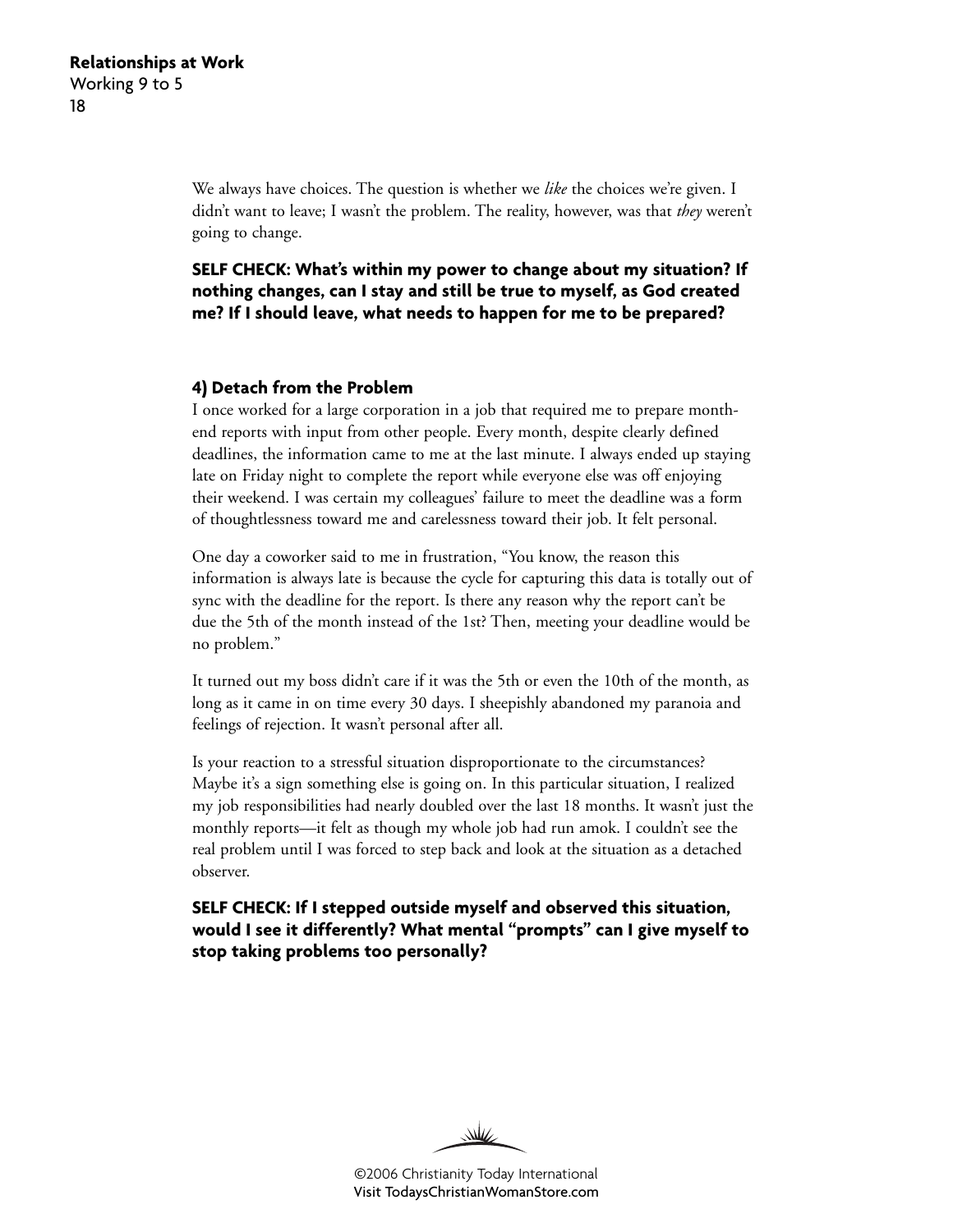#### **5) Live in the Present**

Stress is more manageable if it doesn't also carry the weight of all past and future problems that bear any resemblance to it: "My boss *always* waits until the last minute to do these mailings." "My team leader *never* asks my opinion."

Such "kitchen sink" thinking—piling onto the present problem "everything but the kitchen sink"—sabotages solutions by sheer pound weight. Jesus reminded us in Matthew 6:34 to live in the present because "Each day has enough trouble of its own." The current moment may be tough. But soon it will pass and, chances are, a better moment will take its place.

**SELF CHECK: Has "piling on" problems ever solved anything? Whom can I ask to hold me accountable for changing this behavior pattern? Am I willing to deal with my present situation without attaching baggage to it?**

#### **The Bottom Line**

If you're waiting for your job to behave, expect a long wait. We live in a fallen world. Instead, over and over I remind myself, *How much of this will matter in 5, 10, or 100 years?* In the midst of the ups and downs of work, if our life is anchored to the One who doesn't move—Christ, the solid Rock—then we can survive … and even thrive. He promised.

*Verla Gillmor, a TCW regular contributor and freelance writer, lives in the Chicago area. This article first appeared in the* **[November/December 1999](http://www.christianitytoday.com/tcw/1999/novdec/9w6124.html)** *issue of* TODAY'S CHRISTIAN WOMAN *magazine.*

#### **Thought Provokers**

- *How do you usually interact with your coworkers when you're stressed?*
- *Which of these tips is most helpful to you? Why? What will you change because of it?*

*• What is the most stressful situation you are facing at work right now? With this situation in mind, go through the "self check" questions and see if the problem can't be eliminated.*

₩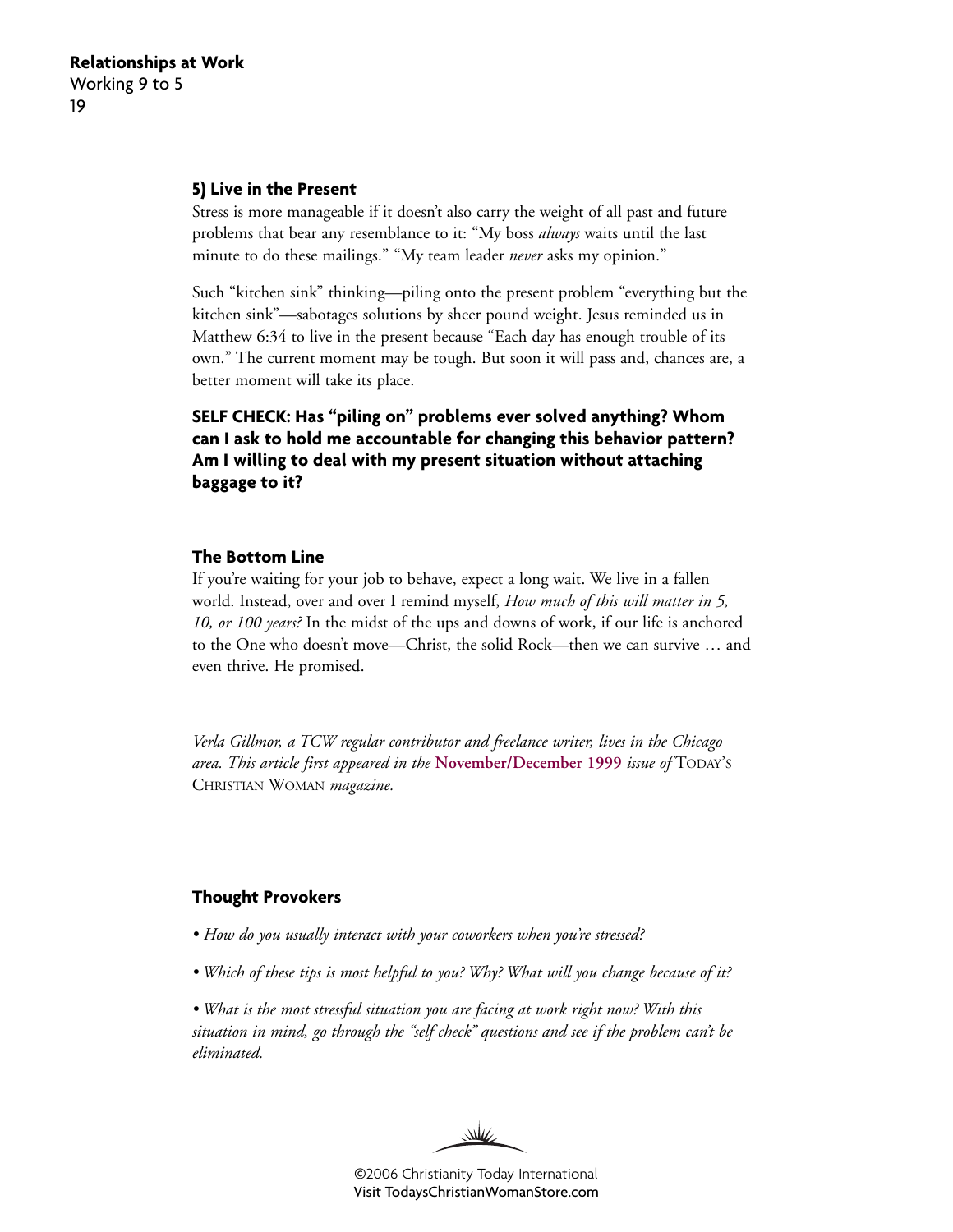# F EATH



# Who, Me? Jealous?

### Combating the green-eyed monster at work.

*by Liz Curtis Higgs*

I was a member of a prestigious professional association for all of two weeks when I showed up at their national convention in Atlanta. My name badge—unlike most others—didn't sport a single special ribbon or honorary designation. I was—horrors! unknown. Unimportant.

#### My heart cried out, *I'm nobody here, Lord!*

People squinted at my barren name tag, then kept walking, looking through me like so much clear glass. I sat through one presentation after another, sinking lower and lower in my seat. Then, alone in my hotel room, I reviewed the day's notes and ended up weeping, feeling frustrated, inadequate, and overwhelmed. How could I ever hope to reach their level of expertise?

I kept telling myself I wasn't so much jealous as I was discouraged. *It's not envy, Lord, I'm simply feeling left out.*

As the years passed, doors began to swing open. Soon, I found myself dealing with a new set of unfamiliar, unpleasant feelings: *Why she's moving along faster than I am, Lord? Why did they honor her instead of me?*

I wasn't jealous, of course. Merely, uh … competitive.

The awful truth revealed itself one gray morning when I received an announcement from a colleague who'd been blessed with an opportunity I was convinced should have been mine. I tossed the letter across the room in an angry huff, whining, "It's not fair, Lord!"

He chose that moment to get my attention. *Was the cross of Calvary fair, Liz? Have I called you to succeed—or surrender?*





©2007 Christianity Today International [Visit Today'sChristianWomanStore.com](http://todayschristianwomanstore.com)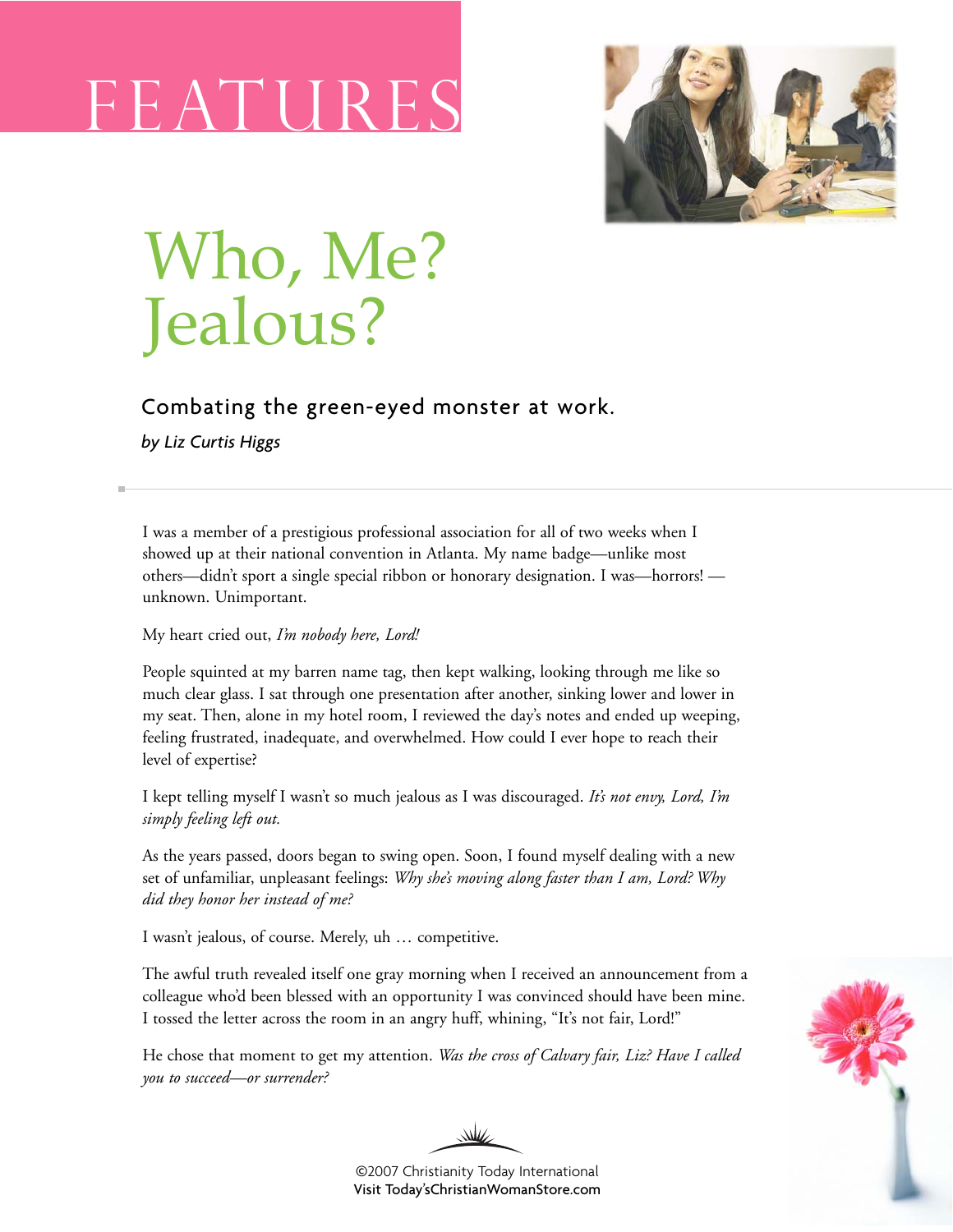I was undone. Jealousy, envy, and strife were alive and well in my jade-green heart. After a time of weeping and confession, I knew what needed to happen next. I sent a heartfelt message to more than sixty peers in writing and speaking, women who love and serve the Lord and who—here's the ugly truth in a nutshell—push my jealousy buttons without even knowing it. Included with my note was a brief survey that encouraged my sisters to help me—help all of us—deal with the seldom discussed reality of professional jealousy.

Their candid answers began pouring in anonymously, as requested. I was especially touched by one role model who wrote, "I could be really spiritual, but I'll be truthful instead."

Just as I'd hoped, my anonymous contributors offered several specific suggestions for experiencing victory over Ol' Green Eyes.

**Confess and pray.** The business world uses phrases like "friendly competition" and "may the best person win." In Christian circles, we declare we're "working for the Lord"—but sometimes the truth is less honorable. Although I've sung "To God Be the Glory" for fifteen years, I'm finally realizing it's "easier sung than done."

Once a week, someone calls me to say, "All my friends think I'm as funny as you. How do I get started in writing and speaking?" The outside Liz used to smile and say, "Isn't that wonderful?" while the inside Liz gritted her teeth, thinking, *Oh, perfect. Another competitor.*

First, I have to admit my jealousy is a sin: "If you harbor bitter envy and selfish ambition in your hearts, do not boast about it or deny the truth" (James 3:14). Then I ask for forgiveness and healing, just as one of my friends puts it: "I pray for a clean heart and confess honestly to God about the status of my 'green machine.'" The freedom and release of prayerful confession sets me free to move to the next step.

**Rejoice!** The surest solution for feeling down is looking up. "Celebrating with others who succeed is energizing for me," one of my colleagues has discovered. Another friend wisely points out, "If one person succeeds, there isn't less to go around. The truth is, there's more available because they got the ball rolling!"

I keep a stack of postcards ready to send out when I hear of someone's success. The postage stamps are already on them so I can't change my mind after I've written, "Way to go, my friend!" (What, and waste forty-one cents?!)

"I will say it again: Rejoice!" (Phil. 4:4).

W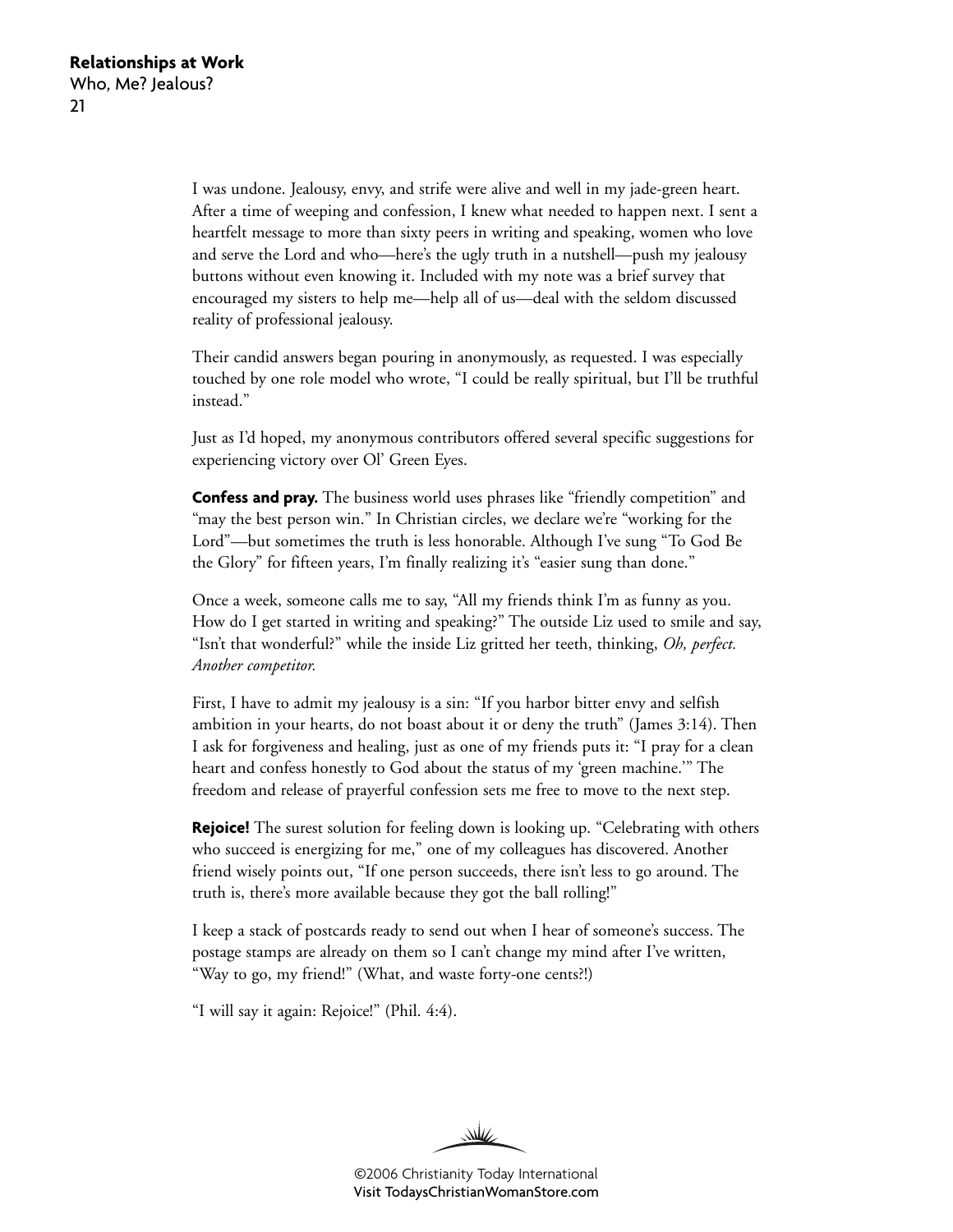**Stay on task.** My obsession with "who's on first?" means I'm diverting attention better spent on my own calling. "I make sure my own work is solid," one woman wrote. "What others do is God's business, not mine." Another wise soul decided to "take all the time and emotional energy I used to waste on jealousy and put that energy into doing a better job."

No doubt about it, the effort wasted on fighting the green giant is significant, which is why I've posted on my office wall that important Eleventh Commandment: "Thou shalt not whine."

**Be patient.** If you're not in the spotlight, count your blessings—including the freedom to not have all the answers. "I'm in process, in training," a friend of mine has realized. "Every time something good comes my way, the Lord is widening my boundaries, in His time, in His way."

Many a career or ministry has collapsed under too much, too soon. I'm slowly learning to relax with the tasks I've been given rather than long for something bigger, better, or faster. Scripture tells us, "From everyone who has been given much, much will be demanded" (Luke 12:48). Sometimes less is already enough to worry about!

**Befriend your "rival."** Not to be confused with "love your enemy," this good advice has made all the difference for me. As one peer put it, "I try to see the 'winner' as a person, not a competitor. This helps me feel joyful, rather than resentful … usually." Another woman has found that "taking the initiative to get to know the woman behind the headlines has transformed my green-eyed monster into a cheerleader." One professional woman who thought she'd just met her biggest rival "heard God's voice saying, 'She's smart, energetic, and sharp … just like you. You could be best buddies.' It was a revelation! We've developed a wonderful, lasting friendship."

**Plan ahead.** Taking care of ourselves is also good insurance against a roving green eye. "If I exhaust myself, skip quiet times with the Lord, forget to exercise, or neglect the friendships that uplift me, negative emotions like envy can get a foothold," admitted one woman. Personally, I've found that when I'm worn out, envy not only gets a foothold, it takes hold of my mouth as well.

Finding partners to fight the good fight with has proven to be productive. One woman offered her specific strategy: "Twelve of us who share the same profession formed a covenant two years ago to pray for each other and meet annually. It's hard to be jealous when you have this kind of accountability." My own solution is a more modern thing: I meet with a small group of Christian writers online. When we laugh, cry, confess, and rejoice with each other, the seeds of jealousy are crushed before they can take root.

WW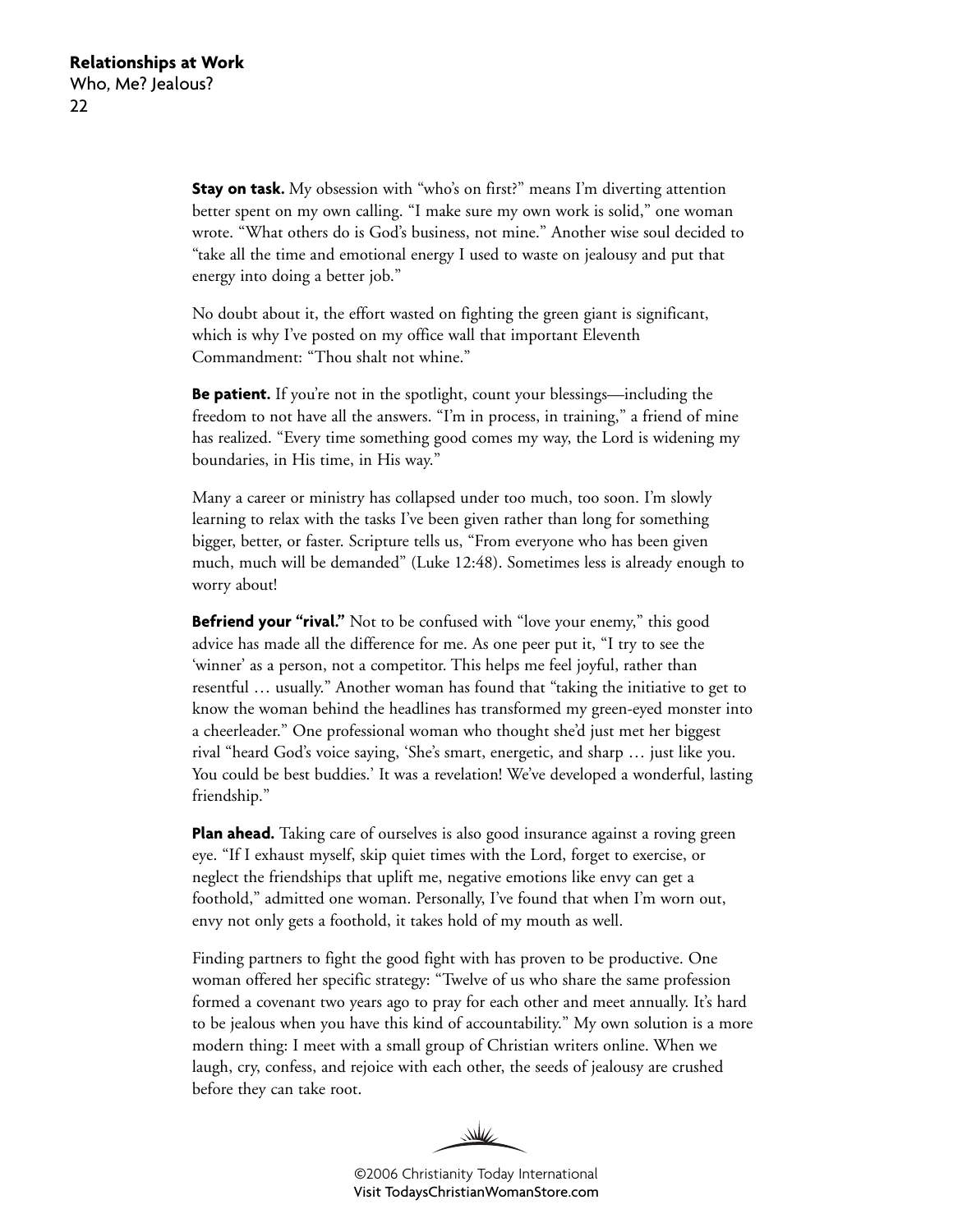**Lean on the Lord.** What a relief to know I no longer need to fight this battle myself, since the Lord stands ready, willing, and able to conquer my sin through the power of His Spirit. "The Lord is sovereign, and we cannot add one inch to our stature, physically or any other way," a good friend recently reminded me. "He guides us every step and His ways are perfect. It has nothing to do with us!"

It's been said that "comparisons are never productive unless Christ is the mirror." He is the One who is "jealous" for us, desiring that our whole heart, mind, body, and soul be focused on Him. A friend who admitted to once being a nine on the jealousy scale is now happily living at a one: "The more we hear His voice and are settled in what He is calling us to do, the less we are vulnerable to envy and jealousy," she says. "If we keep a grateful heart, we can rejoice when others succeed!"

The ultimate litmus test was the day I opened my e-mail to discover a post from a dear friend who was meeting with two Hollywood honchos to discuss turning her book into a movie. A movie!?! The "old Liz" would have turned the air green with jealousy, but the "new Liz in Christ" tapped into the keyboard, "Praise God for His blessings on your work, my friend" … *and meant every word!*

I wept with joy for her success, and in a small way, for my own victory over a foe that has plagued me for years. As long as I remember to confess, rejoice, and lean on Him, I can sing "To God Be the Glory"—and hit every note.

*Liz Curtis Higgs is the author of numerous books. A busy conference and retreat speaker, Liz lives with her family in Kentucky. This article first appeared in the* **[September/October 1997](http://www.christianitytoday.com/tcw/1997/sepoct/7w5060.html)** *issue of TODAY'S CHRISTIAN WOMAN magazine.*

#### **Thought Provokers**

*• Which coworkers or situations press your jealous button? What advice in this article will help you combat that jealousy in the future?*

- *How do you combat jealousy at work?*
- *1 Thessalonians 5:11 says, "Therefore encourage one another and build each other up*
- *…" In what ways can you encourage and build up your "rivals" at work?*

W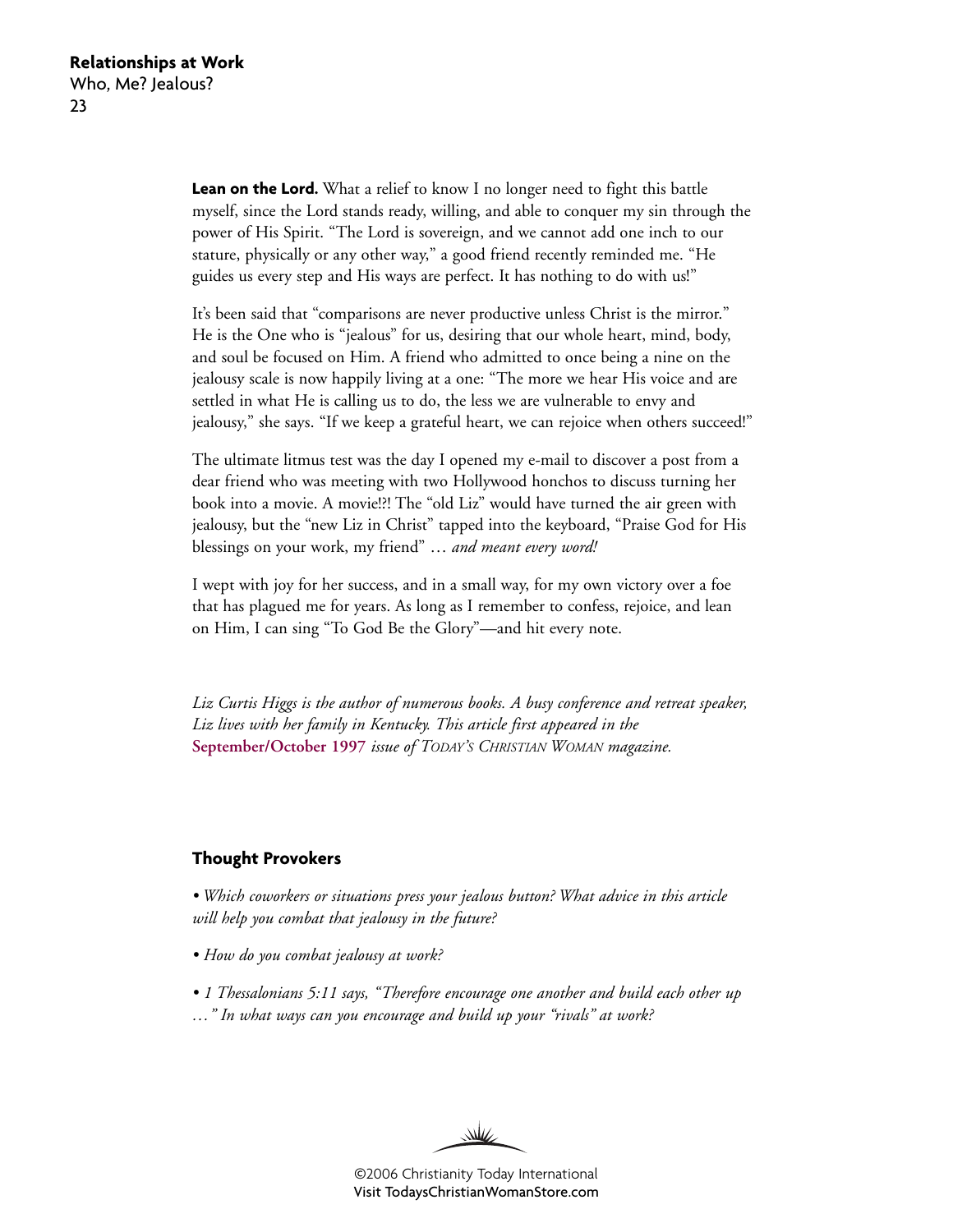# F E AT MOR ES



# Do I Have to Pray for Her?

Here are the benefits when you do.

*by Cheri Fuller*

When my friend Karen was a director for a film festival, she hired an office assistant named Terry. Although Terry interviewed well, before long she was slamming doors, yelling, crying, and ignoring Karen's requests.

Karen told me that her repeated attempts to talk with Terry about her attitude did nothing. Finally one night, when Terry called Karen's home to complain that she'd had enough of her boss' "demands," Jim, Karen's husband, answered the phone. Terry was so rude to him that Karen said, "Tell her I've had enough. She does not need to come back to work." Terry flew into a rage and slammed down the phone.

At first Karen told me she didn't feel anything but anger toward her "enemy." After all, Terry deserved to be fired. But in sheer obedience to a Bible passage she'd read in Matthew 5:44, "When someone gives you a hard time, respond with the energies of prayer" (*The Message*), Karen began praying for Terry. As she prayed, her anger dissipated. She sensed there must be a wounded person behind those outbursts. Three months and many prayers later, Karen invited Terry to lunch. There Karen learned about how Terry had been the victim of severe abuse and neglect while growing up. Both women cried; they experienced reconciliation, and amazingly, began a friendship.

Sooner or later, you'll be confronted with a person who rubs you the wrong way, as Karen did. Despite your best intentions, the other person becomes your adversary. Perhaps she talked behind your back at church, mounted a campaign against you in the PTA, or hurt you in other ways. She could be your mother-in-law, a neighbor, or former friend.



₩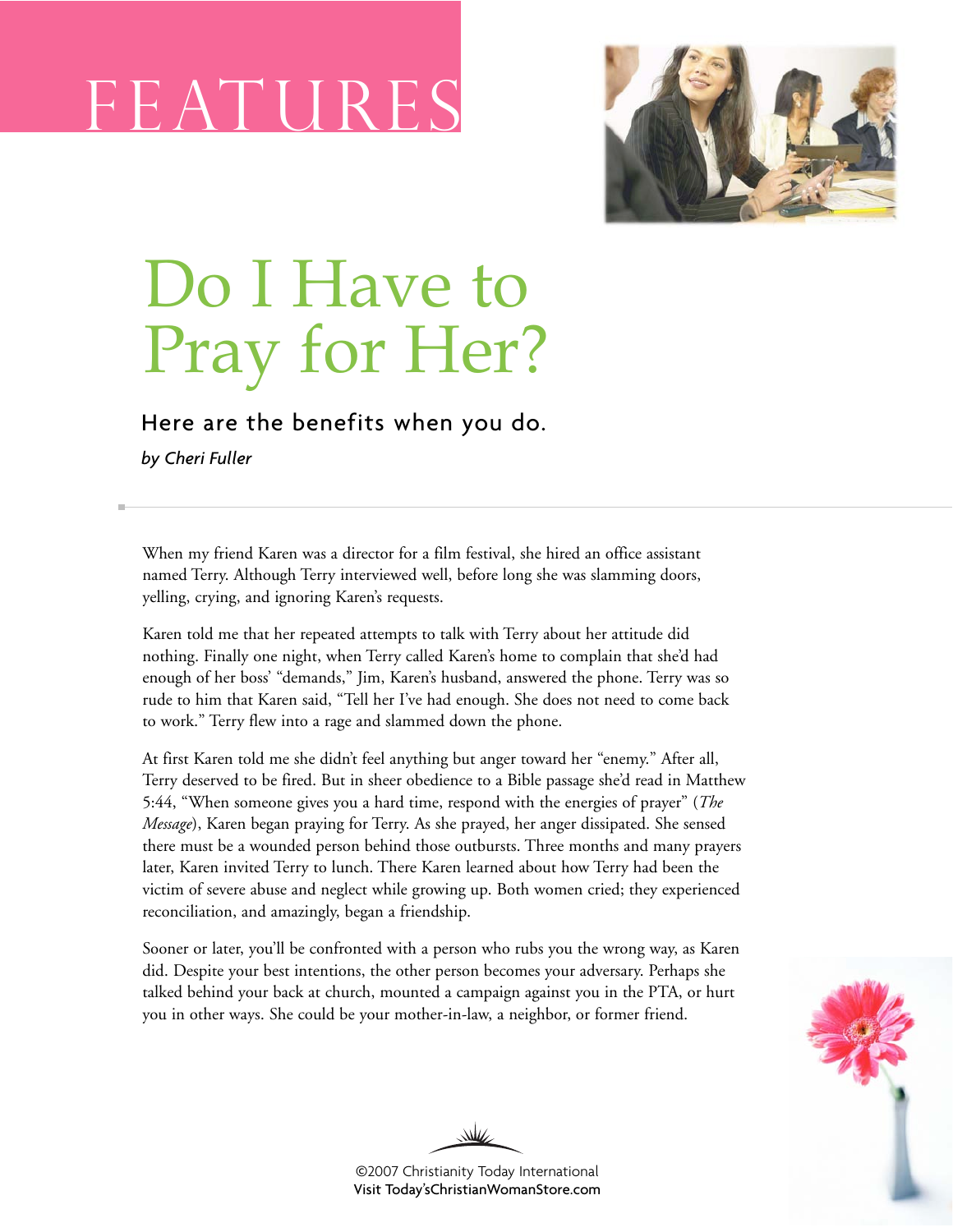#### **What's In It for You**

As difficult as it is to pray for your "enemy," here's why it's important to do so:

#### **You're drawn closer to God.**

Last year, I had an unexpected conflict with a woman during some preparations for a community event we were both a part of. Although I intended no harm, I inadvertently offended Kim (not her real name) by something I said, and she told me so in no uncertain terms. While I apologized, Kim remained aloof and unfriendly and said some hurtful things about me behind my back that I eventually heard. God and I had a few conversations about Kim. I would have loved for Him to change her. In fact, I asked Him to several times. But instead, He suggested I pray blessings on her life whenever her name came to mind. One day I said, "Lord, you could have reconciled us before now. What's up?" His quiet whisper seemed to say, *You wouldn't have come to me nearly so much lately were it not for Kim!*

Nothing's changed yet with the relationship—but I've realized praying for her is drawing me closer to God.

#### **You experience heart-change.**

Because of her commitment to prayer, by the time my friend Karen met her "enemy," Terry, for lunch and heard her story, she actually wanted to hug Terry. Three months before, Karen was nowhere near that response. In following Jesus' command to "pray for our enemies," God slowly filled Karen's heart with His love for Terry. She felt compassion when all she'd felt before was hurt, anger, and frustration.

#### **You see God at work.**

When Karen invited God into her rocky relationship with Terry through prayer, He did more than she could have asked or thought (Ephesians 3:20) by paving the way for a friendship where hostility had once existed. Often this is what God does when we take our hands off and give a person or situation to Him. When Karen saw in a tangible way how God could turn a bad situation into something good, her faith was boosted enormously.

#### **You find forgiveness.**

Jesus says in the Lord's Prayer (Luke 11:2-4) that by the measure we forgive others, we're forgiven. Praying for our enemies teaches us a real-life lesson in forgiveness. As I prayed daily for Kim, I was able to release my hurt instead of hold onto it. God gradually replaced my anger with forgiveness. No, it wasn't overnight—but in the process of praying for my enemy, God reminded me of how much He had forgiven me. And the conflict made me become newly aware

W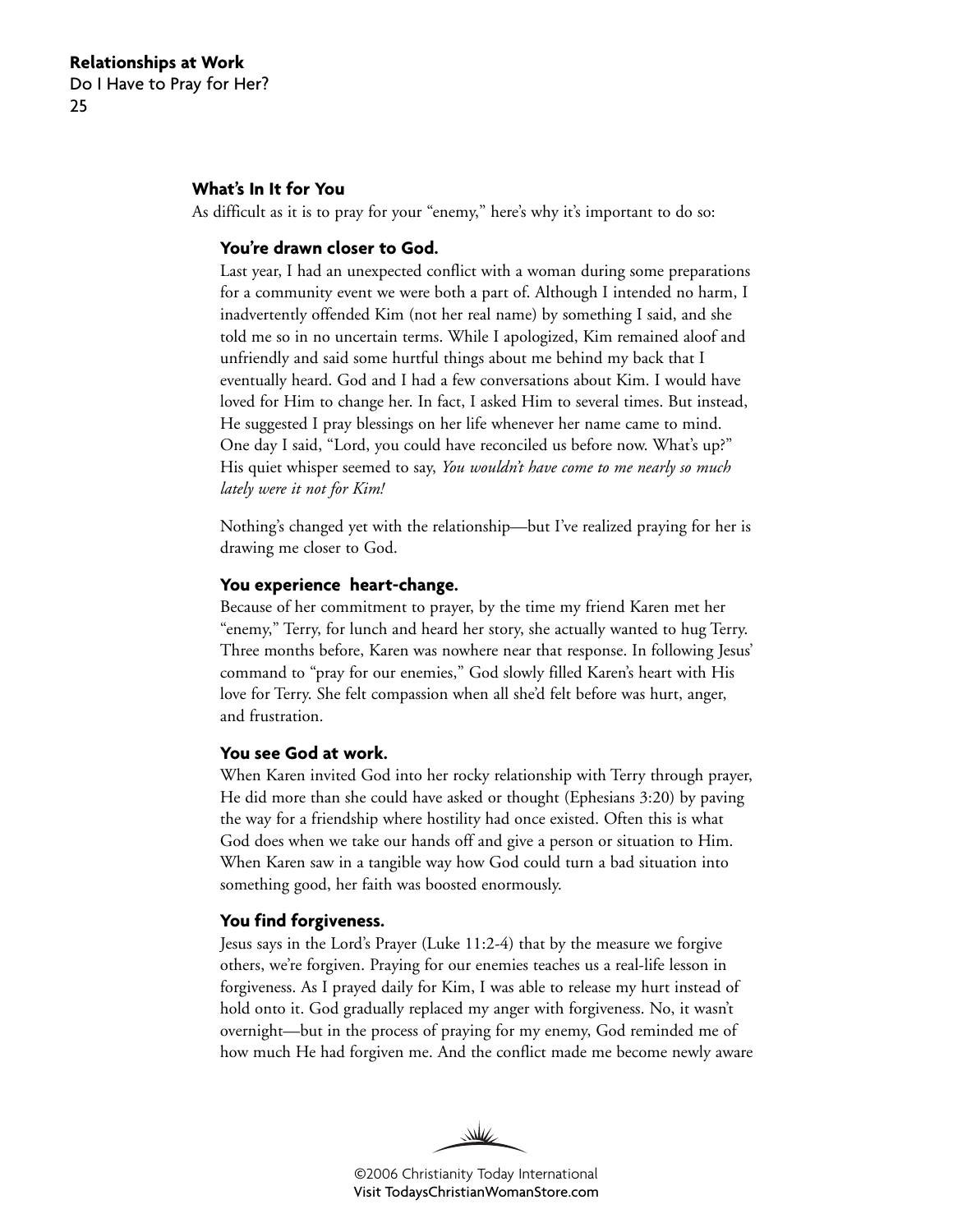of how much I need God's mercy and forgiveness every day.

#### **You feel better emotionally and physically.**

Studies show that one minute of anger can sap the emotional energy of a normal eight-hour period. And most of us need all the energy we can muster!

Elaine, a woman I know, learned through a painful divorce that she couldn't live with resentment. She experienced the physical toll of anger. As things got worse between Elaine and her ex-husband, she was plagued by insomnia, depression, and high blood pressure. It took months of counseling for her to deal with her anger, forgive her ex, and get her blood pressure back to normal.

So later, when a coworker named Bonnie spread lies about her, Elaine knew where to go—to her knees. Praying each morning before work, Elaine gave God her hurt feelings but also asked Him to fill this woman with His peace. Although the barbs continued for several months, Elaine could sleep at night. And, eventually, she was promoted to a position that took her out of Bonnie's line of fire.

#### **As You Pray**

I've found the following tips help you when resentful feelings boil up:

#### **Take a "time-out."**

Consider writing down the specific offenses and how you feel about them. Don't try to sugarcoat the situation or your feelings. Then commit the list to God, asking Him to heal your heart—and the other person's as well.

#### **Put feet to your prayers.**

As you pray, listen for God to tell you what action steps to take. In Elaine's case, when Christmas rolled around several months into her praying for Bonnie, she felt God nudging her to do something kind for her. She decided to buy a gift book by Bonnie's favorite artist and give it to her for Christmas. Another friend, Melinda, was betrayed by her best friend, Jane. Months passed with no communication between them. Even though she didn't "feel" like it, Melinda prayed for Jane's life. Then, after several nudgings by God, she decided to write a prayer of blessing and send it to Jane.

After receiving it, Jane called Melinda, and the walls between them crumbled. She thought Melinda had assumed the worst about her, but now saw how she really cared. Gradually, the two women are re-building the relationship, but it was the prayer of blessing that brought the breakthrough.

WW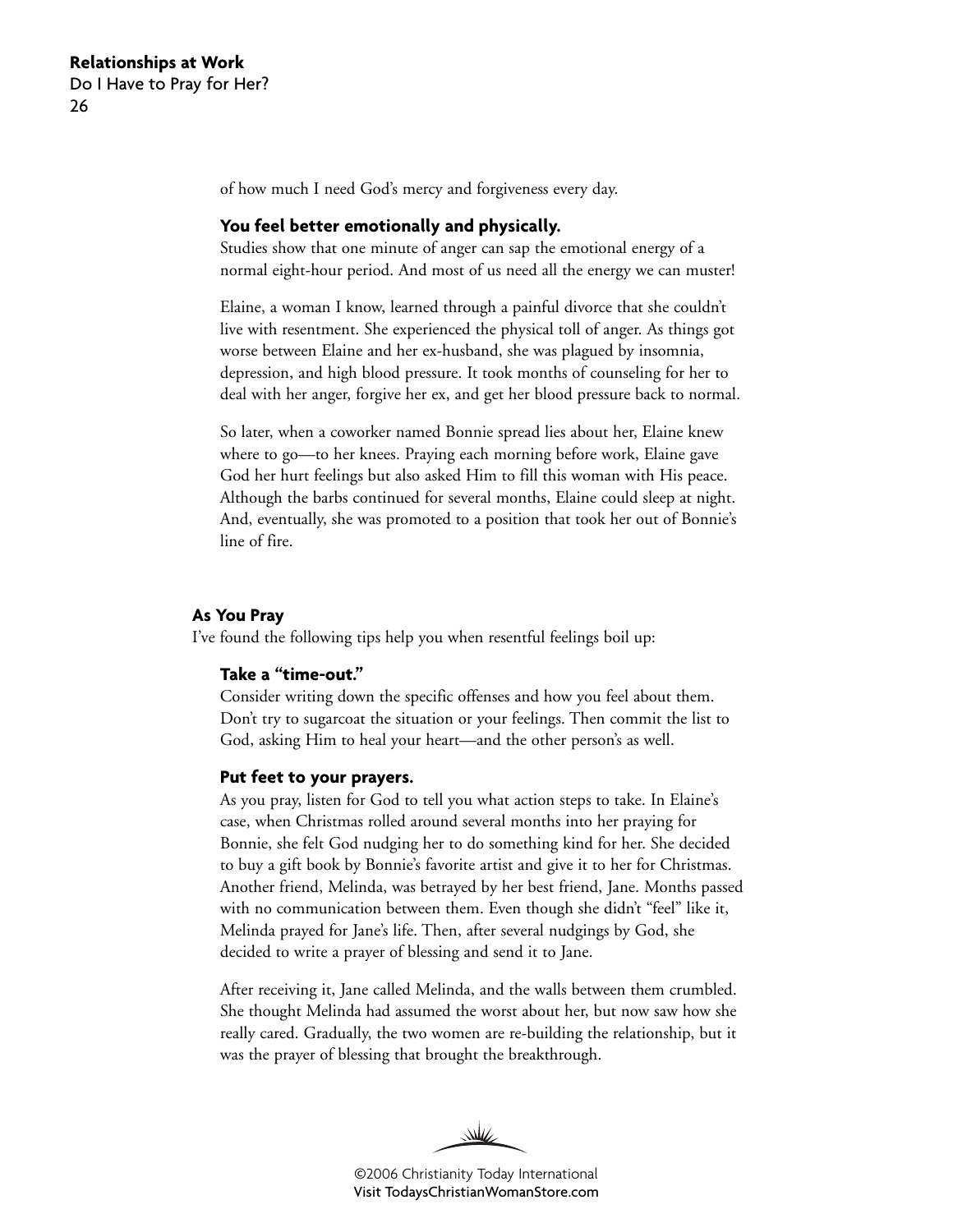#### **Be expectant.**

Jesus declared that when we follow His way of dealing with our enemies, we'll never regret it. That's why He tells us to "live out this God-created identity the way our Father lives toward us, generously and graciously, even when we're at our worst. Our Father is kind; you be kind" (Luke 6:28, 35, *The Message*).

When we obey Christ's command to pray for our enemies, we not only receive rewards in heaven, but blessings in this life. We'll be freer emotionally, healthier physically, and more able to experience the joy of Jesus. We'll draw closer to Him, see Him work in amazing ways, and experience the power of forgiveness in our own life.

*Cheri Fuller, a TCW regular contributor and speaker, is the author of numerous books. This article first appeared in the* **[November/December 2001](http://www.christianitytoday.com/tcw/2001/novdec/2.41.html)** *issue of TODAY'S CHRISTIAN WOMAN magazine.*

#### **Thought Provokers**

*• How have you dealt with anger toward coworkers in the past? Was it helpful or did it add to the problem?*

*• In what ways can you pray for your biggest enemy at work?*

*• The author says, "When we obey Christ's command to pray for our enemies, we not only receive rewards in heaven, but blessings in this life." What kinds of blessings have you received as a result of praying for your enemies?*

W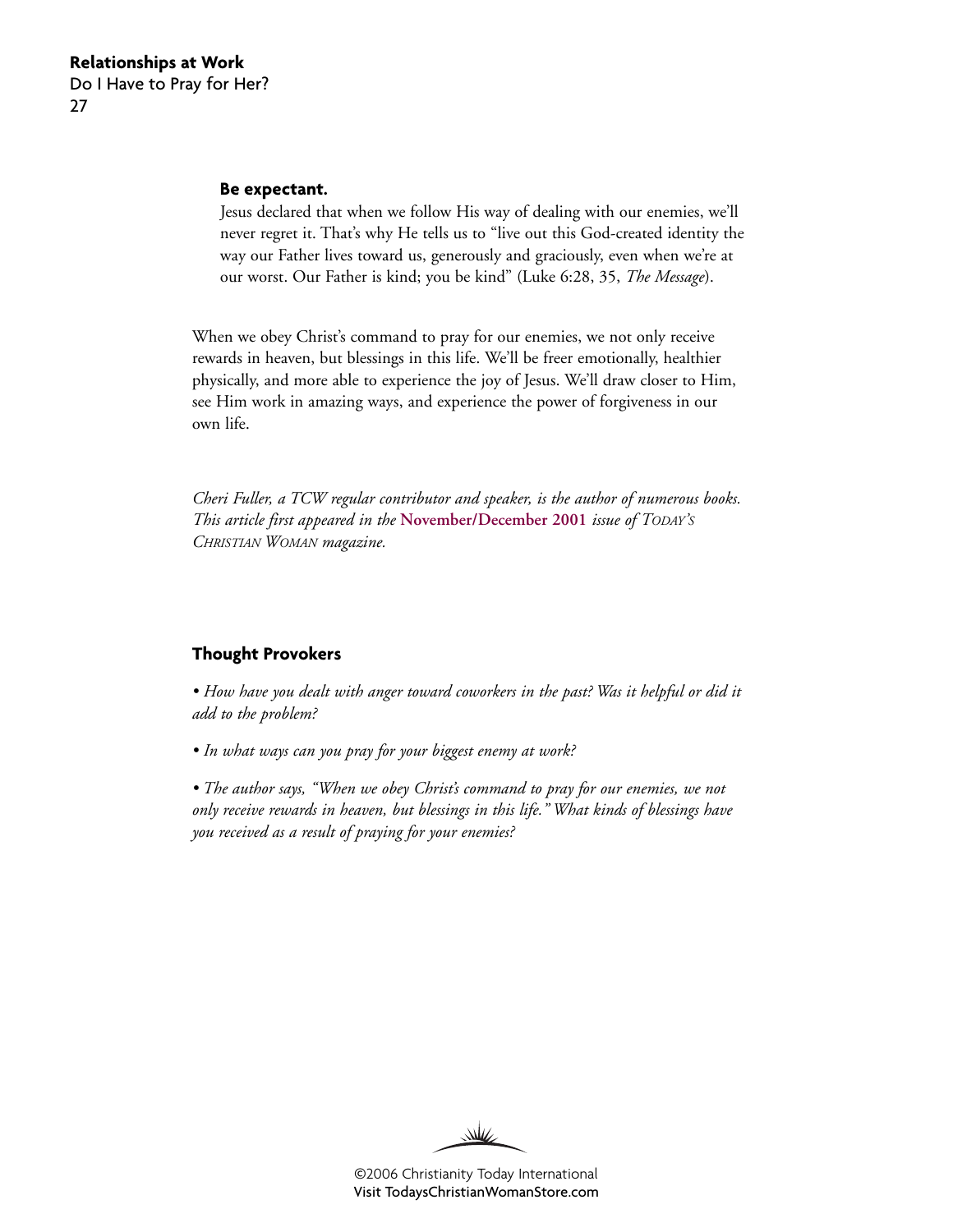# F EAT U RE S



# It Happened to Me

### I never thought I'd experience sexual harassment.

*by G. L. Klienhardt*

I didn't want the job in the first place. For six years I was a stay-at-home mom, but after months of budget cuts and a lot of denial, my husband and I faced the inevitable—we needed a second income.

Even as I searched the classifieds, I prayed constantly for God to rescue me from having to return to work. I dreaded the hours I'd have to spend away from my kids. I cried nearly every night. But the growing stack of bills didn't go away. I finally prayed, "Fine, God. If this is what you want, I'll do it." It was nothing close to a peaceful acceptance of God's will.

I sunk into depression and felt like a failure. So many other mothers managed to stay at home. Why couldn't I? I was angry with myself for not pursuing the freelance writing career I'd always planned. Now it was too late. We needed the income immediately.

My husband, Brad\*, called from work one day to give me a phone number. A coworker told him about a self-employed ordained minister who ran a national ministry from his home. He needed an administrative assistant. "He says Mr. Ray\* is a great guy, and the hours are flexible. You may even work at home sometimes," Brad told me.

My spirits lifted as I called the number. When I arrived at Mr. Ray's home for an interview, he led me down a narrow stairway into the basement. There were two offices separated by a library. When I learned I'd be Mr. Ray's only employee, I felt discomfort at the thought of working with him in this isolated setting.

But my reservations were soon laid to rest. Mr. Ray traveled for weeks at a time. Plus, he helped me set up my home office so I could work from there whenever possible. I set my own schedule. I thought I'd hit the jackpot when it came to family-friendly jobs! I thought,



©2007 Christianity Today International [Visit Today'sChristianWomanStore.com](http://todayschristianwomanstore.com)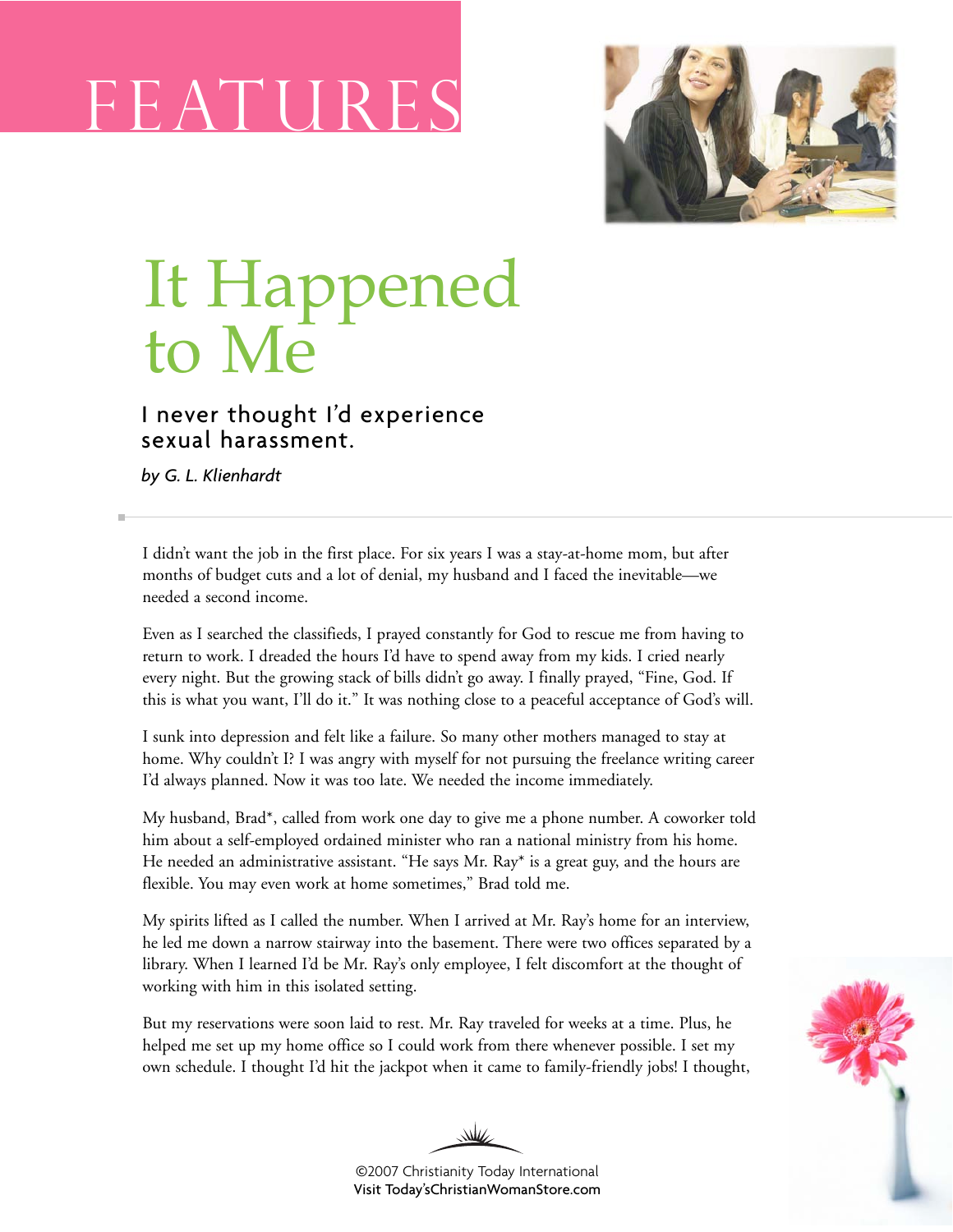*God must have led me to this job. He gave me what I needed—an income without a lot of hours away from home.*

Several weeks into my new job, Mr. Ray walked into my office and asked me a question. When I turned to him, he gave me an odd look, then stopped midsentence. "What?" I asked.

He explained reluctantly that my beautiful eyes were distracting. "They take my breath away," he said, "and I can't think."

That night I asked Brad what he thought of Mr. Ray's revelation. "That's kind of weird," he said. "It's not like he was hitting on you, right?"

"Right," I said with confidence. I believed Mr. Ray wasn't trying to "start something." He seemed happily married, and was old enough to be my father.

But after a few months, he was complimenting me daily, saying things such as, "Oh good, you're wearing your hair up the way I like it." Just when it started to bother me, he'd leave on a trip. I'd relax again, reminding myself how fortunate I was to have a job with such freedom. I tried to count my blessings. Every day I read letters from people thanking Mr. Ray for making a difference in their life. I was part of that.

When we started meeting some of Mr. Ray's associates for lunch, he and his colleagues seemed to appreciate my suggestions. When the others left, Mr. Ray and I would frequently stick around to review the notes I'd taken. This gradually turned into lunch meetings at which only Mr. Ray and I were present. Though it did feel odd to be in a restaurant alone with a man other than my husband, we did some of our best strategizing over steak and salad. *Isn't this what business people do every day?* I reasoned.

After a while, I realized I was increasingly self-conscious every time I walked in the office. The compliments didn't stop, whether they were about my work or my appearance. Without analyzing why, I stopped wearing mascara and perfume to work. I tried not to initiate conversations with Mr. Ray.

He began to tell me personal things. He once confided he'd met a young woman he'd encountered online. She'd been sexually abused, and he counseled her. He explained there was nowhere else to talk privately, so they ended up in her hotel room, stretched out on her bed. "Many pastors would say I shouldn't have done this," he said, "but it's important for this girl to see there are men she can trust. She told me it was the first time she'd been alone with a man and he hadn't made a move on her."

W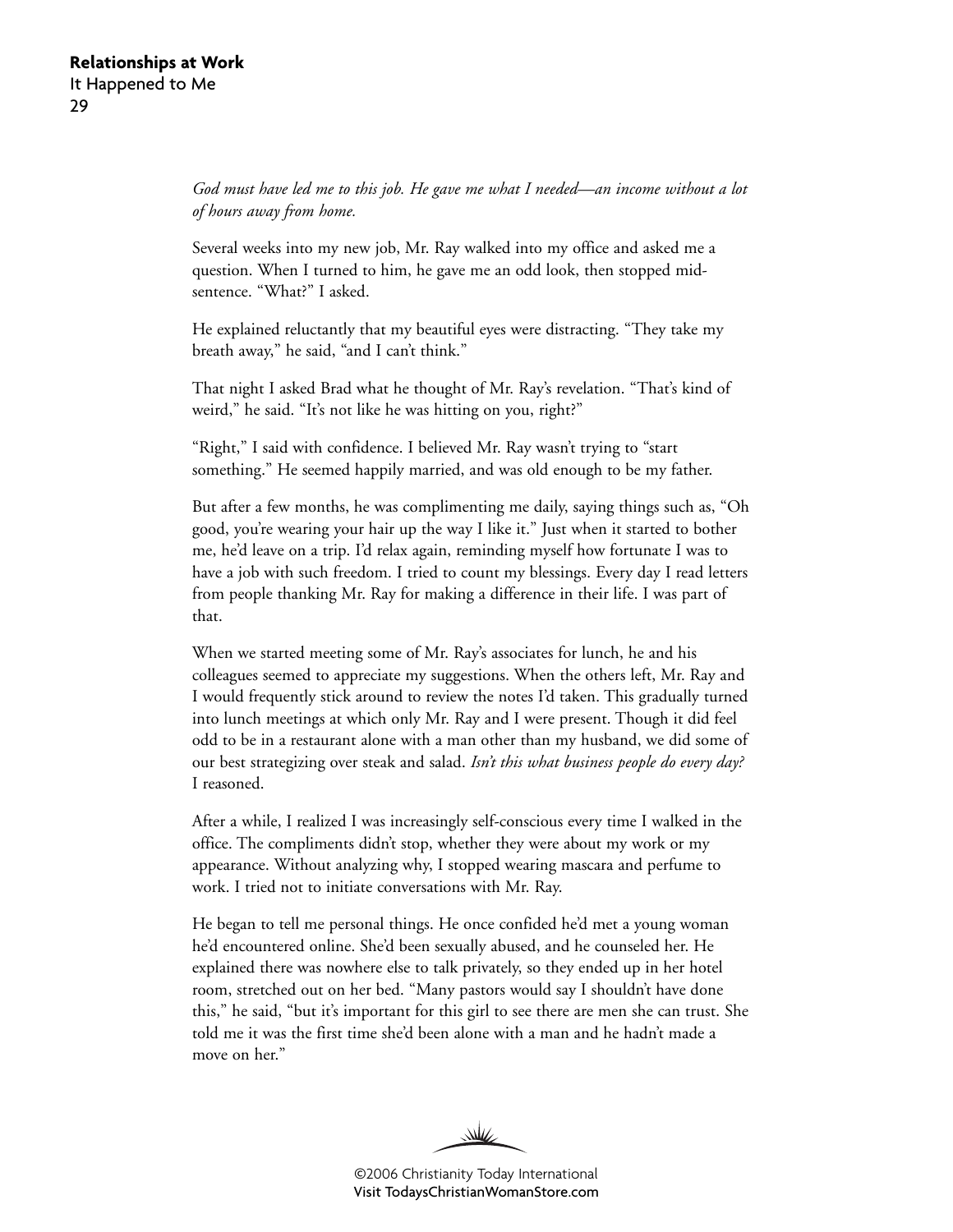Mr. Ray had many such stories, and I never knew what to say.

I didn't have the nerve to tell him my true opinion: He was playing with fire.

Then Mr. Ray took things further. Once, while preparing for a business trip, he joked, "I'll be sitting in a hot tub, thinking about you."

"Thanks," I said awkwardly.

"Actually, I'd better not think about you there, or I'll picture you in a bikini. I better not go there."

My only response was to leave the room. I hadn't been in the working world much before, so I told myself this went with the territory. *I'm not going to be a prude and overreact to some innocent joking*, I thought.

Even so, I got up the courage to confide in my neighbor, a Christian woman who'd been in the work force for 20 years. She took a big-sister approach: "You get used to stuff like that when you've been out there as long as I have. If you want to keep a job in this world, you can't be so sensitive. Toughen up! It's not like you see him every day, like some women do. As long as you're not attracted to him, you'll be fine."

Knowing I wasn't attracted to Mr. Ray made me feel safe. Furthermore, the fact I was nearly 100 pounds overweight made me sure I was misreading his signals. I decided to "toughen up."

Nevertheless, every time Mr. Ray made me uncomfortable, I told my husband. Brad wasn't thrilled. "He dates my wife more than I do," he said once, referring to my lunch meetings with my boss.

"Do you want me to quit?" I asked.

"I can't afford to take you out like that, so it hurts me a little. But I don't want to be selfish, especially since your lunch dates for the last six years have been peanut butter and jelly with the kids. Besides, you're enjoying the work. Where else could you find a job with this kind of flexibility? It's your choice."

Finally, two things forced me to make a decision. One day Mr. Ray and I met with a woman who supported the ministry. Later, Mr. Ray told me that 20 years ago he almost married her. Because she was seriously ill, she broke off the engagement. He told me about her health problems and surgeries, finally relating to me her breast reduction surgery. I was stunned when he began commenting on her breast size. I held up a hand and said, "No. Don't tell me anymore. Please."

W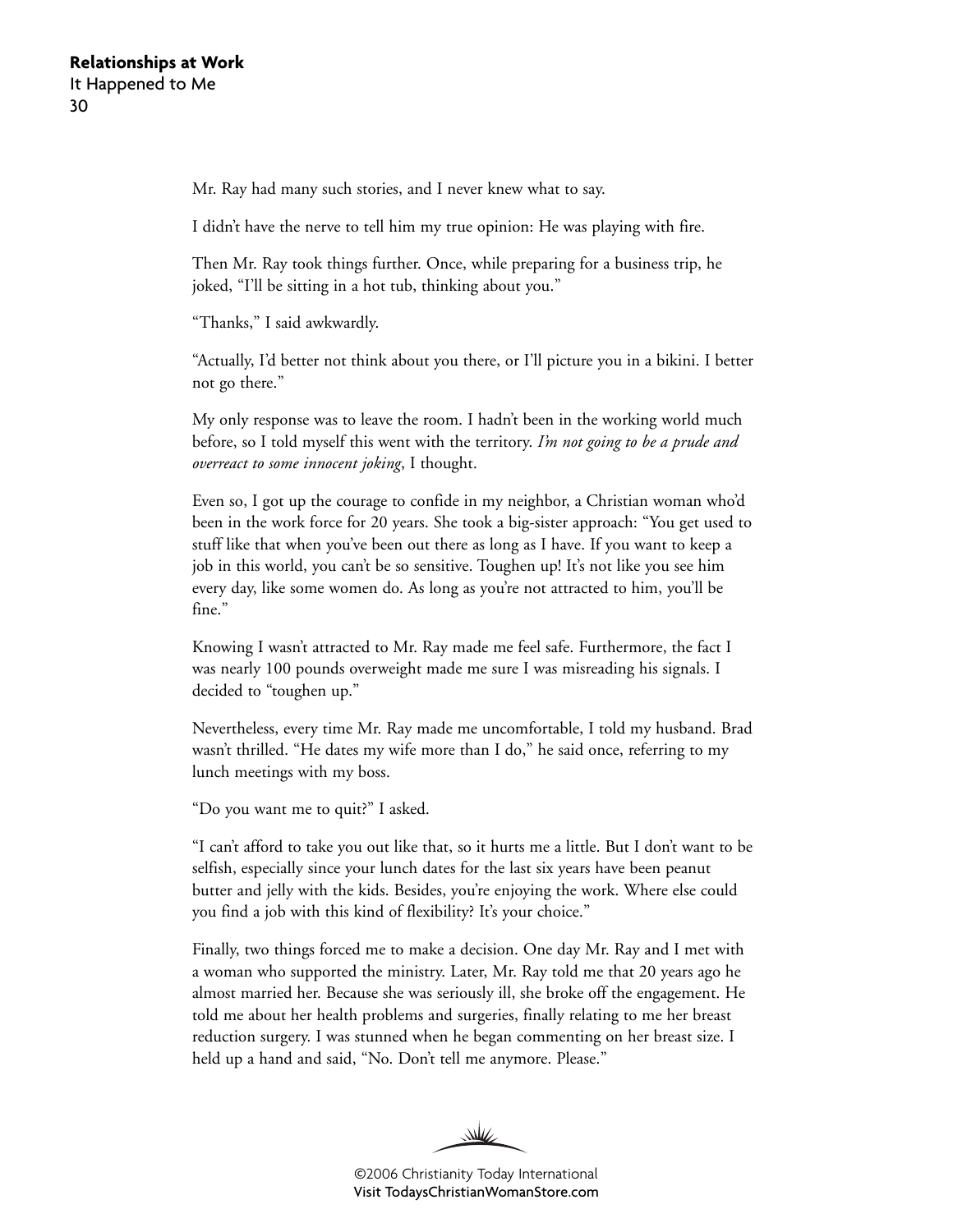Saying no to Mr. Ray for the first time gave me a new feeling of strength. I realized then I'd put up with too much for too long. *Today was a good start*, I told myself. *It's my own fault this has gone on so long.*

I'd been at my job nearly eight months, and I now decided I wouldn't stay longer than a year. But since this was my first job in many years, I felt it was important to leave with a good referral. So, I forced myself to be okay with things, at least for a while longer.

Not long after that resolution, Mr. Ray brought up another red-flag subject. He explained he had a chat-room ministry. It was his "calling" to help insecure women feel beautiful, writing them daily, and even meeting some of them. He found these women at chat rooms for large women. "Big is beautiful," he said, "and these women need to hear that." A light went on in my head, accompanied by a sinking feeling in my stomach.

Then he began talking about me, saying he enjoyed making me feel good about myself. He said, "Hey, if I can make you feel sexy, what's the harm in that? You have a husband at home—it's not like anything would ever come of it."

I felt ill. It sounded like the classic test-the-waters statement. Was he trying to get me to say something he wanted to hear? He was on dangerous ground; it took me a while to realize I was, too.

As the shock wore off, I gathered my things and said I had to leave. He acted confused, and asked me to stay and talk, but I already was walking up the stairs.

I felt strange, and I heard a voice in my head saying, *Leave right now.*

Later at home, I announced to my husband I wasn't going back. He hugged me tightly. His relief was obvious. "If you felt so strongly," I asked him, "why didn't you insist I leave?"

"I guess I never wanted you to say I made you quit," he said. "But I'm telling you, that man was on my last nerve!"

I wrote Mr. Ray a letter, telling him how uncomfortable I'd been with the way he'd conducted himself. I expressed regret that I hadn't said anything sooner. It was a difficult letter to write; I felt like a coward. Wasn't I two-faced, listening for months like a friend while keeping my true thoughts to myself? However, all confusion died the minute I signed my name. I was free!

W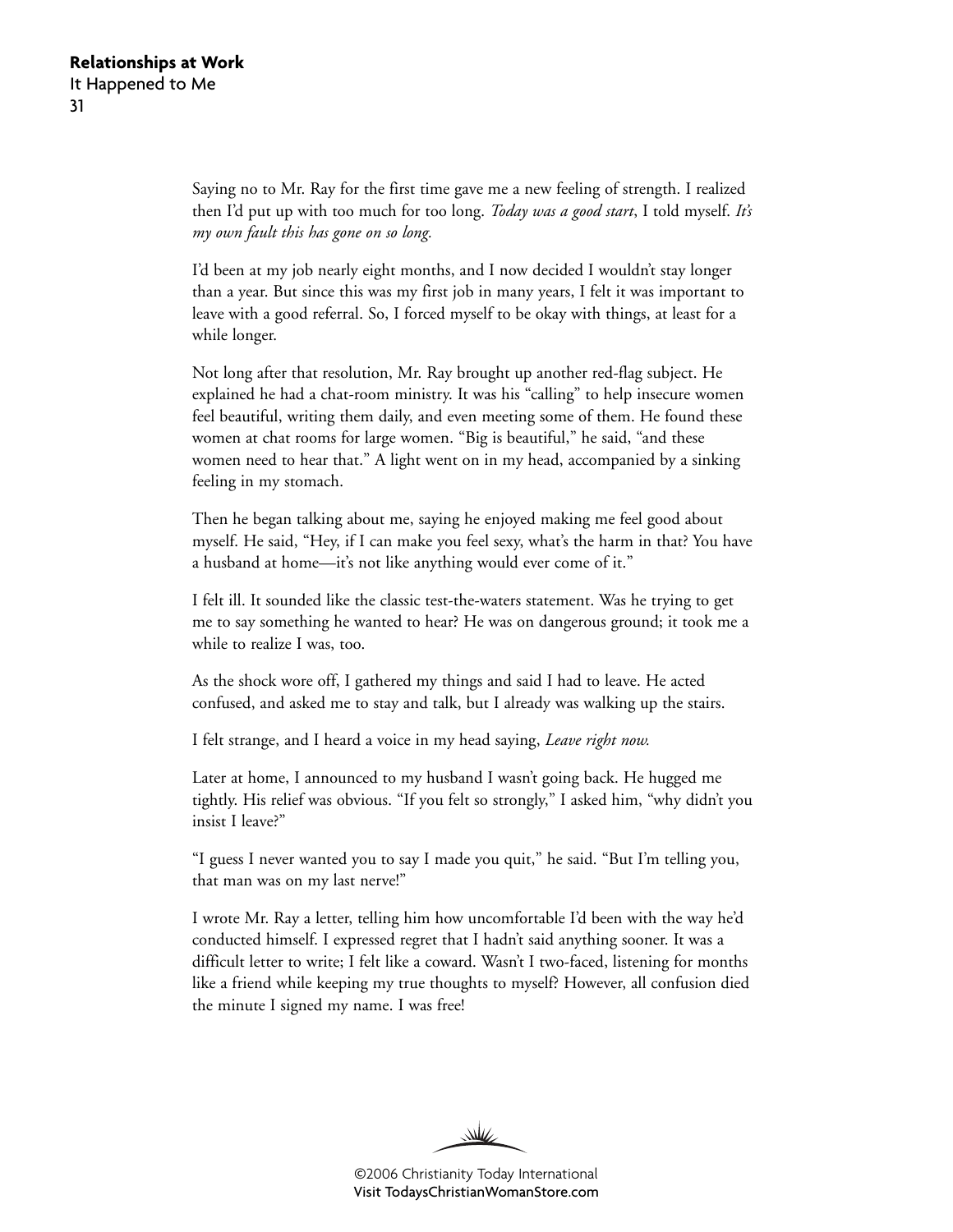I never spoke to Mr. Ray again, but he did write me a letter in reply. Part of it was whiny, asking me to remember all he'd done for me. I felt he was trying to make me feel guilty. The other part was an apology. "My conscience is clear," he said. "If I'm guilty of anything, it's of being unwise. I've learned a hard lesson."

I have, too. Several.

#### **I'm not always as strong as I think.**

I never thought I was naive, but even the most sensible woman can have a blind spot. My depression, undiagnosed until several weeks after I quit, made me even more vulnerable. Plus, I never confided in my pastor, sisters, or mother about my concerns. I feared they'd tell me to leave right away, and I didn't believe they could possibly understand my situation. After all, they were financially and emotionally stable. But those who care the most about us, especially if they're not close to the situation, are precisely the people to turn to. We need wise counsel in times of turmoil.

#### **I'm quite often stronger than I think.**

I felt I'd already failed at my job as a mother (I wasn't home), and as a writer (I didn't try hard enough). These insecurities left me susceptible to Mr. Ray's compliments. Afraid I might not find another job, or I might not be liked if I spoke up, I allowed myself to believe I was only successful because Mr. Ray believed in me. It wasn't true. I had it in me all along, but like many women, I felt trapped. I couldn't see all my options. Men who harass are master manipulators. Our strongest defense lies in these two areas: our God-given intuition, and faith in our value in Christ.

#### **Honesty saves time and stress.**

The biggest thing I did right was tell my husband absolutely everything. However, I should have been more honest in how I reacted to my boss' subtle advances. I should have asked him early on not to comment on my appearance or share such personal stories. Studies show that in a surprisingly high number of cases—up to 90 percent—the harasser will stop when confronted directly. This is especially true if it's a fairly "mild" level of harassment, such as off-color jokes, excessive comments on appearance, or repeated requests for dates. It's not easy, but women need to be bold in drawing boundaries with men. It might be embarrassing, even scary, but we must remember we've done the right thing.

Having gained the perspective that comes with time and distance, I'm embarrassed I stayed in that job so long. After a crying jag that lasted two days, I sought help from a Christian counselor. Counseling and antidepressants cleared away the confusion and discouragement, allowing me to see life with hope. Most

WW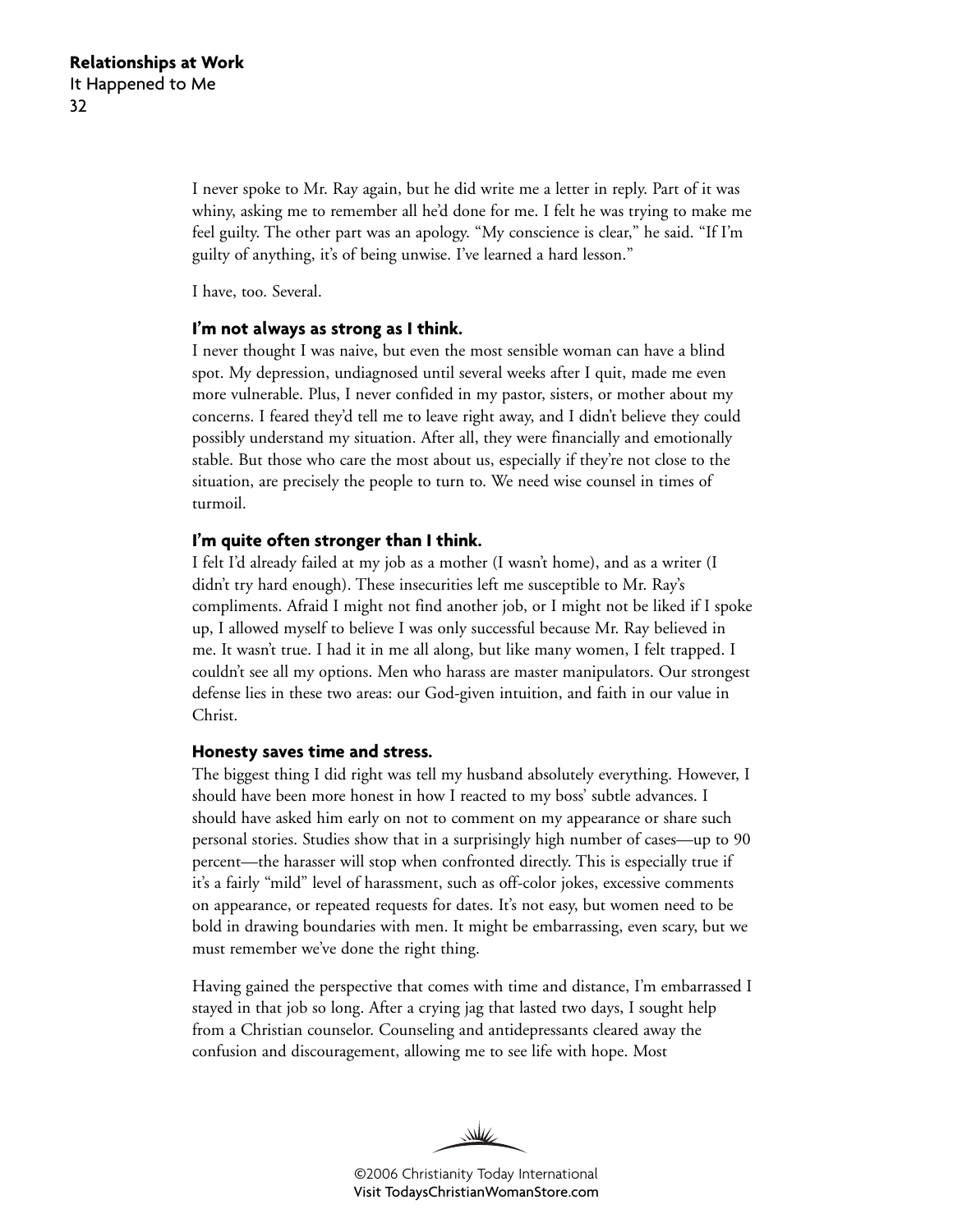importantly, I was able to understand how close God really was at the time I felt so alone. His protection and leading were always there, but profound self-doubt caused me to mistrust what I sensed.

The emotional strength I once lacked increases every day, but I guard it. Now that I know I'm prone to depression, I exercise, consistently study the Bible, pray, and seek counseling when needed. Knowing more about sexual harassment makes me stronger as well. I've learned my reactions were typical of most women in this situation.

I've been back home with my kids for several years now and have finally launched my writing career. The peace I have is my confirmation that, for now, I'm right where I should be. Should I ever choose to re-enter the workforce, I'll enter it a much wiser, bolder person.

*G. L. Klienhardt is a pseudonym for a freelance writer living in Arizona. This article first appeared in the* **[November/December 2001](http://www.christianitytoday.com/tcw/2001/novdec/7.68.html)** *issue of* TODAY'S CHRISTIAN WOMAN *magazine.*

#### **Thought Provokers**

*• Where do you draw the line between "innocent," off-the-cuff comments or jokes and sexual harassment?*

*• What is your company's policy on sexual harassment? If you don't know, find out.*

*• If you are ever in a situation where you're being sexually harassed, who will you go to for help?*

W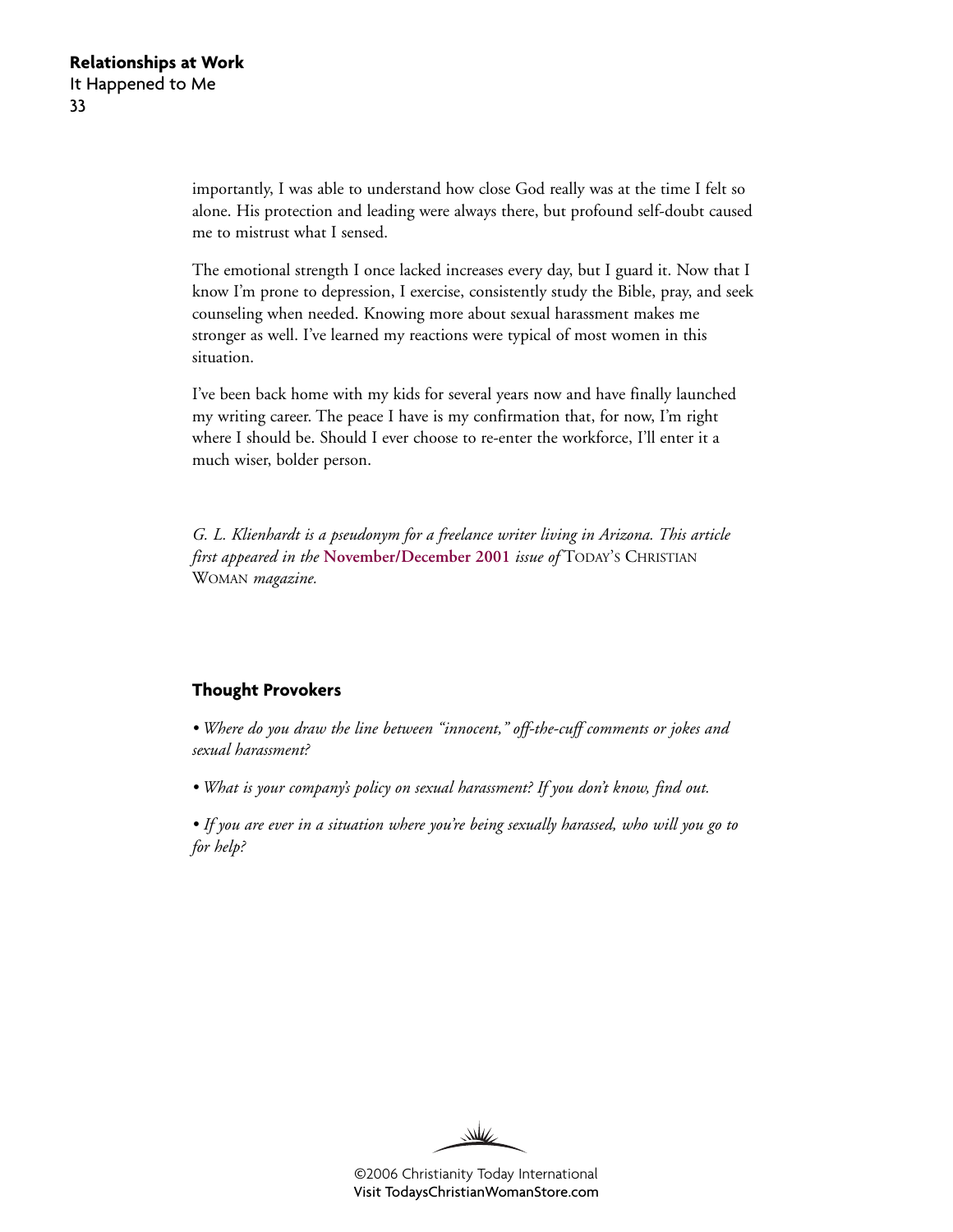# F E AT U



# The Power of a Positive Word

### 5 ways to encourage those around you.

*by Kathy Widenhouse*

It was day 30 of our 48-day U.S. Marine Band concert tour. As I dragged my suitcase and instrument through the hotel to the tour bus waiting outside, I replayed my last telephone conversation with my husband, Brett. He'd described how our son had taken his first steps yesterday, while I was five states away. As I stood in the pouring rain, waiting to board the bus that would take us to our next stop, I thought about the performances that remained before I'd get to be with my family again.

Then I noticed a colleague also waiting to board the bus. I smiled and said, "Good morning."

Wet from the rain, he reached to help me with my suitcase and said simply, "Thanks for your smile."

Surprised by his comment, I stared at him. Like me, he must have expected the usual prickly behavior from coworkers this far into a trip.

"It's easy to get depressed when you're away from home this long," he said. "But your smile cheers me."

In the midst of a grueling routine and homesickness, my spirits rose. I grinned the whole morning and was buoyed for days—all because of my colleague's remark.

This isn't the first time another person's encouraging words have affected me deeply. During college and graduate school, I studied with two private music instructors, both of international reputation. Each used words that produced an entirely different outcome in my life.



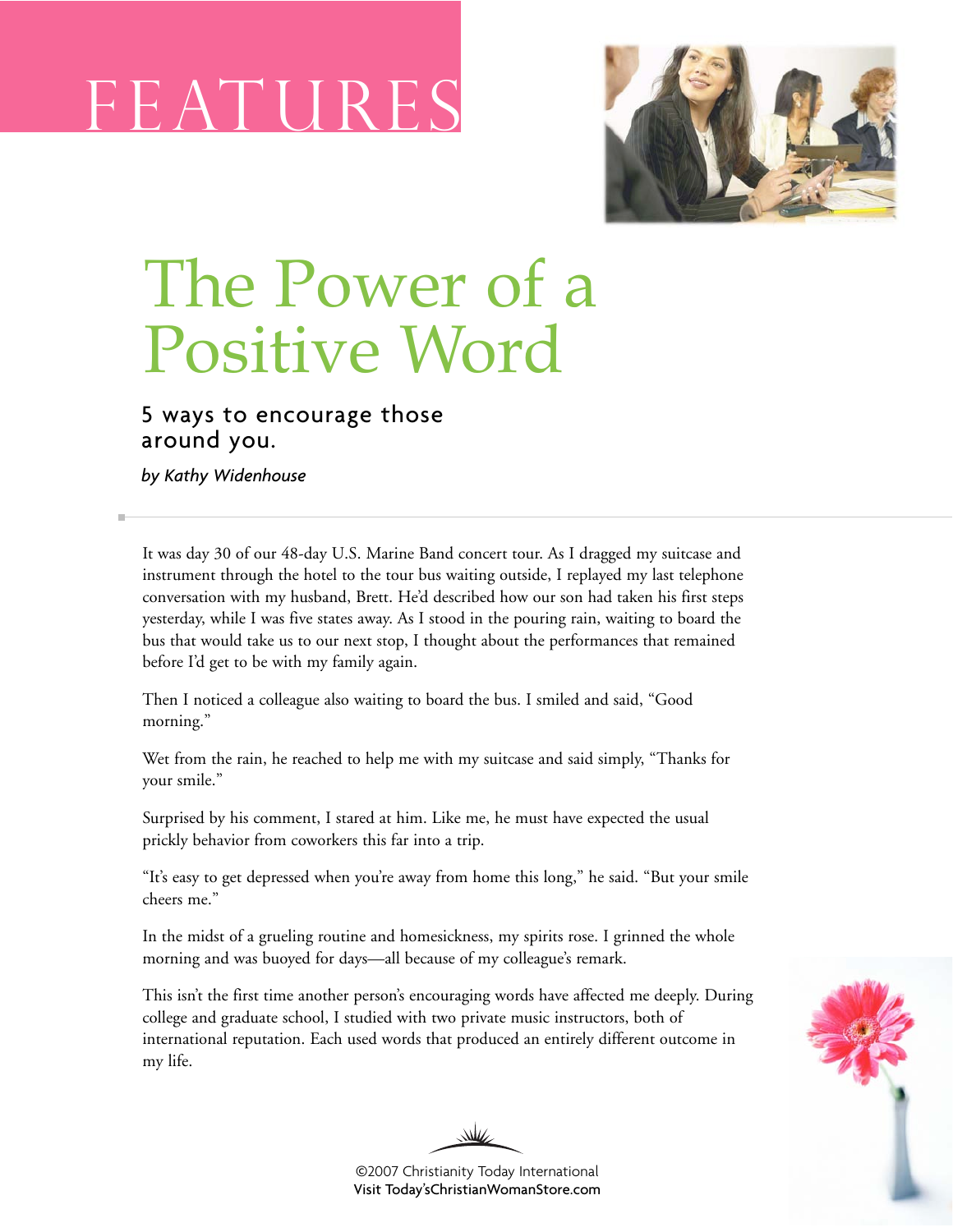My first teacher employed put-downs to communicate. I don't recall one positive statement he said, but I do remember these words ringing in my ears: "You'll never get a job. You have too many technical problems to fix." Every week, I left my lesson in despair, ready to quit.

The other instructor praised my strengths while addressing my weaknesses. In that studio, I regularly heard statements such as, "Your rhythm's excellent in this passage. Now let's develop your tone quality here." Through his eyes, I saw a future for myself as a musician. My progress skyrocketed.

Years later, as I thought of ways to encourage my students, I tried to pinpoint the difference between those two professors. I found it in Ephesians 4:29: "Do not let any unwholesome talk come out of your mouths, but only what is helpful for building others up according to their needs, that it may benefit those who listen."

As a Christian, I want my words to have a positive impact on the people I encounter, people like I am, who are trying to build meaningful lives but who often hit the roadblock of discouragement. As I reflect on the kind of words that built me up during college and beyond, I've decided to make them a regular part of my vocabulary. Use them to build up those around you, too.

#### **Words That Applaud**

Encouraging words remind me of applause—both are audible and affirming. Yet the ovations I cherish most aren't ones offered by strangers in concert halls; they're compliments from people who know me well. Here are treasures I've stored over the years:

"We're thrilled our son married you."

"One word to describe my mommy? She's nice!"

"Your creativity made our Bible class come alive."

"It's great to have you on our team."

These words make me want to be the best wife, mom, volunteer, and employee I can be.

How powerful *is* a heartfelt compliment? In the book *Something to Think About*, author Dr. Raymond McHenry tells of a young nineteenth-century Londoner who battled poverty. He worked at a warehouse at age 12, hopscotched through menial jobs, and nearly gave up his dream of becoming a writer.

Then an editor published one of his stories and sent the young man a note. In it, he scribbled an apology for not being able to pay for the essay, but added something

WW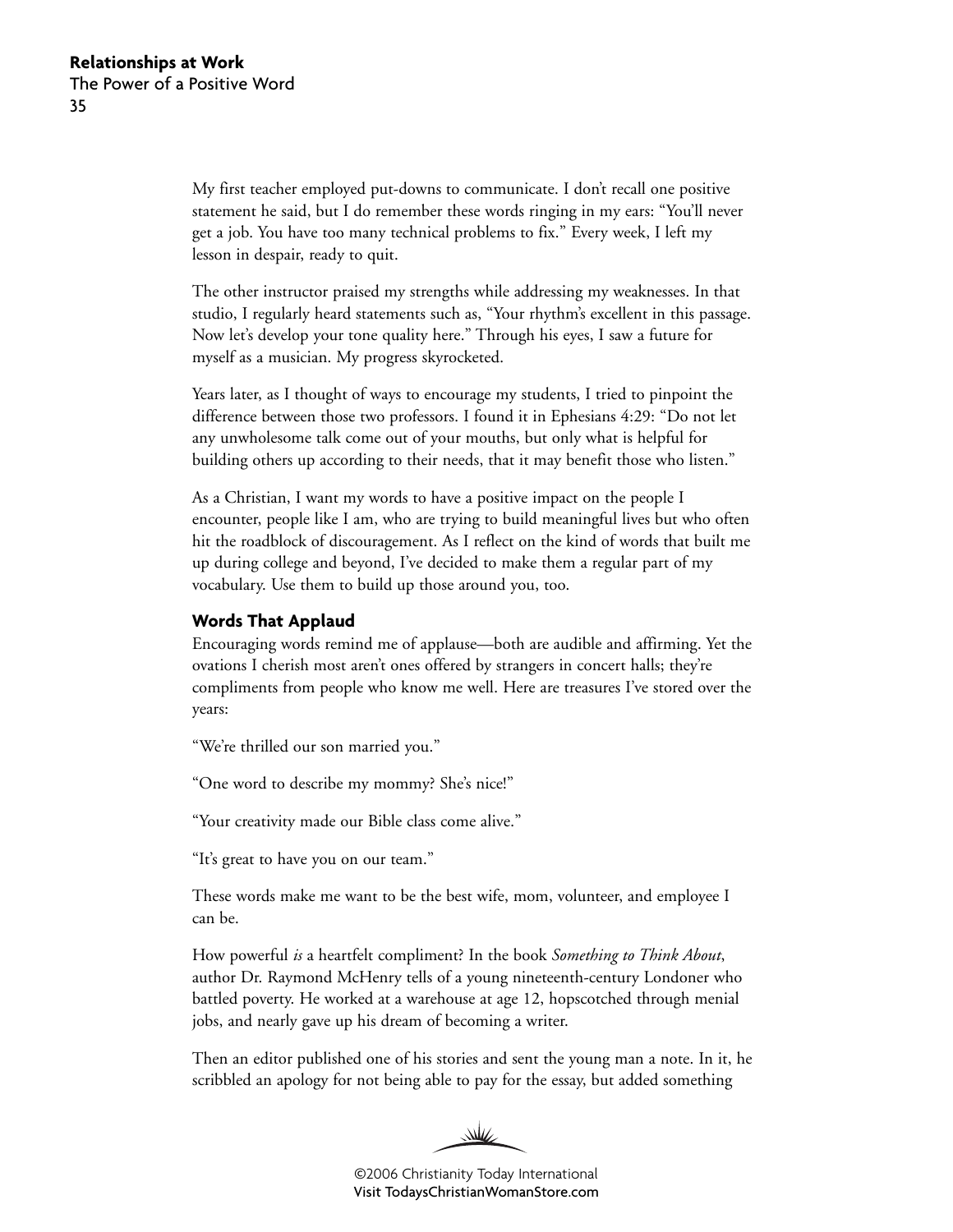far more valuable—a message complimenting his writing and requesting more manuscripts.

Without that editor's positive words, we might never have had the opportunity to read such masterpieces as *A Christmas Carol*, *Oliver Twist*, and *A Tale of Two Cities*. His praise was a turning point in the life of Charles Dickens.

#### **Words That Exhort**

The music teacher who encouraged me reminds me of an enthusiastic coach who cheers a teammate on even when the game's not going her way. I hear similar cheers of encouragement in a colleague's quick "Hang in there" when my schedule's too full, or in a friend's exhortation, "Don't give up," when I share my parenting woes.

My coworker Deb experienced the power of a positive word when she worried aloud about coping with an unexpected pregnancy on top of her husband's demanding job, her erratic work schedule, and two children already at home. "An acquaintance heard me, and reminded me about some mutual friends—a couple who were raising their toddler and infant triplets successfully. 'If they can do it,' she told me, 'so can you.'"

That encouragement, Deb told me, was the inspiration she needed when her baby was born nine months later.

#### **Words That Support**

Many people envision a seven-week concert tour as glamorous. And part of it is. But in reality, it's also an emotional and physical endurance test. So when I prepared to leave my child to go on tour for the first time since I'd become a mom, I knew I needed support.

As I shared my request for support with my prayer partners, I choked up. As I sobbed, one friend got up, walked around the table, put her arms around me, and said, "God will get you through this." It was just the comfort I needed to start the tour.

#### **Words That Appreciate**

Some of my favorite verbal applause comes cloaked in two words: "Thank you." There are dozens of opportunities to express appreciation daily. When I thanked my preteen for loading the dishwasher, she gave me a high-five; the librarian beamed when I thanked her for locating a book at another branch.

True appreciation is grateful rather than merely polite. It acknowledges value.

"I'm sneezing, coughing, and blowing my nose," my husband told me once while I was away. "I miss you taking care of me. Thanks for all you do for me."

WW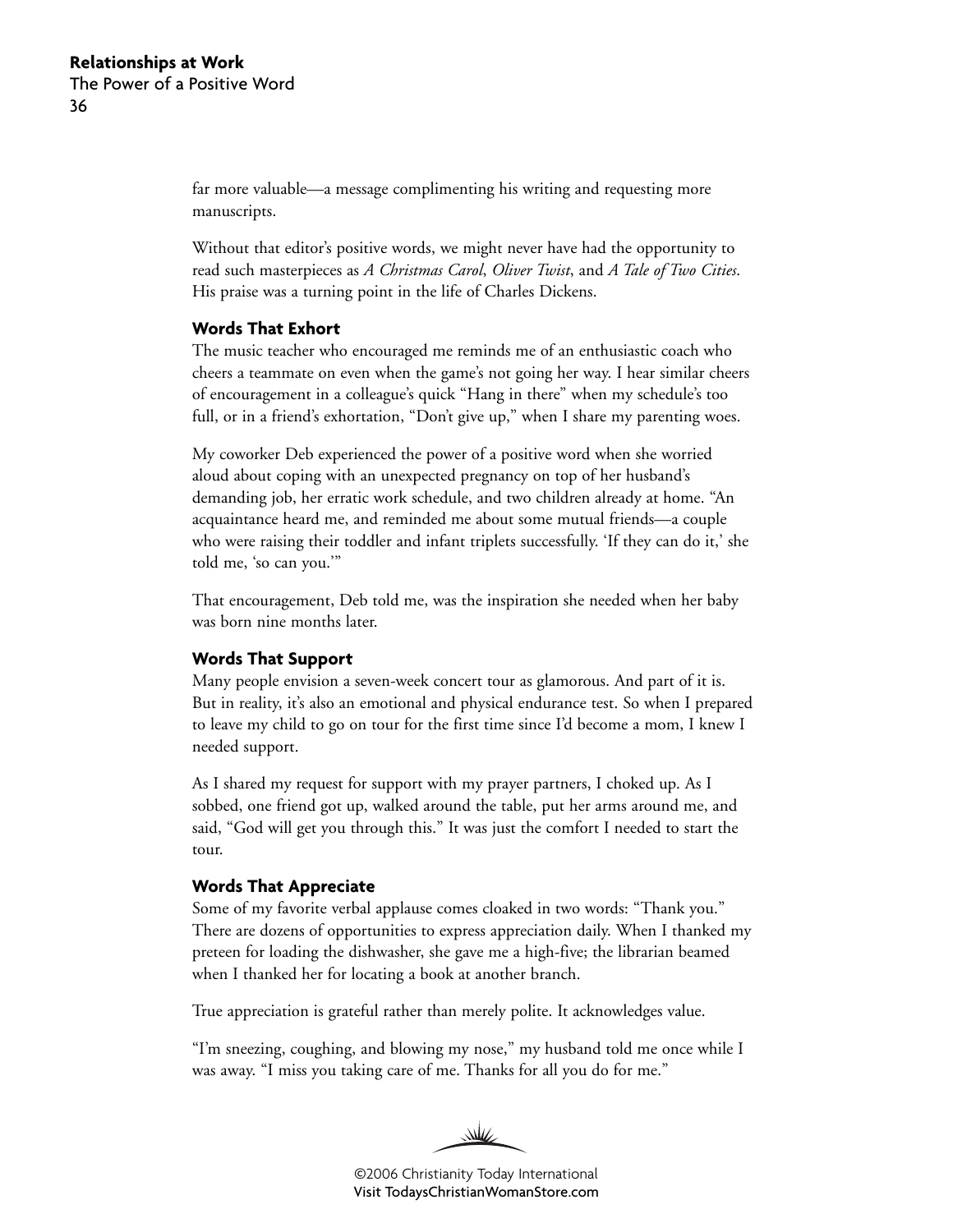Just two little words—*thank you*—make me feel treasured and appreciated.

#### **Words That Point to God**

These words qualify as the standing ovation of verbal applause. When I'm discouraged, they point me toward the Great Encourager.

When I was at my lowest point with the difficult teacher, I revealed my anguish to a friend. The next day she left a note in my mailbox. It read, "'For I know the plans I have for you' declares the Lord, 'plans to prosper you and not to harm you, plans to give you hope and a future'" (Jeremiah 29:11). Those words became my lifeline. I clung to them while I finished my degree, entered graduate school, met the teacher who encouraged me, and became gainfully employed.

Words that point to God produce strong aftershocks even when the encourager remains anonymous. Such was the case for Soviet author Aleksandr Solzhenitsyn, who was exiled to a Siberian prison camp in 1945 for making a derogatory comment about Stalin.

According to one source, so great was Solzhenitsyn's despair that he decided to stop the work assigned to him and allow the guards to beat him to death.

As he paused, an unnamed inmate reached over and drew a cross in the dirt. Invigorated by the hope this symbol of the Christian faith imparted, Solzhenitsyn resumed digging. After his eventual release from the prison camp, Solzhenitsyn went on to survive a cancerous tumor he'd developed in prison, and to win the Nobel Prize for literature in 1970.

Encouragers typically think they're in the business of spurring on others. Yet on day 31 of my 48-day tour, I discovered the ministry of encouragement has a surprising by-product: joy for the giver.

The next morning, I spotted my colleague lifting his suitcase into the bus. "Thanks for your kind words yesterday," I said. "You really encouraged me."

His face lit up, and my heart soared.

Both he and I experienced the truth found in Proverbs 15:23: "A man finds joy in giving an apt reply—and how good is a timely word!"

*Kathy Widenhouse, a flutist for the U.S. Marine Band, lives with her family in Maryland. This article first appeared in the* **[May/June 2002](http://www.christianitytoday.com/tcw/2002/mayjun/6.56.html)** *issue of* TODAY'S CHRISTIAN WOMAN *magazine.*

W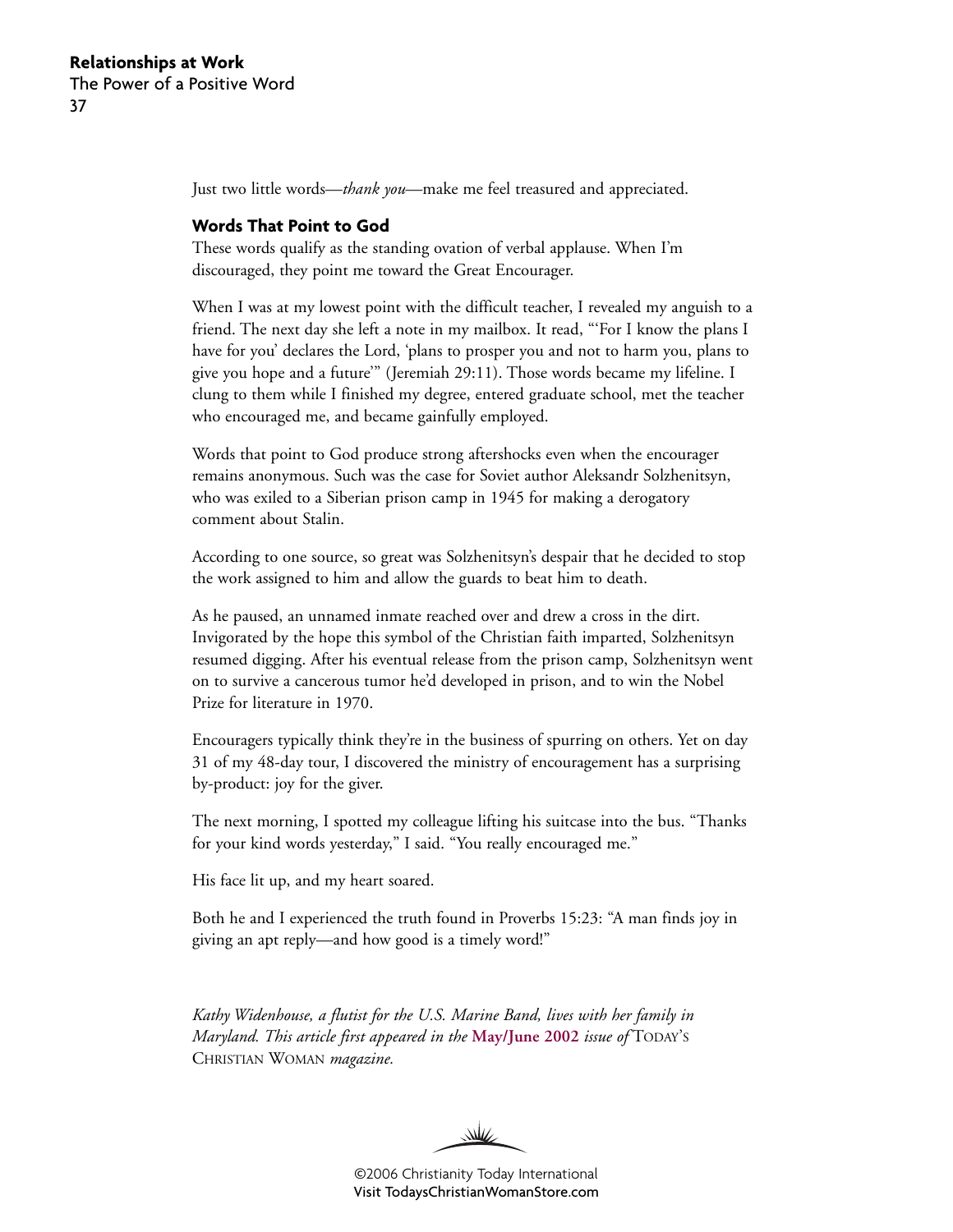#### **Thought Provokers**

*• Think of three encouraging things people at work have said to you lately. How did they impact you?*

*• Think of three encouraging things you have said to people at work lately. How did they impact you?*

*• Which of your coworkers needs a word of encouragement right now? How can you encourage that person?*

W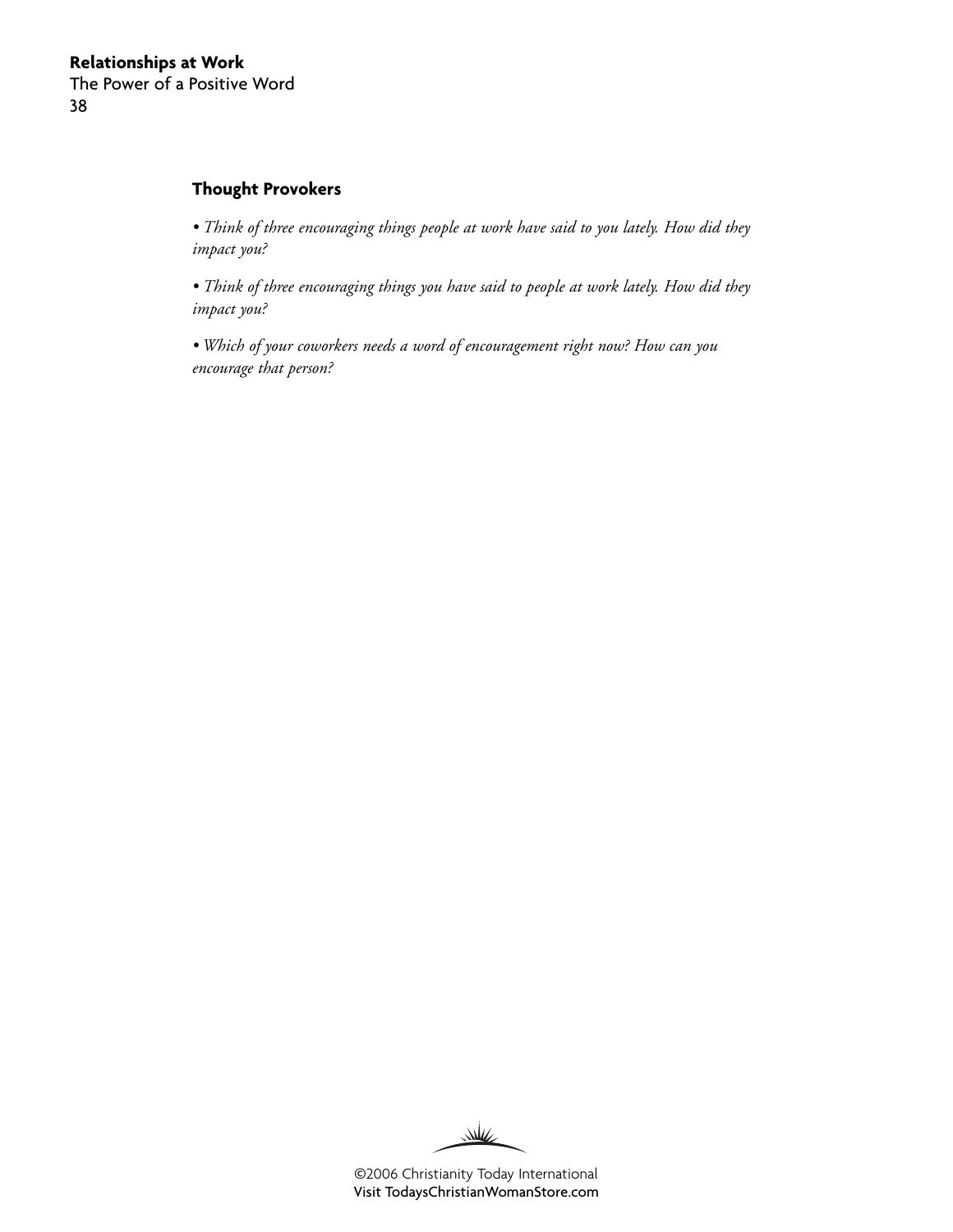# F E AT U



## A Spiritual Growth Industry

More than ever, Christians are bringing faith to bear in the for-profit world.

*by Brad A. Greenberg*

Mike Valleskey was struggling to understand how his job at Sears fit into his new life of faith. Valleskey hadn't been asked to perform unethically or kept at work so late he lost touch with his family. But he couldn't see how a disciple of Jesus Christ could work 9 to 5 inside an office with such a large mission field outside.

"I contemplated going back to Bible school," Valleskey tells CT. But before making the jump, he looked at his sphere of influence—his wife and four children, no surprise there, but the next one blew him away. "The workplace," says Valleskey, who now leads a Christian fellowship at Sears with 150 members. "I was around 5,000 people, every day, 40-plus hours [a week]."

Welcome to Faith in the Workplace 101, one of the fastest growing arenas of Christian ministry. If nonprofits are learning lessons from former for-profit execs, it's also true that Christian workers are learning how better to bring their faith into the for-profit world.

Like many before, and even more since, Valleskey discovered in 1994 that his largest mission field was inside a Chicago office building. He didn't need a Master of Divinity degree. He just needed to work with a higher mission than receiving that Friday paycheck.

"People don't just want to park their car [and] their soul in the lot outside. They want their personal values, their faith values, to be aligned with the values of the office," says David W. Miller, executive director of Yale University's Center for Faith and Culture and author of the book *God at Work* (Oxford, 2006). "They don't want to live a compartmentalized life.

That much has become clear. With an explosion of regular Bible studies meeting in American offices, the number of nonprofits supporting those Bible studies has mushroomed to more

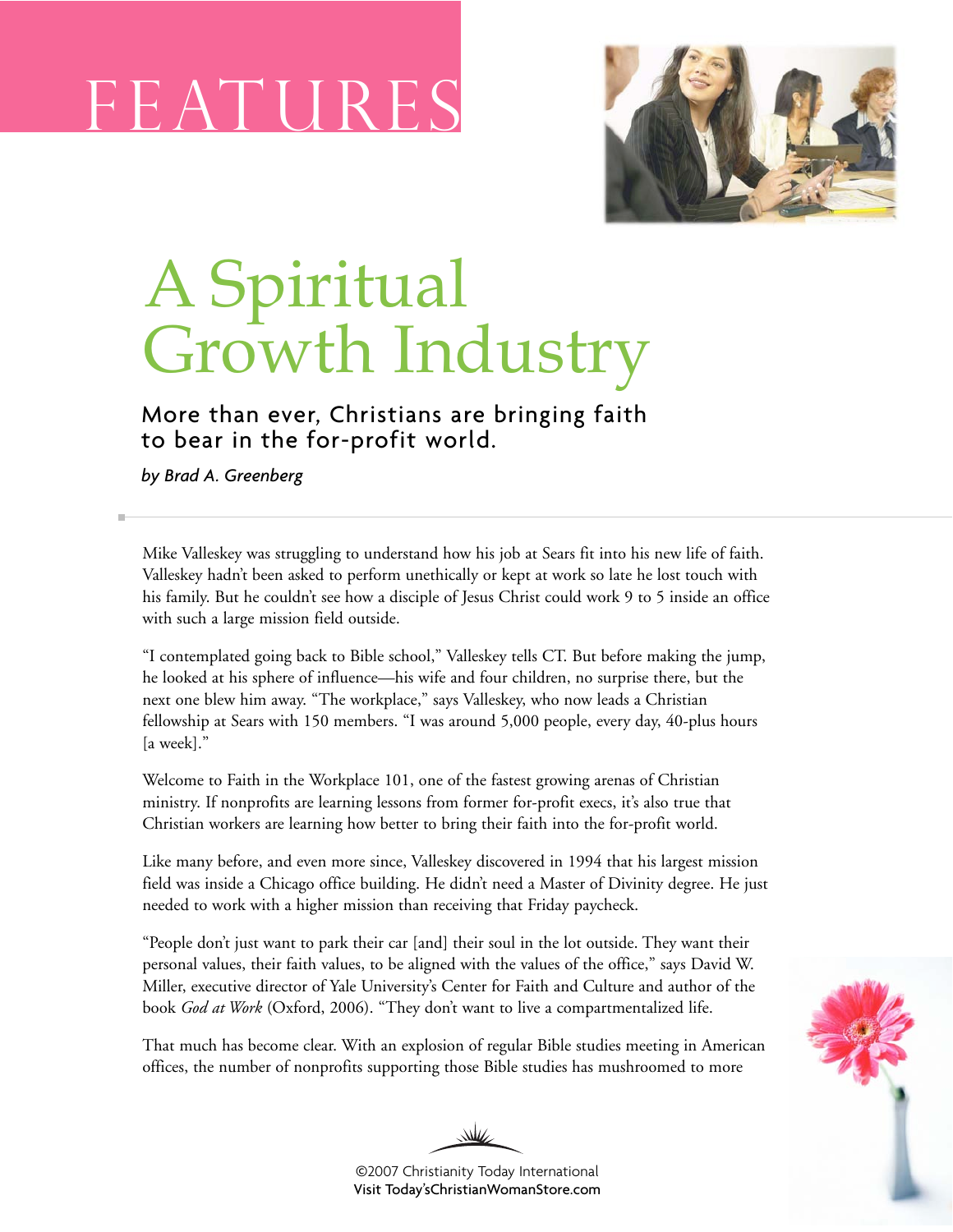than 800, according to the International Coalition of Workplace Ministries (ICWM). In 2000, there were 79 books published about faith and work; ICWM has counted 2,000 titles in the past two years. The next new position to be salaried at larger churches will be seminary-trained pastors of workplace ministry, says Stephen Christensen, founder of Concordia University's Center for Faith and Business.

"This will be one of the major issues that will determine the history of the church," says Kent Humphreys, president of the Fellowship of Companies for Christ International.

The business community has taken notice. Articles about increasing expressions of faith at work have appeared on the cover of *BusinessWeek* and in *Fortune*, *Newsweek*, the *Wall Street Journal*, and *The New York Times*, among others.

#### **Ignorance About Rights**

Still, the market has substantial room for growth, experts say, largely because Christian employers and employees are ignorant about religious protections under the law—and many work hard to refrain from any overt religious expression

"Most Christians sort of cower at this toothless lion called separation of church and state, because they don't understand their freedom and their limits," says Os Hillman, president of ICWM.

That's where Brad Dacus steps into the picture. The founder and president of Pacific Justice Institute, a legal-defense organization, Dacus travels throughout California and occasionally out of state to provide free seminars about what Christians can and can't do at work.

Under federal law, Dacus says, employees can share their faith with non-Christian employees off the clock, use available conference rooms for meetings before work and during breaks, keep religious items on their desks, and redirect union dues to a charity.

Employers have even more latitude. They can begin a chaplaincy, hold Christianthemed corporate retreats, sponsor summer Bible camps for employees' children, and establish scholarships to selected Christian colleges, says Dacus.

But Dacus notes the limitations. "It has to be voluntary, and no employee can ever be punished for not participating in a religious-based activity."

W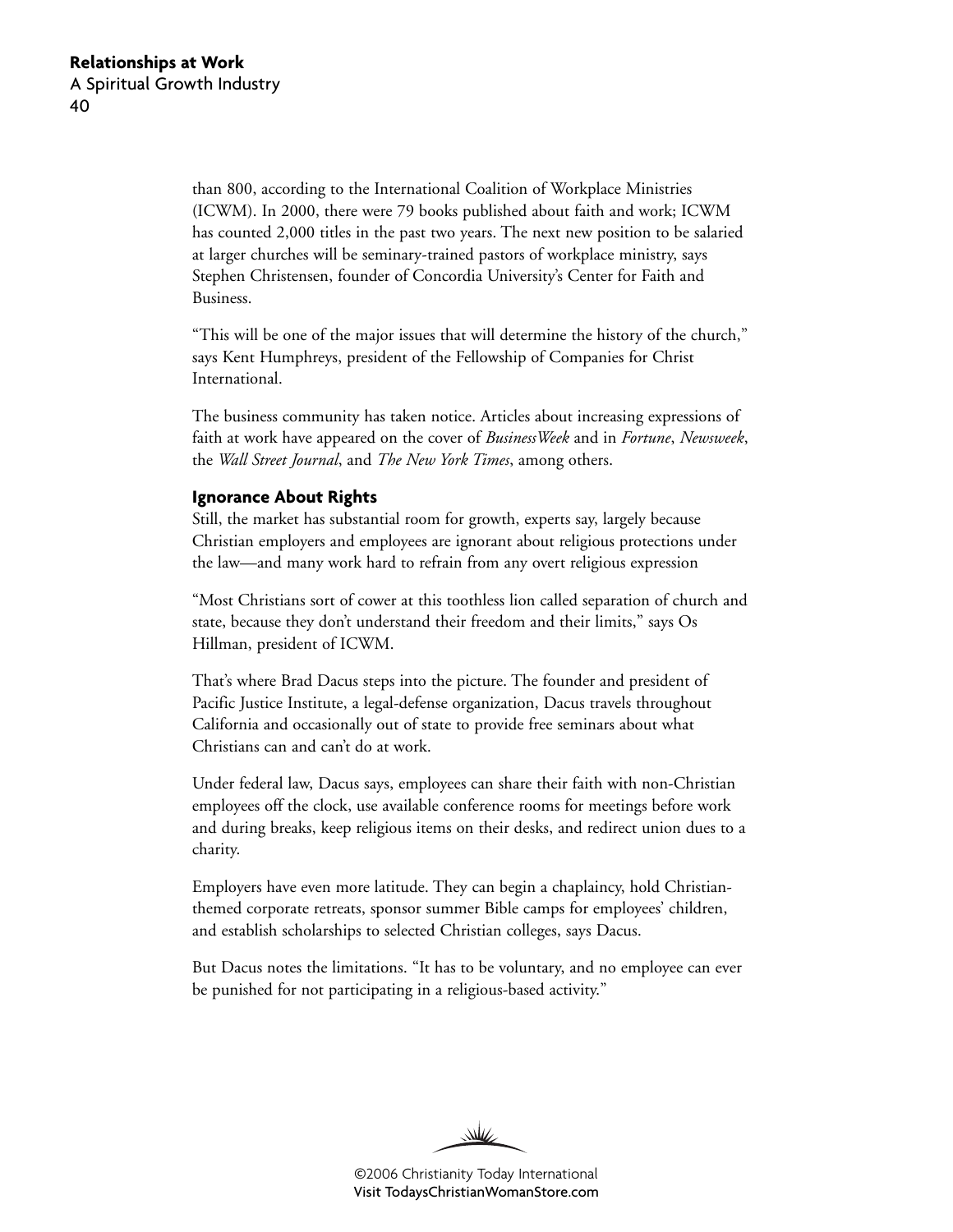Many Christian workplace fellowships are served by ministries like ICWM, the Fellowship of Companies for Christ, and Christian Business Men's Committee.

But there are also private businesses that add a Christian touch to client services. Giant Partners, an Oklahoma City–based growth consulting firm, helps clients improve their businesses by using a model Jesus lays out in Matthew 9 and 10 whether the company is Christian-led or not. Giant enters a village (business) and tries to heal the sick (fix problems), cast out demons (alleviate anxiety), and preach the Good News (encourage executives to live righteously).

"If we can transform CEOs, it will affect all their employees," says Giant cofounder Jeremie Kubicek.

At the Coca-Cola Company, Christians have congregated for a weekly Bible study for as long as anyone can remember. What was a small group now numbers 429 people at the global headquarters in Atlanta and in field offices. Coke—which recently promoted the creation of affinity groups such as the African American Forum, Hispanic Employee Forum, and Women's Forum—has quietly supported the Coca-Cola Christian Fellowship, which began in 2001.

The global headquarters fellowship meets in an open conference room each Wednesday during lunch. Members host occasional lectures after work led by successful Christian business leaders. In the wake of Hurricane Katrina, the fellowship donated supplies, furniture, food, and clothing to a colleague's extended family. And when an executive assistant's daughter was hospitalized and near death after a car crash, the fellowship asked its members for prayer. She recovered.

"The No. 1 thing a Christian can do is live our faith, so people can see our faith coming through. That is going to be the biggest witness. It is not through banging on a person's door and saying, 'The only way to heaven is Jesus Christ,'" says Steve Hyland, director of retail merchandising for Coca-Cola North America and leader of its Christian fellowship. "It's living it versus saying it."

*Brad A. Greenberg is a religion reporter for the* Los Angeles Daily News. *This article first appeared in the* **[March 2007](http://www.christianitytoday.com/ct/2007/march/33.62.html)** *issue of CHRISTIANITY TODAY magazine.*

W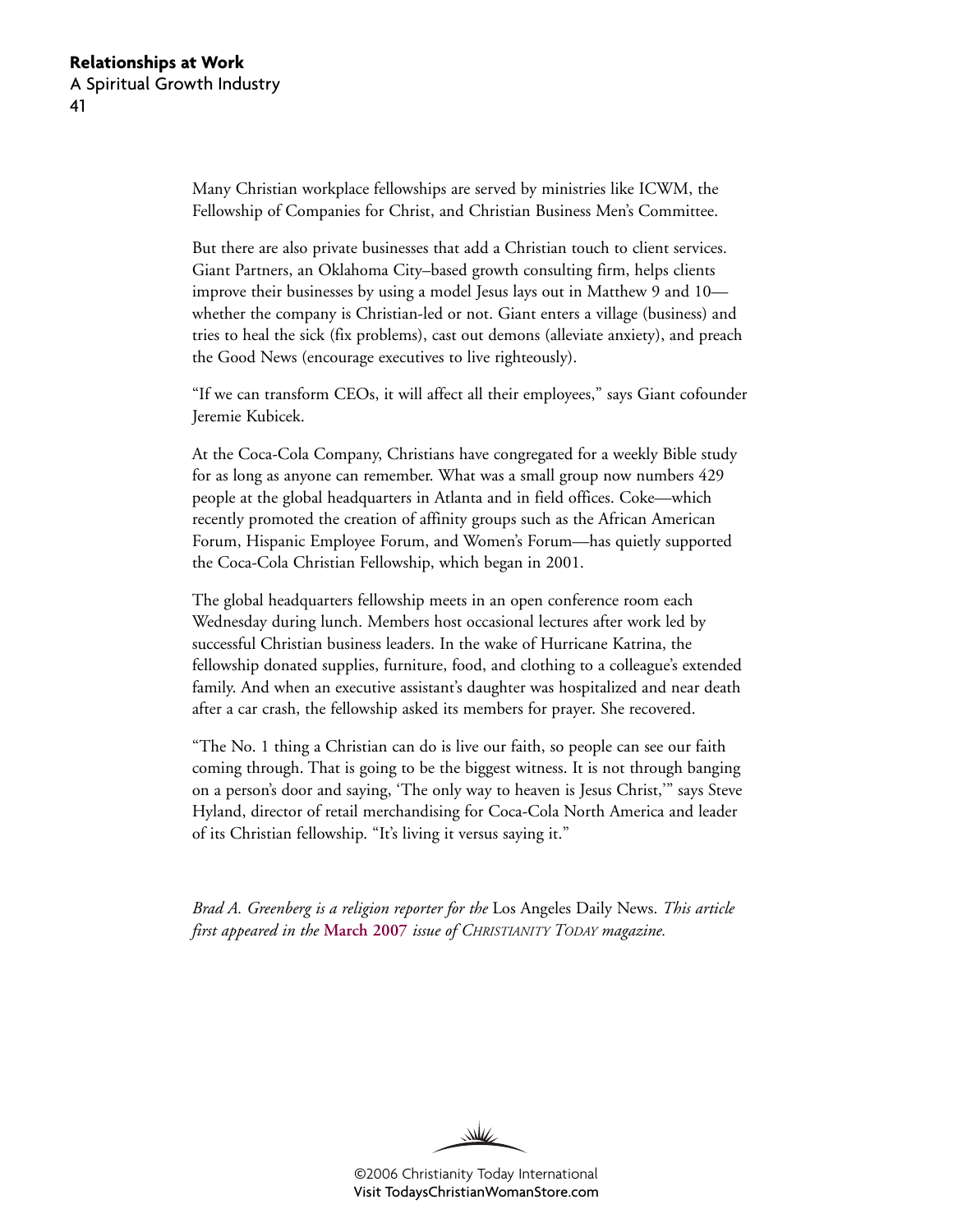#### **Thought Provokers**

- *How do you express your faith at work?*
- *In what ways do you see your place of work as a mission field?*

*• How can you be a part of supporting or beginning a Christian fellowship or Bible study at your workplace?*

W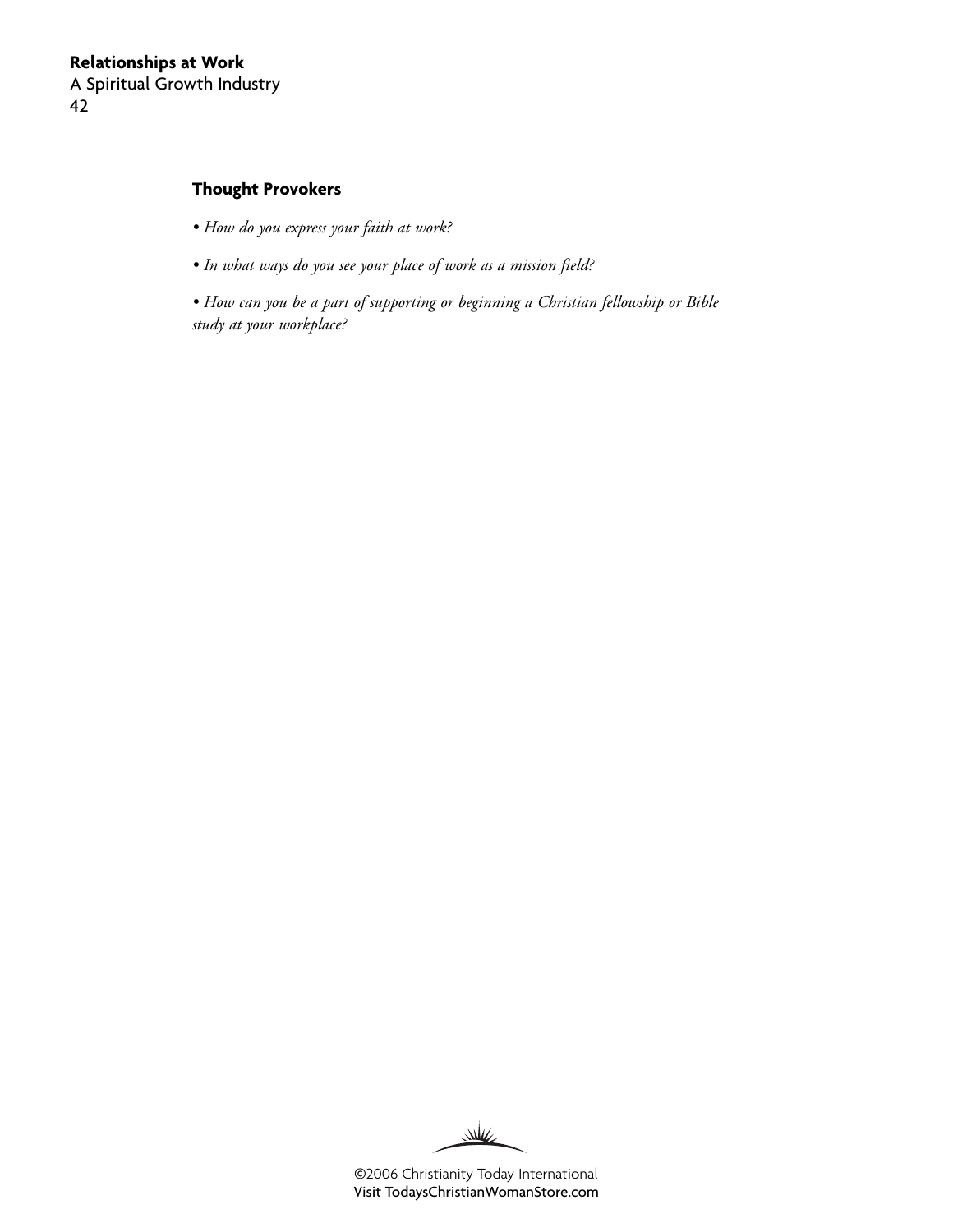# RESOURCE S



### <sup>h</sup>Additional Resources

*Books to help you further*

h**[The Church in the Workplace: How God's People Can Transform Society](http://www.christianbook.com/Christian/Books/product?item_no=739092&p=1026979)**

by C. Peter Wagner (Gospel Light, 2006; 206 pages). Wagner explores how the role of the church in the work life of believers is just as much a ministry, a service to God—even worship, as what believers do on Sunday in their local churches.

h**[Encouragement: The Key to Caring](http://www.christianbook.com/Christian/Books/product?item_no=10182P&p=1026979)** by Larry Crabb and Dan Allender (Zondervan, 1990; 144 pages). Drs. Crabb and Allender have filled this book with practical instruction on how to master the basic form of counseling Christians are called to do, following the New Testament admonition to "encourage one another."

**[Prayers That Avail Much For the Workplace](http://www.christianbook.com/Christian/Books/product?item_no=43491&p=1026979)** by Germaine Copeland (Harrison House, 2001; 304 pages). Here is a "Business Handbook of Scriptural Prayer" designed specifically for the workplace. Through collaboration with a corporate CEO committed to ministry and to God's service, Copeland offers a smorgasbord of prayers for employers, employees, and personal concerns.

h**[Staying True in a World of Lies: Practical Models of Integrity for Women](http://www.christianbook.com/Christian/Books/product?item_no=52058&p=1026979) [in the Workplace](http://www.christianbook.com/Christian/Books/product?item_no=52058&p=1026979)** by Julie-Allyson Ieron (Wingspread, 2002; 224 pages). Filled with real-life stories, *Staying True* addresses the tightrope balance between personal integrity and success in the workplace.